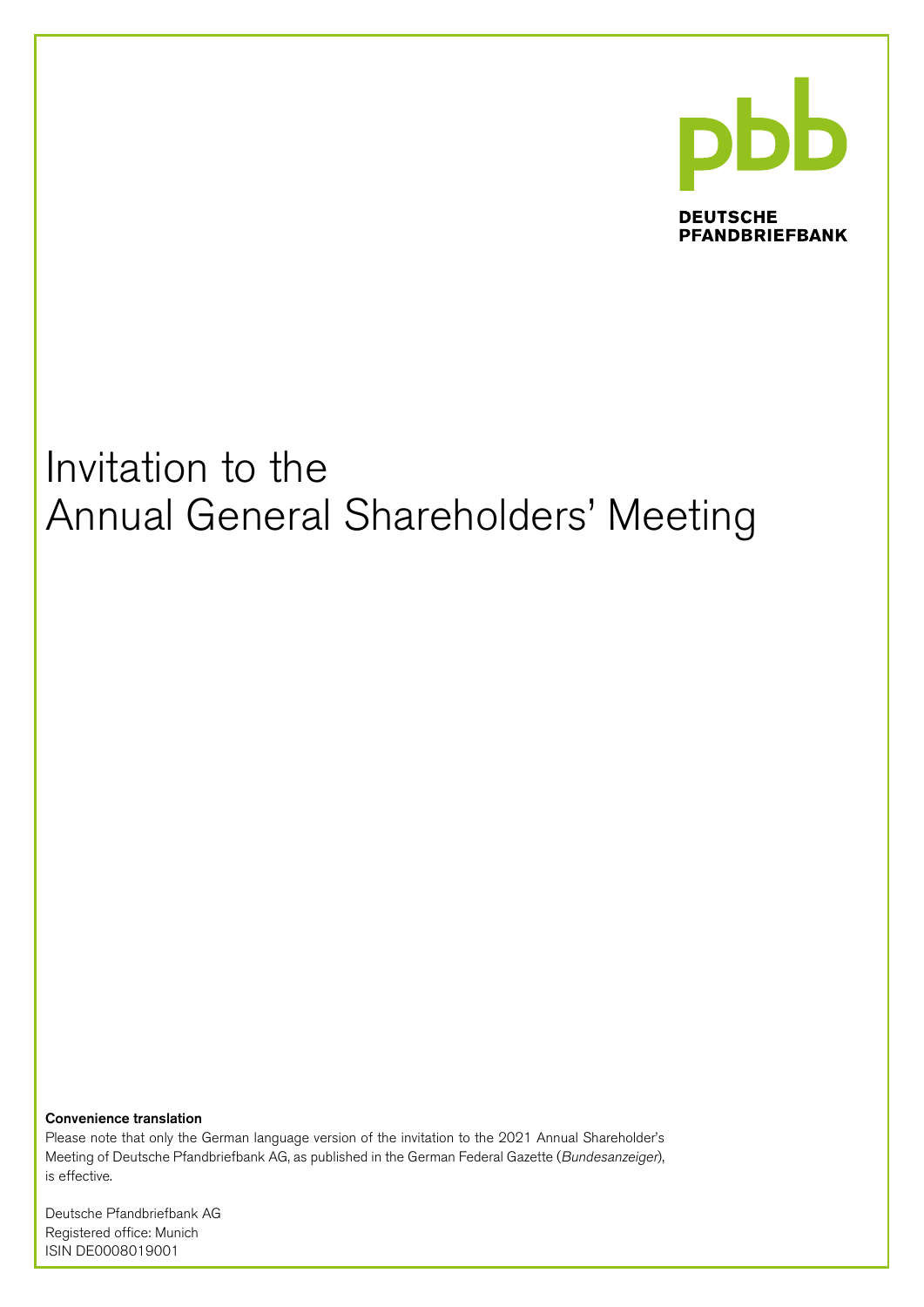Overview with information according to section 125 AktG in connection with Table 3 of the Implementing Regulation (EU) 2018/1212

- A. Specification of the message
- 1. Unique identifier of the event: Virtual Annual General Meeting of Deutsche Pfandbriefbank AG 2021 (Formal specification according to the EU-Regulation: DeutschePfandbriefbankAGAGM20210512)
- 2. Type of message: Convocation of General Meeting (Formal specification according to the EU-Regulation: NEWM)
- B. Specification of the issuer
- 1. ISIN: DE0008019001
- 2. Name of issuer: Deutsche Pfandbriefbank AG
- C. Specification of the meeting
- 1. Date of the General Meeting: Wednesday, 12 May 2021 (Formal specification according to the EU-Regulation: 20210512)
- 2. Time of the General Meeting (start): 10:00 hours (CEST) (Formal specification according to the EU-Regulation: 08:00 hours UTC (Coordinated Universal Time))
- 3. Type of General Meeting: Annual General Meeting held as a virtual Annual General Meeting without physical presence of either shareholders or their authorized representatives (Formal specification according to the EU-Regulation: GMET)
- 4. Location of the General Meeting:

URL to the company's shareholder portal to follow the annual general meeting in picture and sound as well as to exercise shareholder rights: [www.pfandbriefbank.com/investoren/hauptversammlung/](http://www.pfandbriefbank.com/investoren/hauptversammlung/)

Place of the General Meeting in the meaning of the German Stock Corporation Act (Aktiengesetz, AktG): Parkring 28, 85748 Garching, Germany (Formal specification according to the EU-Regulation: [www.pfandbriefbank.com/investoren/hauptversammlung/\)](http://www.pfandbriefbank.com/investoren/hauptversammlung/)

- 5. Record date (Nachweisstichtag): Wednesday, 21 April 2021, 00:00 hours (CEST) (corresponds to April 20, 2021, 22:00 hours UTC (Coordinated Universal Time)) – Record Date (Formal specification according to the EU-Regulation: 20210421, 00:00 hours CEST)
- 6. Webpage for the Annual General Meeting / Uniform Resource Locator (URL): [www.pfandbriefbank.com/investoren/hauptversammlung/](http://www.pfandbriefbank.com/investoren/hauptversammlung/)

# Further information on the convening of the General Meeting (Blocks D to F of Table 3 of the Annex to the Im-plementing Regulation (EU) 2018/1212):

Further information on attending the Annual General Meeting (Block D), the Agenda (Block E) and the deadlines for exercising other shareholder rights (Block F) can be found on the following website: [www.pfandbriefbank.com/investoren/hauptversammlung/](http://www.pfandbriefbank.com/investoren/hauptversammlung/)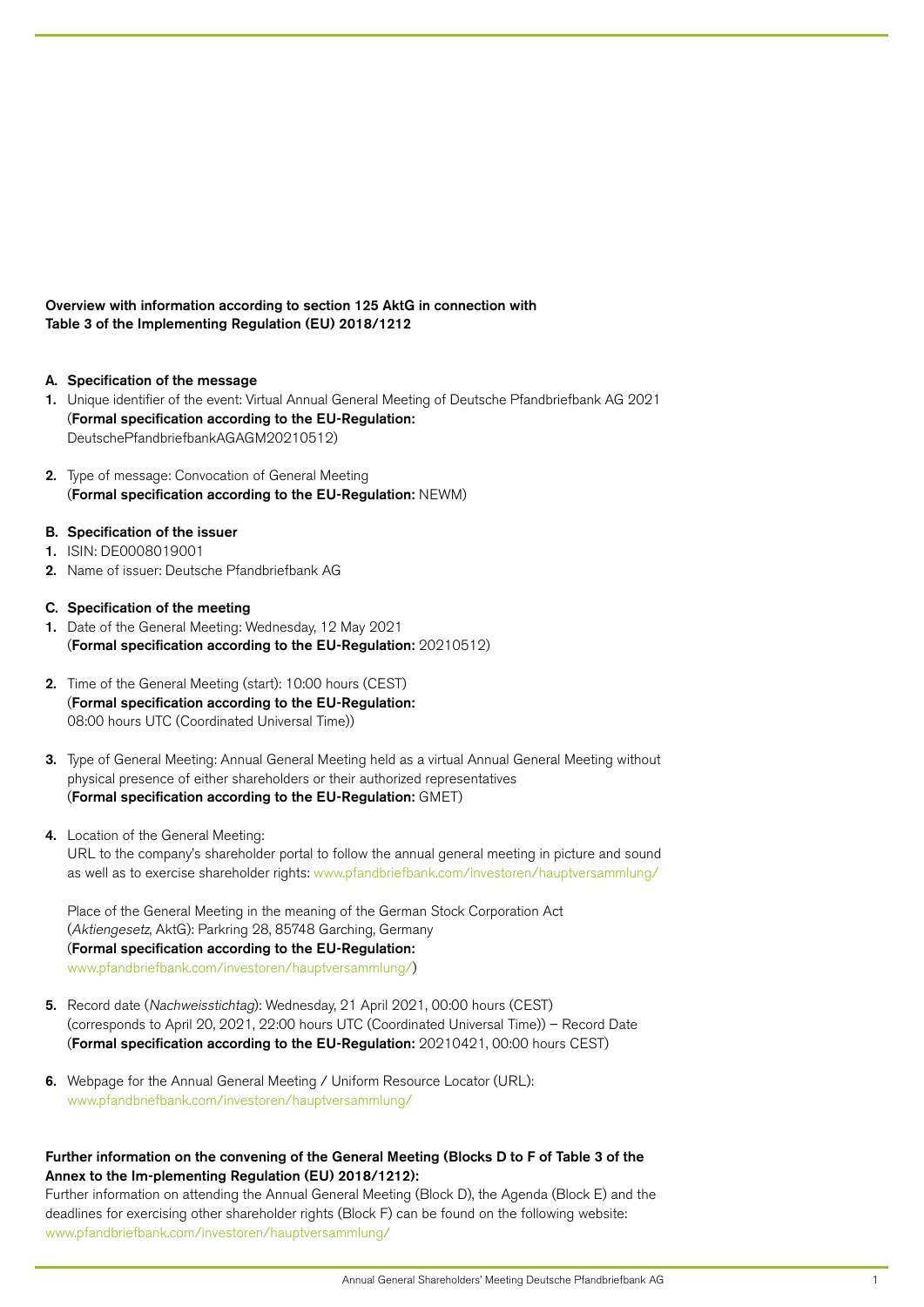# Overview of the Agenda

| Item 1 | Presentation of the adopted annual financial statement and the approved consolidated<br>financial statements as well as the combined management report of Deutsche<br>Pfandbriefbank AG and of Deutsche Pfandbriefbank Group for the 2020 financial<br>year, the Management Board's proposal for the appropriation of the distributable<br>profit as well as the report of the Supervisory Board for the 2020 financial year | р. З |
|--------|------------------------------------------------------------------------------------------------------------------------------------------------------------------------------------------------------------------------------------------------------------------------------------------------------------------------------------------------------------------------------------------------------------------------------|------|
| Item 2 | Appropriation of the distributable profit                                                                                                                                                                                                                                                                                                                                                                                    | p. 3 |
| Item 3 | Discharge of the members of the Management Board                                                                                                                                                                                                                                                                                                                                                                             | p. 4 |
| Item 4 | Discharge of the members of the Supervisory Board                                                                                                                                                                                                                                                                                                                                                                            | p. 4 |
| Item 5 | Elections to the Supervisory Board                                                                                                                                                                                                                                                                                                                                                                                           | p. 4 |
| Item 6 | Resolution on the appointment of the auditor for the annual financial statements<br>and the consolidated financial statements, and the auditor for any review of interim<br>financial information                                                                                                                                                                                                                            | p. 5 |
| Item 7 | Approval of the system of remuneration of the members of the Management Board                                                                                                                                                                                                                                                                                                                                                | p. 5 |
| Item 8 | Amendment of the remuneration and approval of the remuneration system of the<br>members of the Supervisory Board; amendment of the Articles of Association                                                                                                                                                                                                                                                                   | p. 6 |
| Item 9 | Amendment of section 18 of the Articles of Association regarding the dividend in kind                                                                                                                                                                                                                                                                                                                                        | p. 7 |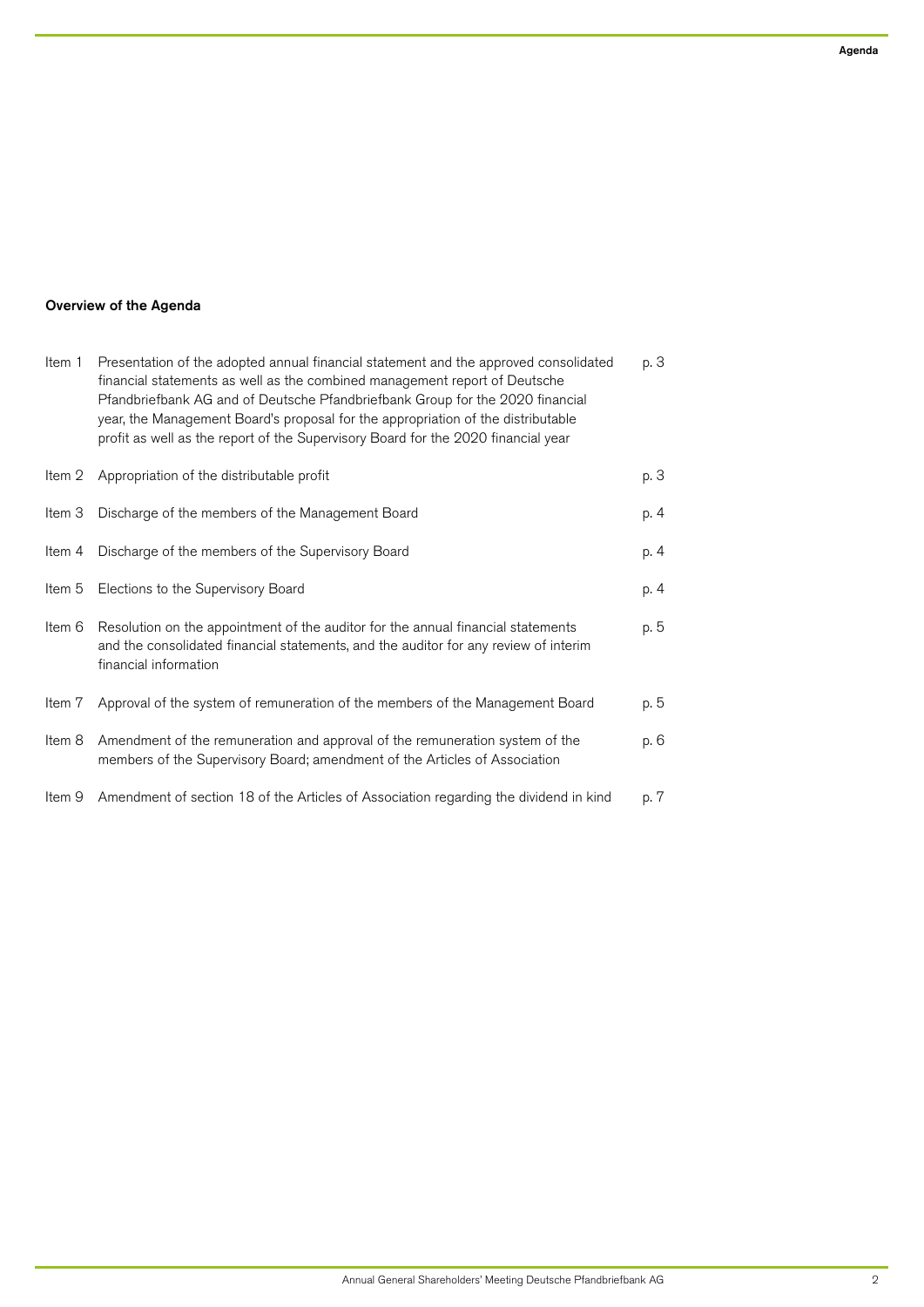We hereby invite our shareholders to the Annual General Meeting of Deutsche Pfandbriefbank AG ("Company") which will be held as a virtual Annual General Meeting without physical presence of either shareholders or their authorized representatives on Wednesday, 12 May 2021, at 10:00 hours (CEST).

The Annual General Meeting will be broadcasted by audio-visual means live on the internet for properly registered shareholders. The shareholders' voting rights will be exercised exclusively by way of postal voting or by granting power of attorney to the Company Proxies. The place of the Annual General Meeting within the meaning of the German Stock Corporation Act (Aktiengesetz, "AktG") is Parkring 28, 85748 Garching.

# I. Agenda

1. Presentation of the adopted annual financial statement and the approved consolidated financial statements as well as the combined management report of Deutsche Pfandbriefbank AG and of Deutsche Pfandbriefbank Group for the 2020 financial year, the Management Board's proposal for the appropriation of the distributable profit as well as the report of the Supervisory Board for the 2020 financial year

The above-mentioned documents also include the remuneration report and the explanatory report for the notes pursuant to sections 289a and 315a of the German Commercial Code (Handelsgesetzbuch, "HGB"), in each case in the version applicable for the 2020 financial year. The previously-mentioned documents as well as the declaration on corporate governance, which also contains the corporate governance report, and the non-financial report for the Company's Group according to sections 315b, 315c in conjunction with sections 289c — 289e HGB have been published at [www.pfandbriefbank.com/investoren/hauptversammlung/.](http://www.pfandbriefbank.com/investoren/hauptversammlung/) They will be also be available during the Annual General Meeting and explained by the Management Board as well as – as far as the Supervisory Board's report is concerned – by the Chairman of the Supervisory Board.

The Supervisory Board has approved the annual financial statements and the consolidated financial statements prepared by the Management Board. Therefore, the annual financial statements have been adopted in accordance with section 172 sentence 1 AktG. Therefore, in accordance with the statutory provisions, no resolution of the Annual General Meeting is required with regard to this item on the Agenda.

## 2. Appropriation of the distributable profit

The Management Board and the Supervisory Board propose to allocate the distributable profit (Bilanzgewinn) of EUR 115,328,536.00 reported by the Company for the 2020 financial year in its annual financial statements in accordance with the HGB, in the amount of EUR 34,963,580.08 to pay a dividend of EUR 0.26 per no-par value share entitled to dividends, and to carry forward the remaining amount of EUR 80,364,955.92 on new account. This results in the following appropriation of distributable profit:

| Net profit:                   | EUR 115,328,536.00 |
|-------------------------------|--------------------|
| Distribution to shareholders: | EUR 34.963.580.08  |
| Profit carried forward:       | EUR 80.364.955.92  |

This proposal takes into account the recommendation of the European Central Bank to all institutions under its direct supervision to exercise extreme restraint with dividend payments until 30 September 2021. Accordingly, dividend payments should not account for more than 15% of the accumulated profits for 2019 and 2020 and should not exceed 20 basis points of the CET1 ratio.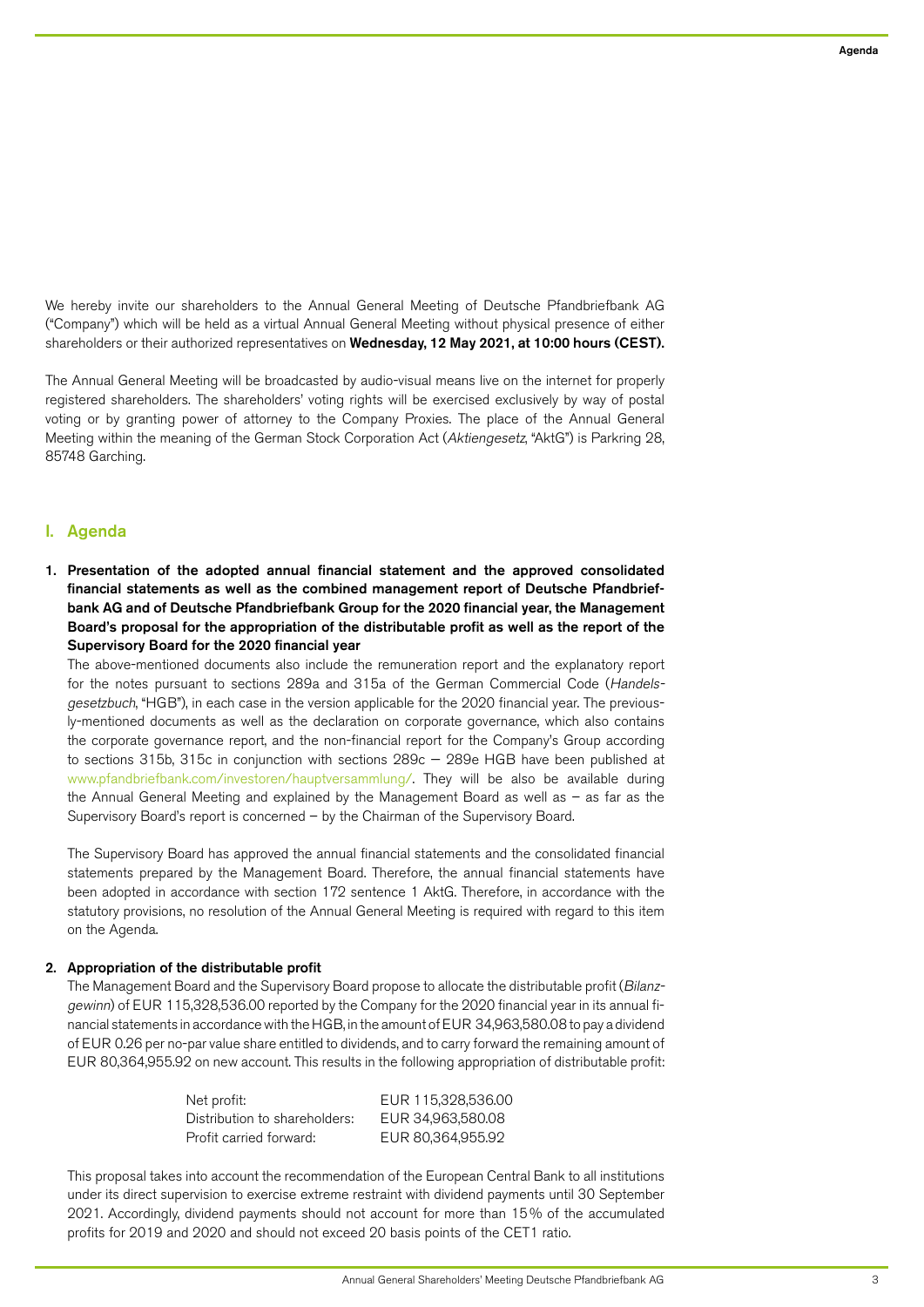This proposal also takes into consideration that the Company is not holding any treasury shares at the time of convocation, and that therefore all shares in the Company are entitled to dividend payments and to vote. In the event of a change in the number of shares entitled to dividend payments by the time a resolution is passed on the appropriation of distributable profits, the Management Board and the Supervisory Board will submit an adjusted proposal for the appropriation of distributable profits. However, such a proposal will still provide for a distribution of EUR 0.26 per no-par value share entitled to dividends, with a corresponding adjustment in the amount allocated to other revenue reserves.

According to section 58 (4) sentence 2 AktG, the right to the dividend payment is due on the third business day following the Annual General Shareholders' Meeting, i.e. on Tuesday, 18 May 2021.

Given that the dividend for the 2020 financial year will be fully made from the tax deposit account in the meaning of section 27 of the German Corporate Income Tax Act (Körperschaftsteuergesetz), there will be no deduction of capital gains tax, solidarity surcharge and church tax. The dividend distribution will not be subject to taxation for domestic shareholders, but will reduce the acquisition costs of the shares for tax purposes. If the distributions exceed the acquisition costs of the shares, the resulting profit may be taxable.

#### 3. Discharge of the members of the Management Board

The Management Board and the Supervisory Board propose that discharge be granted, for the 2020 financial year, for the members of the Management Board who were in office during that period.

#### 4. Discharge of the members of the Supervisory Board

The Management Board and the Supervisory Board propose that discharge be granted, for the 2020 financial year, for the members of the Supervisory Board who were in office during that period.

## 5. Elections to the Supervisory Board

The mandates of all shareholder representatives on the Company's Supervisory Board will regularly end at the end of the 2021 Annual General Meeting. In accordance with sections 96 (1) and 101 (1) AktG, sections 4 (1) and 1 (1) of the German One-Third Co-Determination Act (Drittelbeteiligungsgesetz) in conjunction with section 8 (1) of the Company's Articles of Association, the Supervisory Board is composed of six members elected by the shareholders and three members elected by the employees. Therefore, six members of the Supervisory Board are to be newly elected by the Annual General Meeting.

The Supervisory Board proposes to elect the following persons:

- a) Mr. Dr. Günther Bräunig, chairman of the management board of KfW ("KfW"), Frankfurt am Main,
- b) Mrs. Dagmar P. Kollmann, entrepreneur, Vienna / Austria,
- c) Mr. Dr. Thomas Duhnkrack, entrepreneur, Kronberg im Taunus,
- d) Mr. Oliver Puhl, founder and managing director, Frankfurt am Main,
- e) Mr. Hanns-Peter Storr, bank clerk, Frankfurt am Main, and
- f) Mrs. Susanne Klöß-Braekler, independent member of supervisory and advisory boards and senior advisor, Munich,

to be elected as a shareholder representative to the Supervisory Board. The appointment is made for Mr. Dr. Thomas Duhnkrack, Mr. Oliver Puhl, Mr. Hanns-Peter Storr and Mrs. Susanne Klöß-Braekler for a term of office until the end of the Annual General Meeting which decides on discharge for the third financial year after the start of the term of office; the financial year in which the term of office begins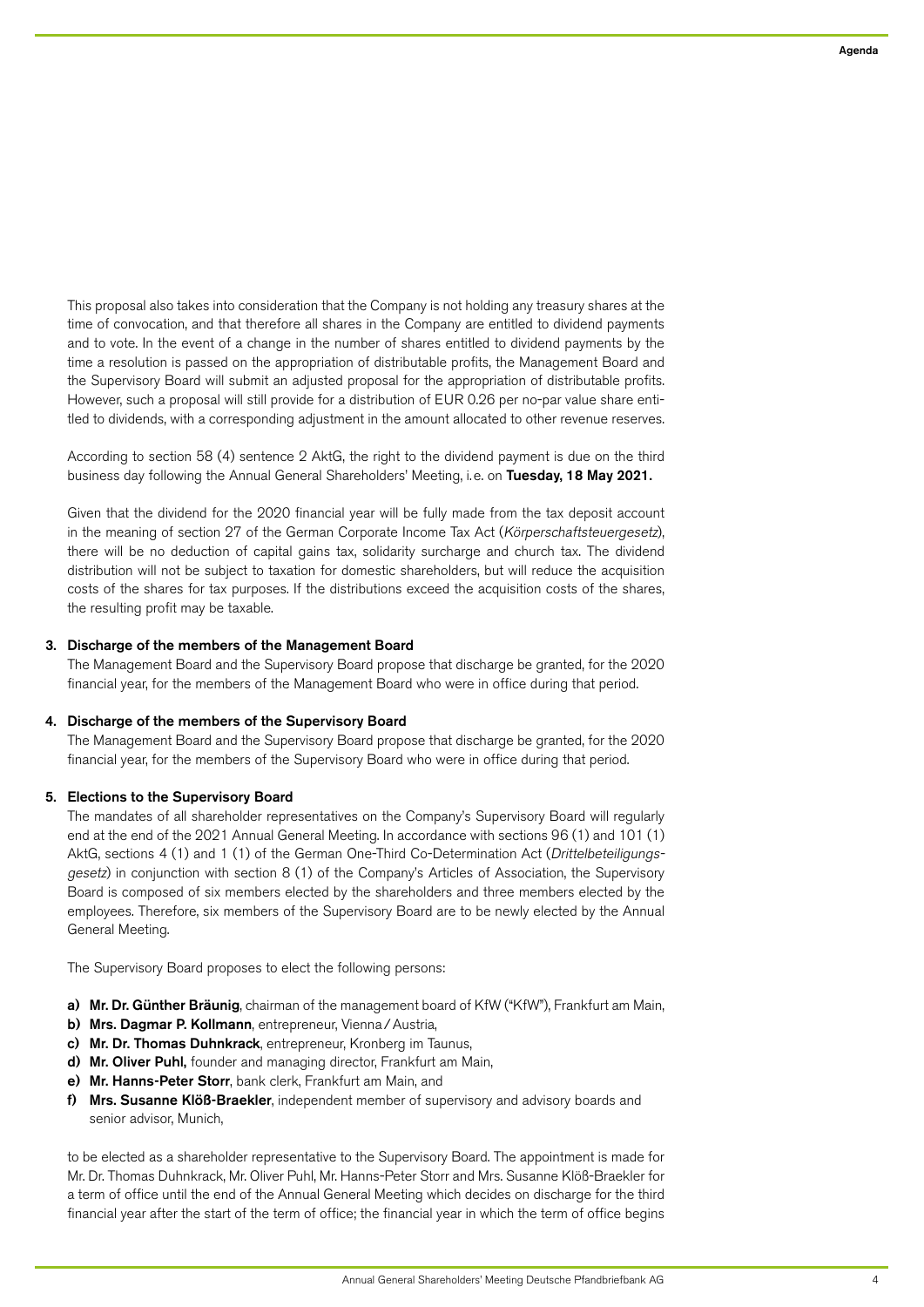is not included. For Mr. Dr. Günther Bräunig and Mrs. Dagmar P. Kollmann, however, the appointment is made for a term of office until the end of the Annual General Meeting that decides on discharge for the financial year 2022.

The nomination is based on the recommendation of the Presidential and Nomination Committee of the Supervisory Board and takes into account the objectives resolved by the Supervisory Board for its composition. Furthermore, the nomination takes into account recommendations C.6 to C.12 of the German Corporate Governance Code. The proposal to elect Mr. Dr. Günther Bräunig to the Company's Supervisory Board is not solely based on the recommendation of the Presidential and Nomination Committee of the Supervisory Board, but also on the right of the former Federal Agency for Financial Market Stabilization, Frankfurt am Main ("FMSA"). This proposal right is stipulated in section 14 (1) of the Framework Agreement by and between the Bundesrepublik Deutschland — Finanzagentur GmbH, Frankfurt am Main ("Finanzagentur") (as legal successor to the FMSA), the Finanzmarkt-Stabilisierungsfonds, Frankfurt am Main ("FMS"), and the Company, which has been entered into in the course of the stabilization of the Company as a result of the financial crisis.

It is intended to hold the elections to the Supervisory Board in accordance with recommendation C.15 sentence 1 of the German Corporate Governance Code by way of individual elections. It is further intended that, after the election, the newly constituted Supervisory Board will re-elect from among its members Mr. Dr. Günther Bräunig as chair of the Supervisory Board and Mrs. Dagmar P. Kollmann as the deputy chair of the Supervisory Board, in each case provided that they are elected to the Supervisory Board.

Further information on the proposed members of the Supervisory Board can be found in section II.

6. Resolution on the appointment of the auditor for the annual financial statements and the consolidated financial statements, and the auditor for any review of interim financial information The Supervisory Board proposes, based on the recommendation of the Audit Committee, to resolve:

Deloitte GmbH Wirtschaftsprüfungsgesellschaft, Munich, shall be appointed as the auditor (HGB) and group auditor (IFRS) for the financial year 2021 and as the auditor for the review of any interim condensed financial statements and interim management reports for the Group for the financial year 2021 if and insofar as they are subject to an audit review.

On the basis of a selection procedure carried out in accordance with article 16 of EU Regulation 537/2014, the Audit Committee recommended to the Supervisory Board as its preferred candidate that the Annual General Meeting shall appoint Deloitte GmbH Wirtschaftsprüfungsgesellschaft, Munich, as auditor (HGB) and group auditor (IFRS) for the financial year 2021 as well as auditor for the review of any condensed interim consolidated financial statements prepared for the financial year 2021, if and insofar as they are subject to an audit review.

The recommendation made by the Audit Committee to the Supervisory Board, as well as the proposal made by the Supervisory Board, are free from any undue influence by third parties. Furthermore, no arrangements were in place which could have restricted the selection of the auditor.

#### 7. Approval of the system of remuneration of the members of the Management Board

The system of remuneration of the members of the Management Board has been approved by the Shareholders during the 2019 Annual Shareholders' Meeting. Since then, the system of remuneration of the members of the Management Board has been amended, in particular with a view to changes in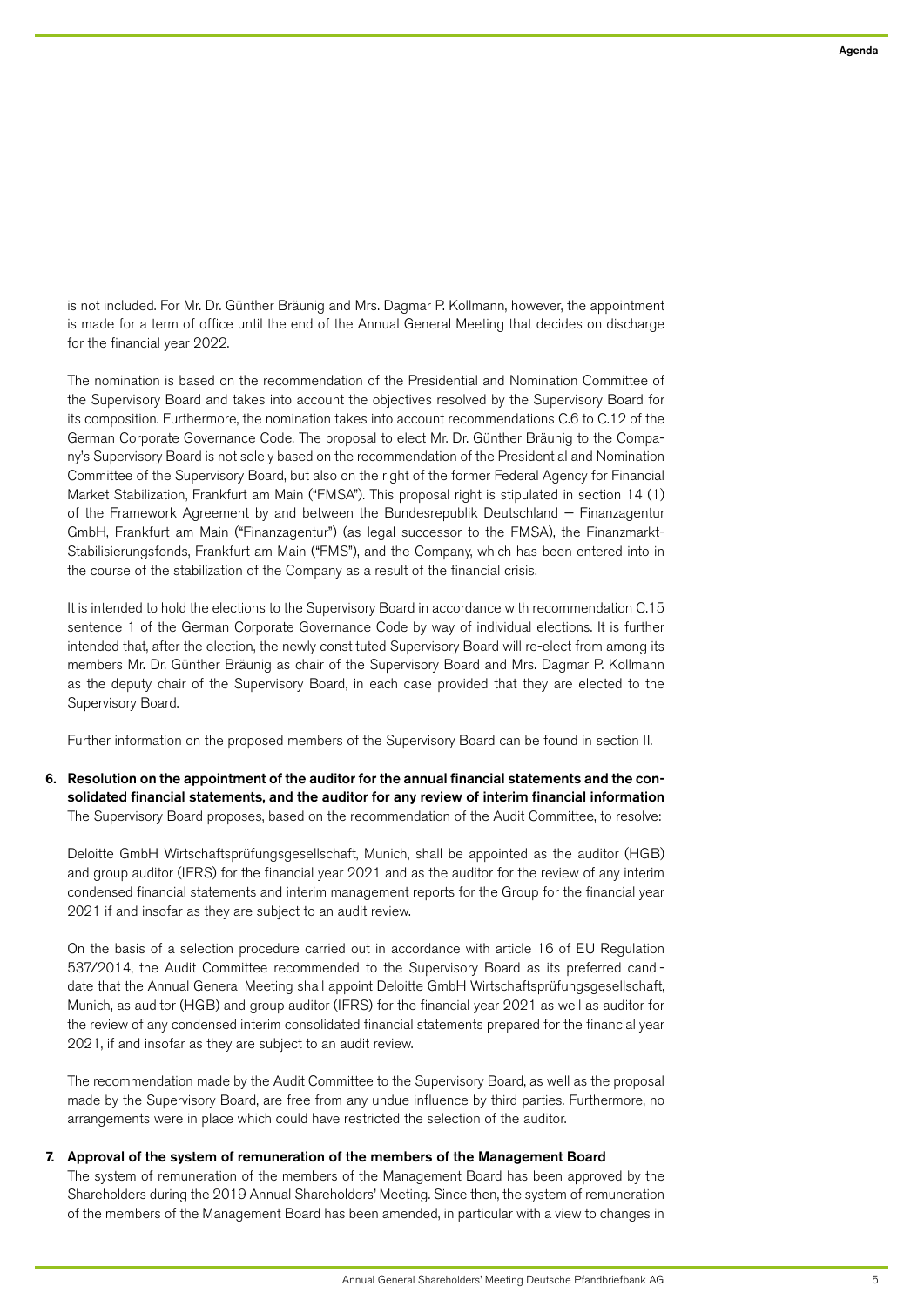applicable law that have taken place in the meantime and the further developing market practice. The revised remuneration system for the members of the Management Board is printed in this invitation under "III. Information on Agenda item 7".

The Supervisory Board proposes to approve the system of remuneration of the members of the Management Board, as printed under "III. Information on Agenda item 7" be approved.

## 8. Amendment of the remuneration and approval of the remuneration system of the members of the Supervisory Board; amendment of the Articles of Association

The remuneration of the members of the Supervisory Board is stipulated in section 11 of the Company's Articles of Association. It was last changed by resolution of the 2019 Annual Shareholders' Meeting.

After a detailed review, the Executive Board and the Supervisory Board came to the conclusion that the currently applicable remuneration regulations for the members of the Supervisory Board basically serve the interests of the company and are also appropriate. Given the increasing digitalization and the restrictions of the Covid-19 pandemic and the associated increase in meetings of the Supervisory Board or its committees, which are now held fully or predominantly by video or telephone conference, the current regulation according to which the members of the Supervisory Board do not receive attendance fees if and to the extent that a meeting takes place solely by video or telephone conference, proved to be no longer appropriate. The differentiation between conducting a physical meeting on the one hand and conducting the meeting exclusively by telephone or video on the other shall therefore be abolished with effect from the beginning of the 2021 financial year. A change in the amount of the attendance fee is explicitly not associated with this.

The remuneration system on which the remuneration of the members of the Supervisory Board is based, together with the information pursuant to sections 113 (3) sentence 3, 87a (1) sentence 2 AktG, is presented in this invitation in section "IV. Information concerning Agenda item 8". Section 11 of the Articles of Association is also printed there, taking into account the amendment proposed below.

The Board of Management and the Supervisory Board propose to resolve as follows.

#### a) Amendment of the Articles of Association

- aa) Section 11 (1) subparagraph 4 sentence 2 of the Articles of Association shall be deleted without replacement.
- bb) Section 11 (1) subparagraph 7 of the Articles of Association shall read as follows:

"The regulation according to this paragraph 1, which was revised by resolution of the Annual General Meeting on 12 May 2021, applies for the first time to the remuneration to be paid for the 2021 financial year."

#### b) Resolution on the remuneration and approval of the remuneration system

The provisions on remuneration, as amended and otherwise unchanged, are confirmed and the remuneration system for the members of the Supervisory Board, which is printed out under "IV. Information concerning Agenda Item 8" following the agenda, is resolved.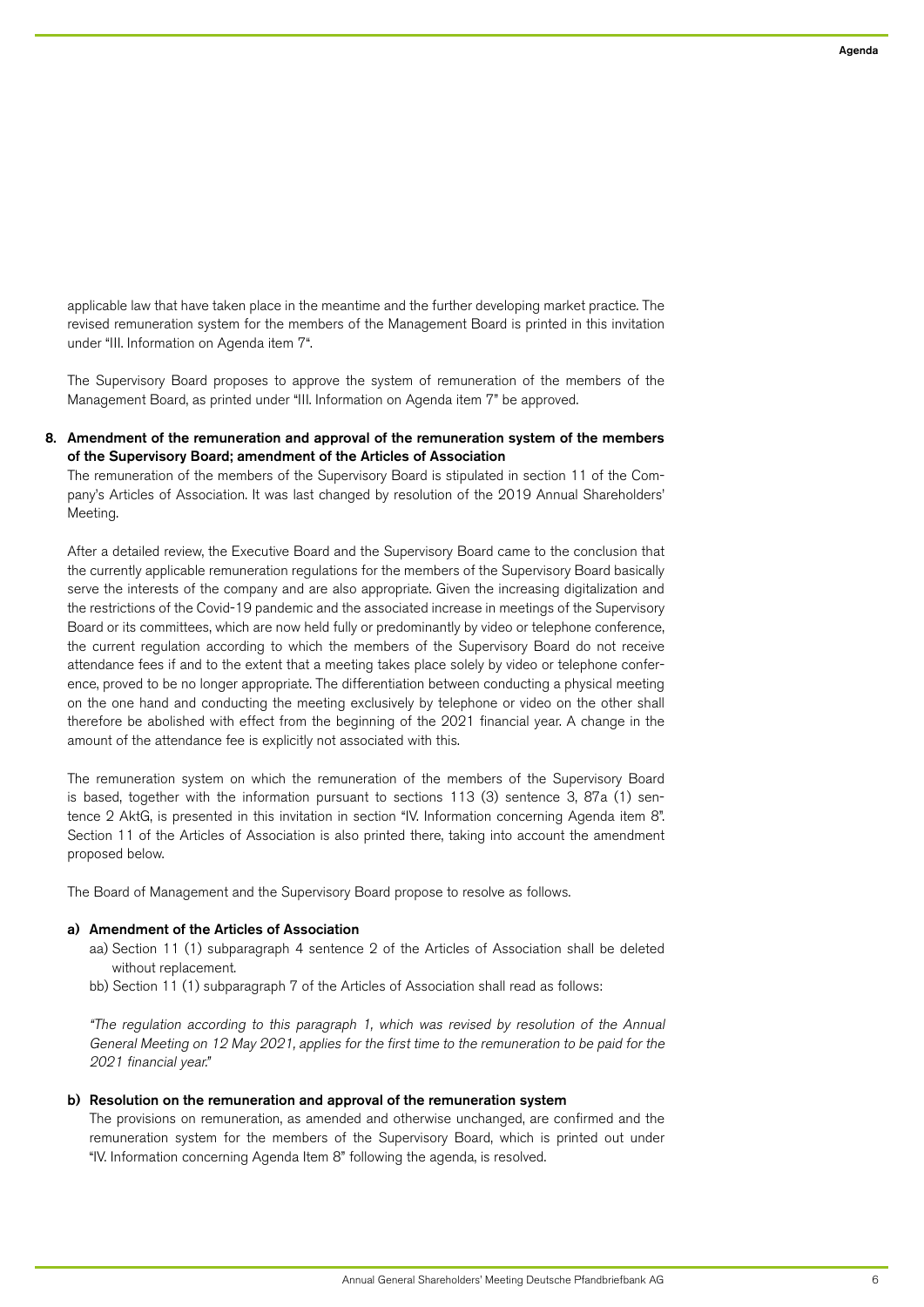With effect of the change of section 11 (1) of the Company's Articles of Association, i.e. with the entry of the change in the commercial register of the Company, the new compensation of the Supervisory Board will be applied for the first time for the financial year started on 1 January 2021.

## 9. Amendment of section 18 of the Articles of Association regarding the dividend in kind

As a credit institution, the company is subject to special regulatory requirements, including of Regulation (EU) No. 575/2013 (Capital Requirements Regulation, "CRR"). If there is the possibility that a bank can decide alone to distribute profits (also) in a form other than cash or equity instruments, article 73 CRR provides that the recognition of the share capital as regulatory equity is only possible if the credit institution has received prior approval from the competent authority (i.e., in the case of the Company, the European Central Bank) for such a dividend in kind. Section 18 (2) of the Company's Articles of Association provides for the possibility of the Annual General Meeting to decide on a dividend in kind. As this section does not contain an explicit reference to the reservation of article 73 CRR, there might be supervisory concerns regarding the regulatory position of the Company's equity. As a matter of precaution, the banking supervisory authorities have already advised the Company and other German banks with comparable provisions in their articles of association of this. Therefore, the corresponding section in the Company's Articles of Association on the dividend in kind has to be adjusted accordingly.

Against this background, the Management Board and the Supervisory Board propose to resolve:

Section 18 (2) of the Company's Articles of Association shall be amended and read as follows:

""In place of a distribution in cash, the General Meeting may decide on the appropriation of distributable profits, wholly or in part, by way of a distribution in kind, if and to the extent that the competent authority has previously approved such a distribution in kind in accordance with article 73 (1) and (2) CRR."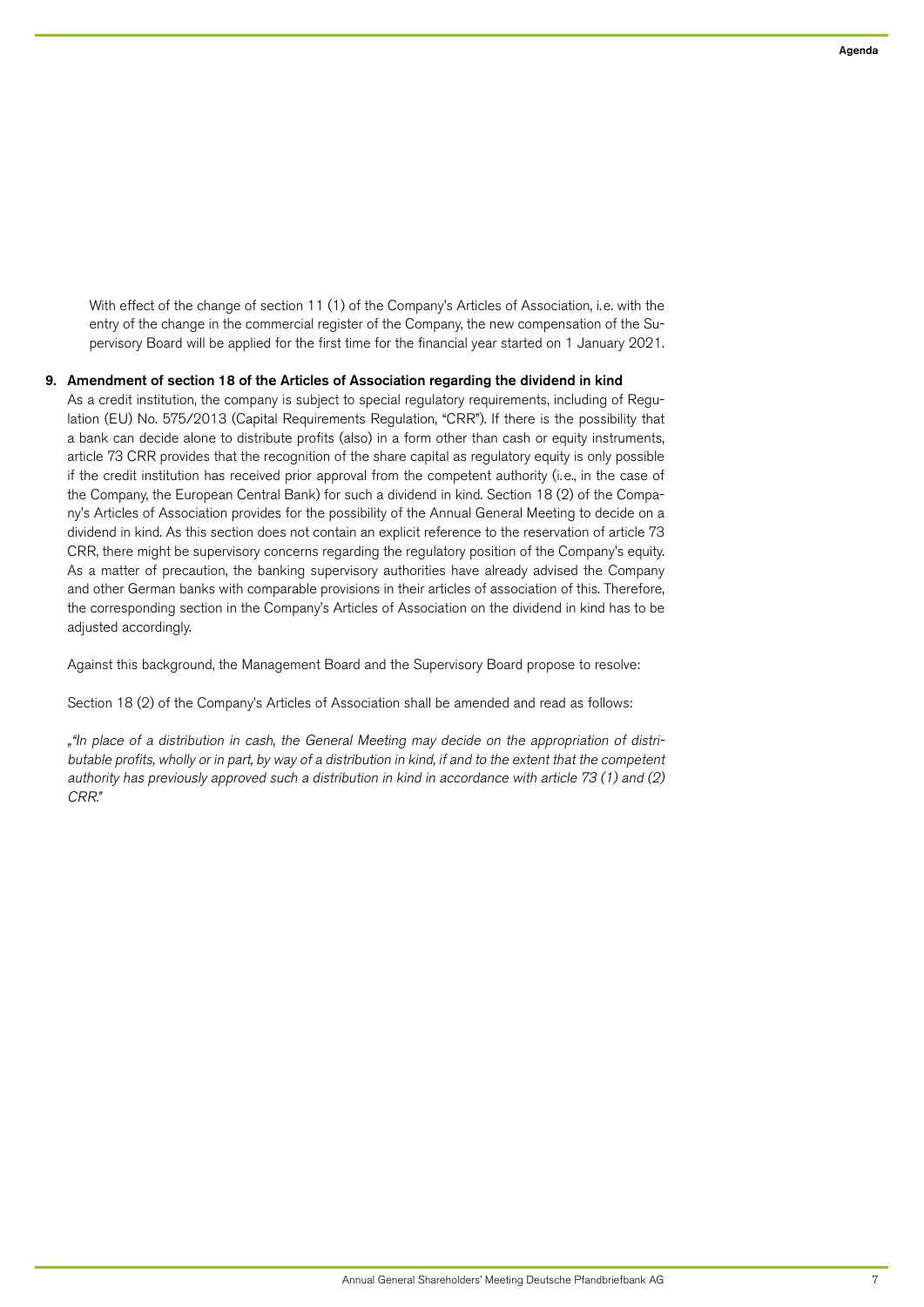# II. Information concerning Agenda Item 5

| <b>Candidate</b>                       | <b>Membership in other</b><br>statutory supervisory boards                         | Membership in comparable<br>domestic and foreign supervisory<br>bodies of commercial enterprises            |
|----------------------------------------|------------------------------------------------------------------------------------|-------------------------------------------------------------------------------------------------------------|
| Dr. Günther Bräunig                    | Deutsche Telekom AG,<br>Bonn,<br>Member of the Supervisory Board                   | n/a                                                                                                         |
|                                        | Deutsche Post AG,<br>Bonn,<br>Member of the Supervisory Board                      |                                                                                                             |
| Dagmar P. Kollmann                     | Deutsche Telekom AG,<br>Bonn,<br>Member of the Supervisory Board                   | Unibail-Rodamco-Westfield SE,<br>Paris/France,<br>Member of the Supervisory Board                           |
|                                        |                                                                                    | Coca-Cola European Partners plc.,<br>London/United Kingdom,<br>Member of the Supervisory Board              |
|                                        |                                                                                    |                                                                                                             |
|                                        |                                                                                    | Paysafe Limited,<br>Hamilton / Bermuda (in the future:<br>London/United Kingdom),<br>Non-Executive Director |
| Dr. Thomas Duhnkrack Hauck & Aufhäuser | <b>Privatbankiers AG.</b><br>Frankfurt am Main,<br>Member of the Supervisory Board | n/a                                                                                                         |
| Oliver Puhl                            | n/a                                                                                | n/a                                                                                                         |
| Hanns-Peter Storr                      | <b>BHW Bausparkasse AG,</b><br>Hameln,<br>Member of the Supervisory Board          | n/a                                                                                                         |

Résumés of all those proposed for election are included as an annex to this agenda. You can also find these résumés as well as those of all current members of the Supervisory Board on the Company's website at [www.pfandbriefbank.com/investoren/hauptversammlung/.](http://www.pfandbriefbank.com/investoren/hauptversammlung/)

# Information in accordance with recommendation C.13 of the German Corporate Governance Code

The Company has no knowledge of shareholders who directly or indirectly hold more than 10% of the voting shares in the Company. Thus, as far as the Company is aware, there are currently no significant shareholders within the meaning of recommendation C.13 sentence 3 of the German Corporate Governance Code. Hence, there is also no controlling shareholder within the meaning of recommendation C.9 of the German Corporate Governance Code.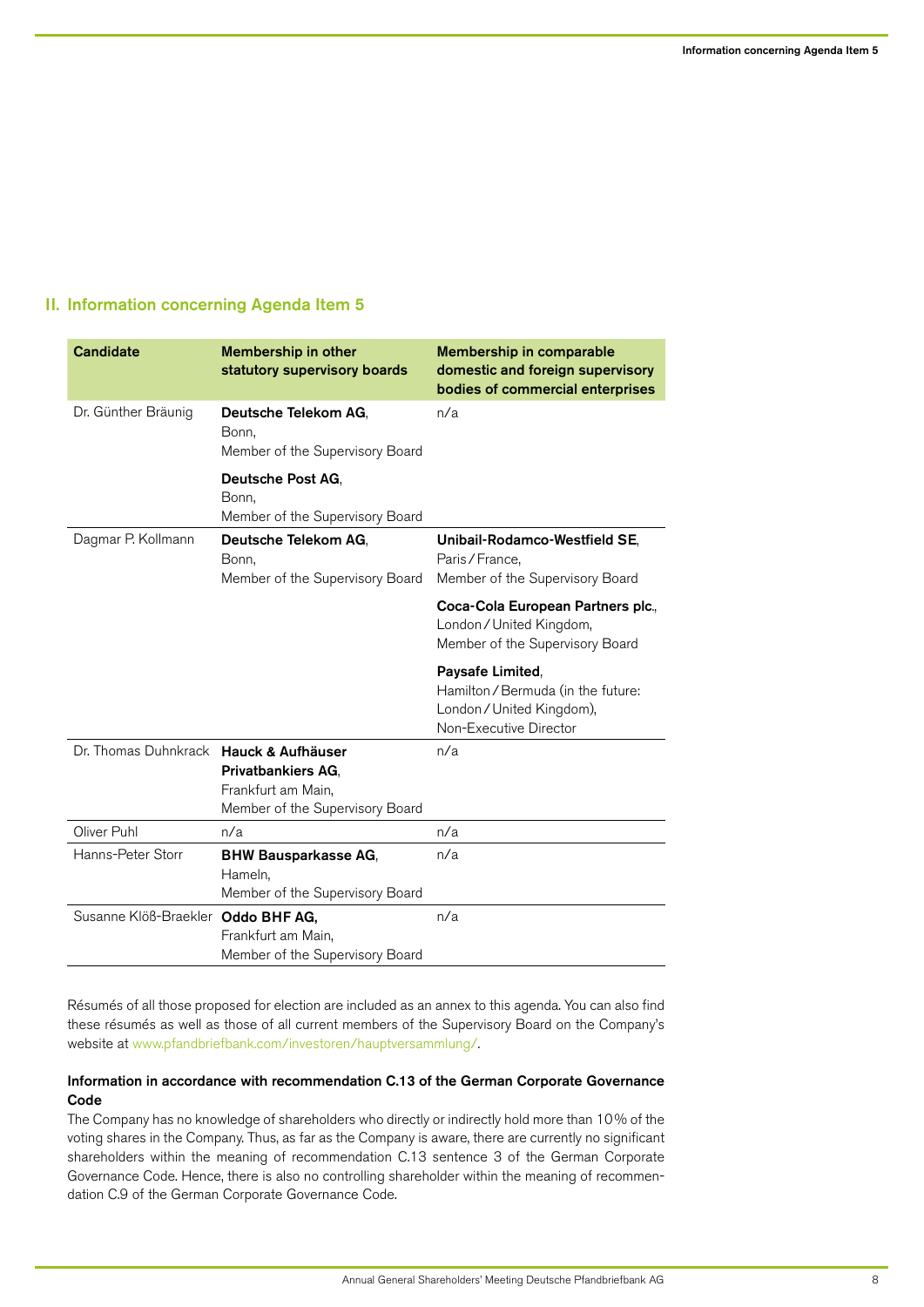The Company has no business relationships with the members of the Supervisory Board — with the exception of the service/employment contracts of the three Supervisory Board members elected by the employees. In particular, the Company does not grant the members of the Supervisory Board any loans. There are also no other personal or business relationships between members of the Supervisory Board on the one hand and the Company or its legal bodies (Organe) on the other hand, which, according to the Supervisory Board's assessment, an objectively judging shareholder would consider authoritative for his election decision.

Notwithstanding this, in the interests of transparency, the Company would also like to point out the following:

The proposed member of the Supervisory Board Dr. Günther Bräunig is a member of the board of directors of the federally owned KfW. As far as the Company is aware, the Federal Republic of Germany holds 3.5% of the shares in the Company via the FMS, which is administered by the Finanzagentur. Even though neither the Federal Republic of Germany nor KfW, Finanzagentur or FMS are shareholders that have a significant interest in the Company within the meaning of the recommendation C.13 sentence 3 of the German Corporate Governance Code, the Federal Republic of Germany, nevertheless, has a certain influence on the Company, in particular as a result of the contracts concluded in the course of the stabilization of the Company following the financial market crisis in the years 2008 to 2015 as well as related legal regulations, such as the Stabilization Fund Act (Stabilisierungsfondsgesetz) and the Economic Stabilization Acceleration Act (Wirtschaftsstabilisierungsbeschleunigungsgesetz). As a result of the stabilization measures granted to it by the Federal Republic of Germany, the Company has various contractual and/or legal relationships with Finanzagentur (as the legal successor to the former FMSA), FMS, FMS-Wertmanagement AöR, Munich (including their downstream affiliated companies such as DEPFA BANK plc., Dublin/ Ireland, and FMS Wertmanagement Service GmbH, Munich), as well as Hypo Real Estate Holding GmbH, Munich.

The Company has a large number of business relationships that are typical for a credit institution, in particular with syndicated loans, financing, the support for Pfandbrief issuances and other issuances, with KfW, whose chairman Dr. Günther Bräunig is, as well as with KfW IPEX-Bank GmbH, Frankfurt am Main, which is a subsidiary of KfW. All of these relationships are based on market conditions.

Apart from that, the persons proposed for election by the Supervisory Board have no personal or business relationships with the Company, the members of the Company's legal bodies (Organe) and its shareholders which, according to the Supervisory Board's assessment, an objectively judging shareholder would consider authoritative for his election decision.

According to the Supervisory Board's assessment, with the exception of Mr. Dr. Günther Bräunig, all of the persons proposed for election are independent from the Company and the Management Board within the meaning of recommendation C.7 of the German Corporate Governance Code. According to the Supervisory Board's assessment, the minimum proportion of independent shareholder representatives provided for in recommendations C.6 and C.7 of the German Corporate Governance Code is thus fulfilled.

Further information on the competency profile for the Supervisory Board and the status of its implementation as well as on the working methods and composition of the Supervisory Board can be found in the Corporate Governance Statement and the Report of the Supervisory Board. These can be found as part of the documents to be submitted under Agenda item 1.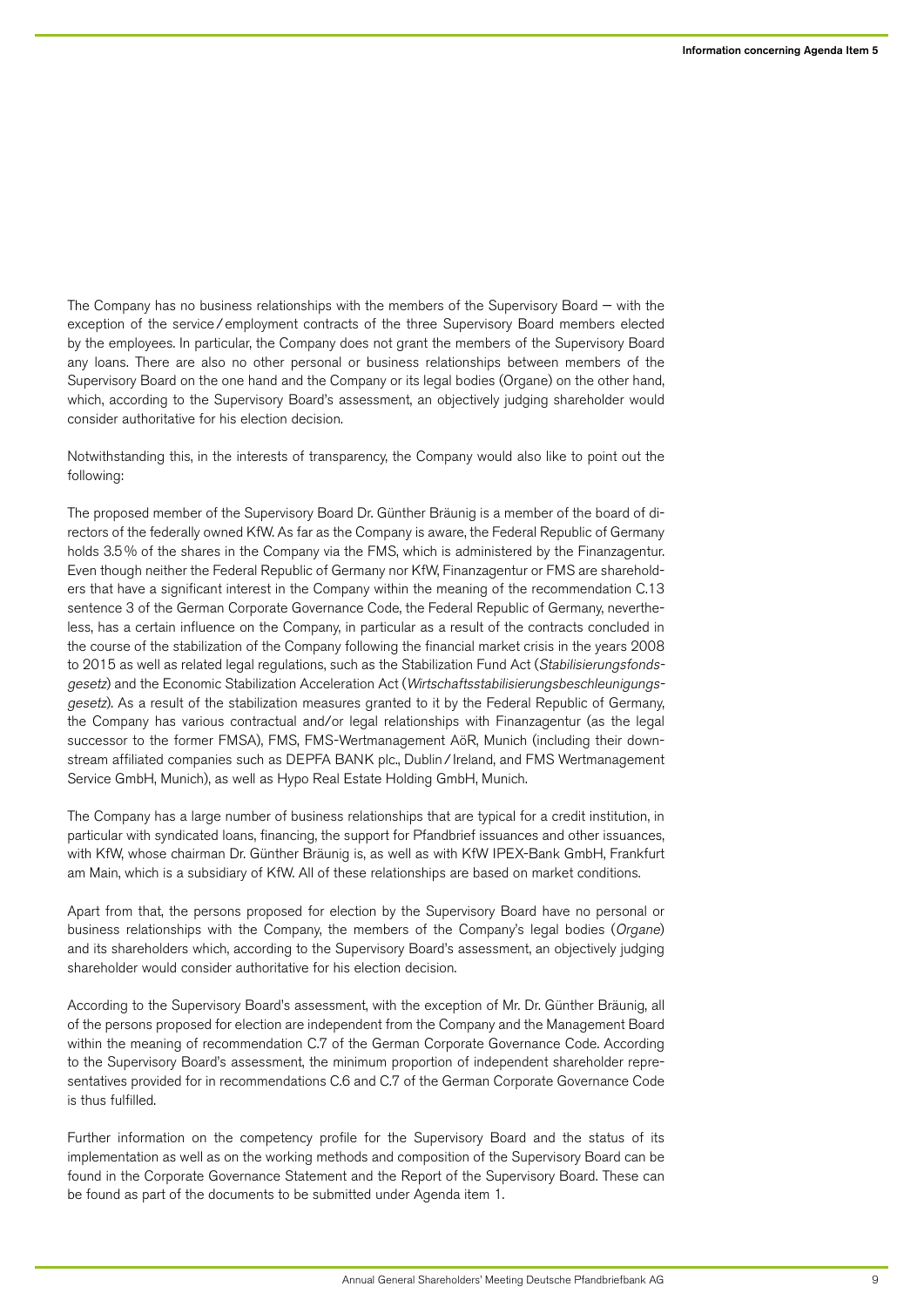# III.Information concerning Agenda item 7

#### A. Basic features of the remuneration system

#### 1. Components of the remuneration system

The remuneration of the members of pbb's Management Board consists of non-performance related fixed remuneration components and performance-related variable remuneration.

The non-performance related fixed remuneration components comprise the basic annual remuneration as well as fringe benefits (in particular non-cash benefits) and the Company's pension scheme.

The performance-related variable remuneration is granted in cash, with half of the amount depending on pbb's share price performance (share-based remuneration system).

#### 2. Review of the appropriateness of the remuneration system

In principle, the remuneration for the members of the Management Board is designed to ensure a performance-oriented payment, taking the Company's size and international business activities into account. The remuneration is compared, on the one hand, against the remuneration paid to members of the Management Board at comparable companies in Germany and abroad (horizontal remuneration comparison based on the remuneration paid to members of the Management Board) and, on the other hand, against the remuneration paid to those employees who report directly to the members of the Management Board (second level of management), as well as that paid to other employees within pbb Group (vertical remuneration comparison). The economic and financial situation of pbb Group is also taken into account when determining the remuneration.

As part of the vertical remuneration comparison, the Supervisory Board generally includes the remuneration paid to pbb Group's senior management team, i.e. employees at the second level of management. It also looks at the remuneration paid to employees not covered, as well as those covered, by collective wage agreements. In its vertical comparison, the Supervisory Board checks whether there are any signs that the remuneration of the Management Board could be classified as inappropriate based on the pay difference between the Management Board and the workforce.

The Supervisory Board also takes care to ensure that the remuneration system for the members of the Management Board has a largely similar structure to the remuneration system for all employees in Germany and abroad. As a result, and with the exception of deviations required under supervisory law, the structure of the variable remuneration system for the members of the Management Board largely matches the structure of the variable remuneration paid to employees not covered by collective wage agreements who could exert a significant influence over the Bank's risk profile ("risk takers").

#### 3. Contribution to promoting the corporate strategy and the Company's long-term development

The remuneration system and the remuneration strategy are integral components of the business and risk strategy. The remuneration strategy sets out the framework for the performance and remuneration of the members of the Management Board. The remuneration strategy was developed as part of the business and risk strategy, involving all of the relevant business divisions and the Remuneration Officer. It was last updated on 6 November 2020.

The system aims to guarantee a performance-oriented and appropriate remuneration which is aligned with achieving the targets enshrined in the business and risk strategy. It reflects the basic principle of appropriateness regarding the amount and structure of individual remuneration components. Another goal is to avoid incentives for taking disproportionately high risks.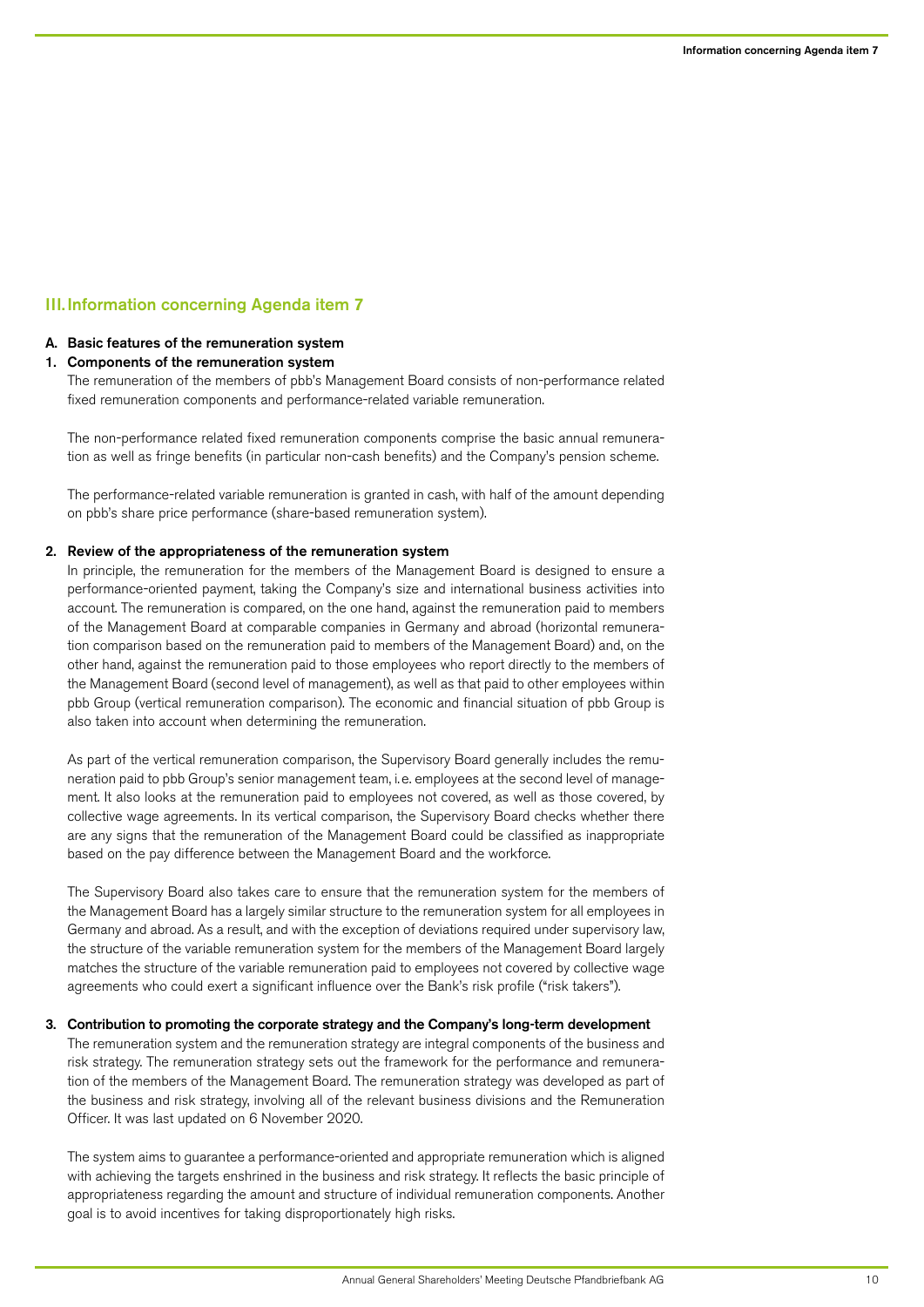Within the performance-related variable remuneration system, performance measurement at the level of pbb as an institution ("institution's performance") represents an integral part of business management targeted towards a sustainable enhancement of profitability, whilst maintaining pbb Group's strict risk policy. Referring to performance measurement at institutional level, particular attention is given to (key) performance indicators – as defined within the business and risk strategy as well as business planning – which particularly reflect the defined business and risk strategy, fulfil all regulatory requirements regarding risk, capital and liquidity, and are transparent as well as comprehensible.

The institution's performance is measured based on the key control parameters of (adjusted) profit before tax and the risk-reward ratio, each of which is assigned a 50% weighting. The average performance of the institution, measured on the basis of these key performance indicators for the remuneration year in question and for the two preceding financial years, defines the total amount of variable remuneration available for disbursement. Hence, variable remuneration for members of the Management Board is directly linked to – and driven by – the business and risk strategy. Moreover, this ensures compatibility of the remuneration system with pbb Group's capital and liquidity planning, as stipulated in the applicable regulatory requirements. The target achievement level for the institution's performance is assigned a weighting of 60% when measuring performance. The target achievement level at the level of the institution that is relevant to variable remuneration depends on the achievement of the institution's targets for three financial years, i.e. for the remuneration year concerned and the two preceding financial years, with each year being assigned a weighting of one-third.

Performance measurement comprises two other performance levels: divisional performance and individual performance. Targets for these subsequent performance levels are derived from the business and risk strategy. The performance criteria, which are set by the Supervisory Board for the divisional and individual targets and which are to be agreed with the members of the Management Board, are also based on the long-term and sustainable business strategy, i.e. they support pbb Group's strategic objectives. The annual targets for variable remuneration promote pbb Group's long-term and sustainable development. The financial and non-financial performance criteria include strategic targets relating to new business, risk management, digitalisation and funding, as well as environmental, social and governance (ESG) targets. These include, inter alia, specific environmental sustainability targets (e.g. with regard to the further development of green building criteria or the expansion of green financing) and on talent acquisition and promotion, promotion of women and human resources development. Divisional and individual performance is assigned a combined weight of 40%.

Further details on performance measurement and the performance criteria set by the Supervisory Board may be found in the section entitled "Remuneration system in detail".

The (disbursement) structure of variable remuneration also takes pbb Group's long-term and sustainable development into account. 60% of the variable remuneration is subject to pro rata vesting with a total deferral period of five years ("deferral portion"). When granting deferral portions at the end of the annual deferral period, the Supervisory Board takes into account – as part of a retrospective review – any subsequent negative deviations affecting the performance of the institution, the organisational unit, or the individual member of the Management Board (back-testing). The Supervisory Board also considers any unethical behaviour and a breach of duties, as well as negative performance contributions within the meaning of section 18 (5) InstVergV (malus test). In particular in the event of serious misconduct on the part of a member of the Management Board, the Supervisory Board has the option to cancel variable remuneration components that have not yet been paid out, or to claw back paid-out variable remuneration components from the member of the Management Board concerned (malus and clawback regulation). These aspects reinforce and incentivise the long-term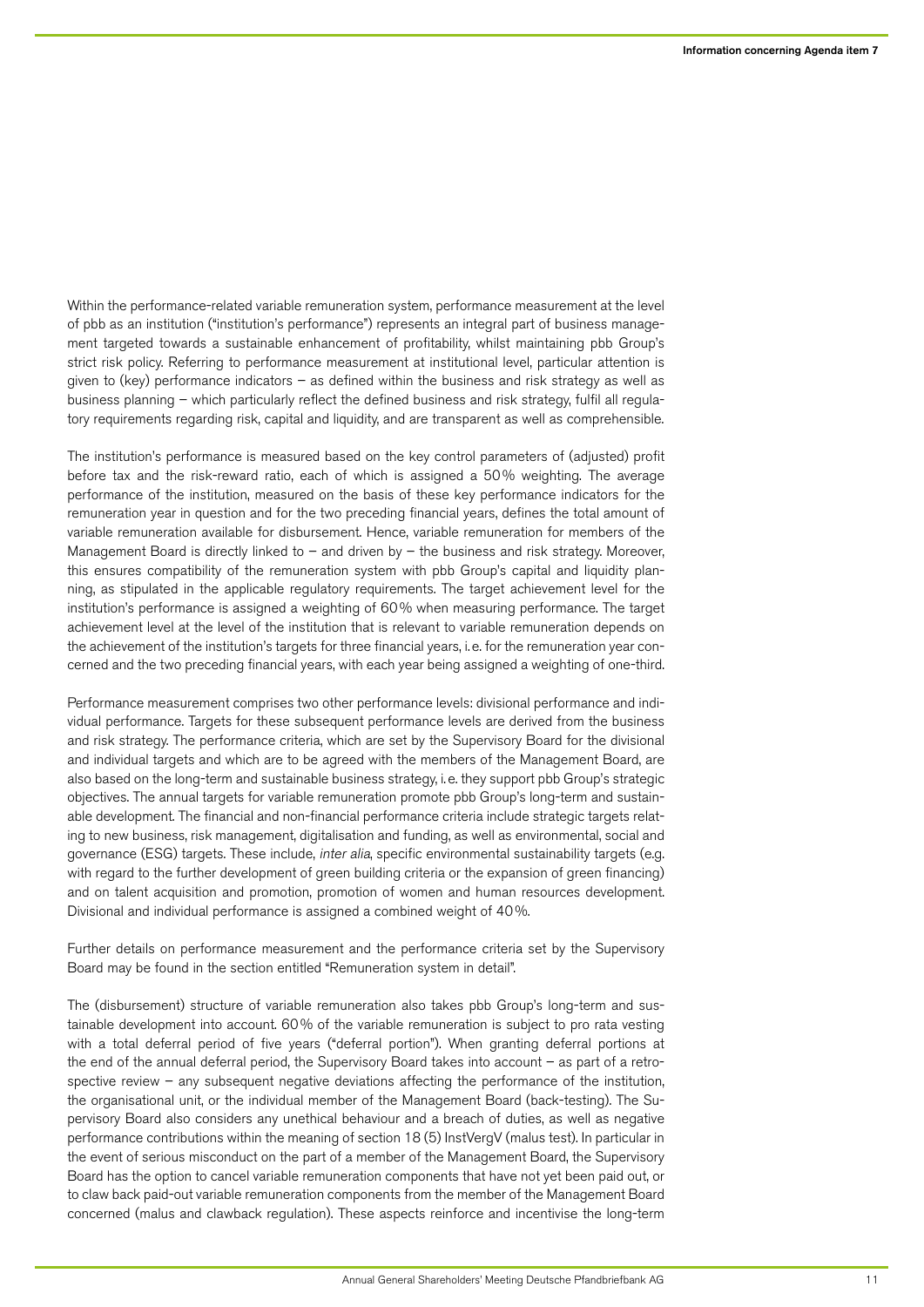nature and sustainability of target achievement. Further details on the (disbursement) structure and the malus and clawback regulations are set out in the section entitled "Remuneration system in detail".

In addition, a total of 50% of the variable remuneration is share-based, in the sense that the amount initially determined by the Supervisory Board following the calculation of the target achievement level and the decision to grant a deferral portion depend on pbb's share price performance during a oneyear holding period, and is converted into a cash payment based on pbb's share price at that time once this holding period has expired. This supports the sustainable and long-term development of the Company as well as strengthening the extent to which the members of the Management Board identify with the Company. Further details on the share-based structure may be found in the section entitled "Remuneration system in detail".

#### B. Remuneration system in detail

## 1. Non-performance related fixed remuneration

The non-performance related fixed remuneration components comprise the basic annual remuneration, fringe benefits (in particular non-cash benefits) and the Company's pension scheme.

The basic annual remuneration is a fixed annual salary that is paid out in twelve equal monthly instalments. It is reviewed, and adjusted if appropriate, at regular intervals, using an external market survey. No automatic adjustment will take place.

In addition, pbb grants fringe benefits (non-cash benefits) to the members of the Management Board which are within the customary scope. This particularly includes the following fringe benefits: pbb provides each member of the Management Board with a company car and a driver, also for their personal use, and assumes all of the costs incurred in this regard. In addition, the members of the Management Board are included in pbb's D&O insurance scheme. pbb reimburses the members of the Management Board for the employer's contribution to health and long-term care insurance. Relocation costs are assumed to the extent, and in the amount, that is customary, in particular in cases involving new hires. In case of a dual residence, pbb covers the travel expenses for one trip home per week to their previous place of residence, as well as the costs for a second home at their place of work for a period that is generally limited to two years. Moreover, the Company has taken out a group accident insurance policy for the members of the Management Board (providing death and invalidity cover).

The members of the Management Board are also entitled to company pension benefits which are described in a separate section below.

## 2. Performance-related variable remuneration

The performance-related variable remuneration system is described in detail below. In particular, this information clarifies the link between the achievement of the performance criteria and the defined variable remuneration amount, any remuneration amount that may be redefined following backtesting and the malus test, and the amount paid out as part of the variable remuneration system. The information also explains when and in what form members of the Management Board have access to variable remuneration components that have been set.

The variable remuneration is determined on the basis of an individual calculatory reference value agreed with each member of the Management Board in his or her service contract. The calculatory reference value is shown as an annual amount. This is a calculated value that reflects the amount of the allocation of variable remuneration on the basis of 100% target achievement at the three relevant levels, i.e. the institution's performance, the performance of the organisational unit (the member of the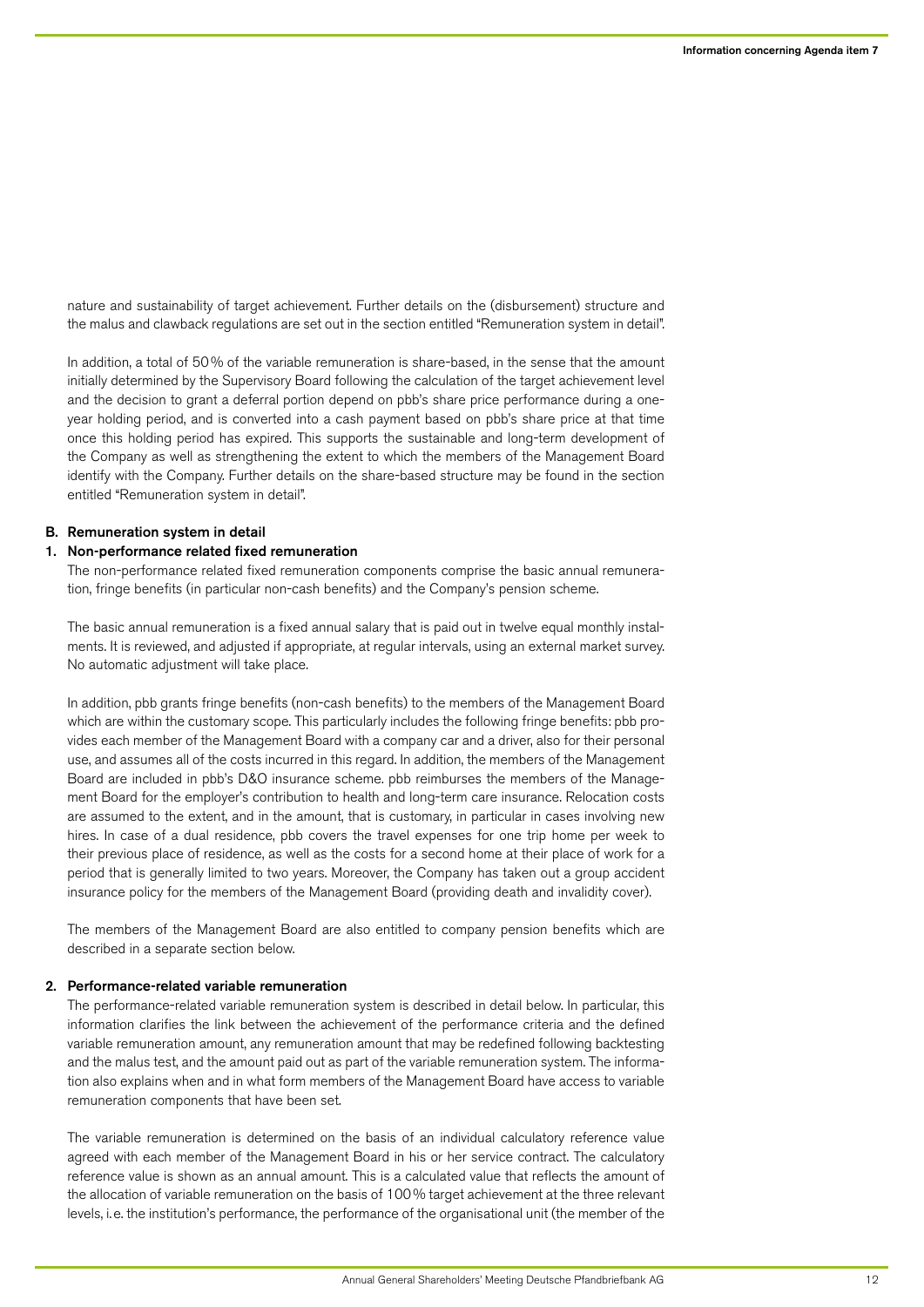Management Board's respective division) and the member of the Management Board's individual performance. If the employment relationship is established or terminated during the year, the calculatory reference value is reduced accordingly pro rata temporis. This also applies to any periods of absence due to illness or for other reasons during which there is no statutory or contractual entitlement to continued salary payments, as well as to periods during which the employment relationship is suspended.

#### Target-setting process

Before the start of every financial year, the Supervisory Board sets targets for the members of the Management Board. As described under A. 3. above, these targets are set based on the business strategy and the multi-year plan, and are aimed at ensuring success-oriented, sustainable and longterm corporate management.

#### Institutional target

Before the start of every financial year, the Supervisory Board sets the institutional target for all members of the Management Board based on the proposal put forward by the Remuneration Committee and defines the target value for 100% target achievement.

The performance of the institution is determined by adding together two equally weighted key control parameters, the target achievement levels for (adjusted) profit before taxes and the risk-reward ratio. The (adjusted) profit before tax reflects the profit before taxes, as reported in the financial statements (based on the audited and adopted consolidated financial statements in accordance with IFRS) and reflects the bank's overall performance, for which the Management Board is jointly responsible. The risk-reward ratio is calculated as the ratio between net margin multiplied by the average portfolio volume and divided by the risk-weighted assets, and reflects client profitability and risk allocation. The Supervisory Board sets the target for the institution's performance at the beginning of each financial year at the latest. The target for (adjusted) profit before tax is set as an amount in euros, while the target for the risk-reward ratio is expressed as a percentage.

The target achievement level at the level of the institution that is relevant to variable remuneration depends on the achievement of the institution's targets for the remuneration year concerned and the two preceding financial years, with each year being assigned a weighting of one-third.

With a weighting of 60%, the institutional target is the decisive factor for the overall target achievement level of the members of the Management Board in a given financial year.

#### Divisional/individual targets

In addition to the institutional target, divisional and individual targets are agreed with each member of the Management Board in a target agreement. These contribute 40% to the overall target achievement level and are based on the institutional targets and the plans for the financial year in question in accordance with the long-term and sustainable business strategy.

The Supervisory Board defines quantitative and qualitative targets, the assessment basis and the target values that constitute 100% target achievement, as well as the weightings to be assigned to the targets, based on a proposal made by the Remuneration Committee. In general, equal weightings are assigned to the targets. The Supervisory Board may opt to change the target weightings for future assessment periods. The targets include strategic targets relating to new business, risk management, digitalisation and funding, as well as environmental, social and governance (ESG) targets. These include, inter alia, specific environmental sustainability targets (e.g. with regard to the further development of green building criteria or the expansion of green financing) and on talent acquisition and promotion, promotion of women and human resources development.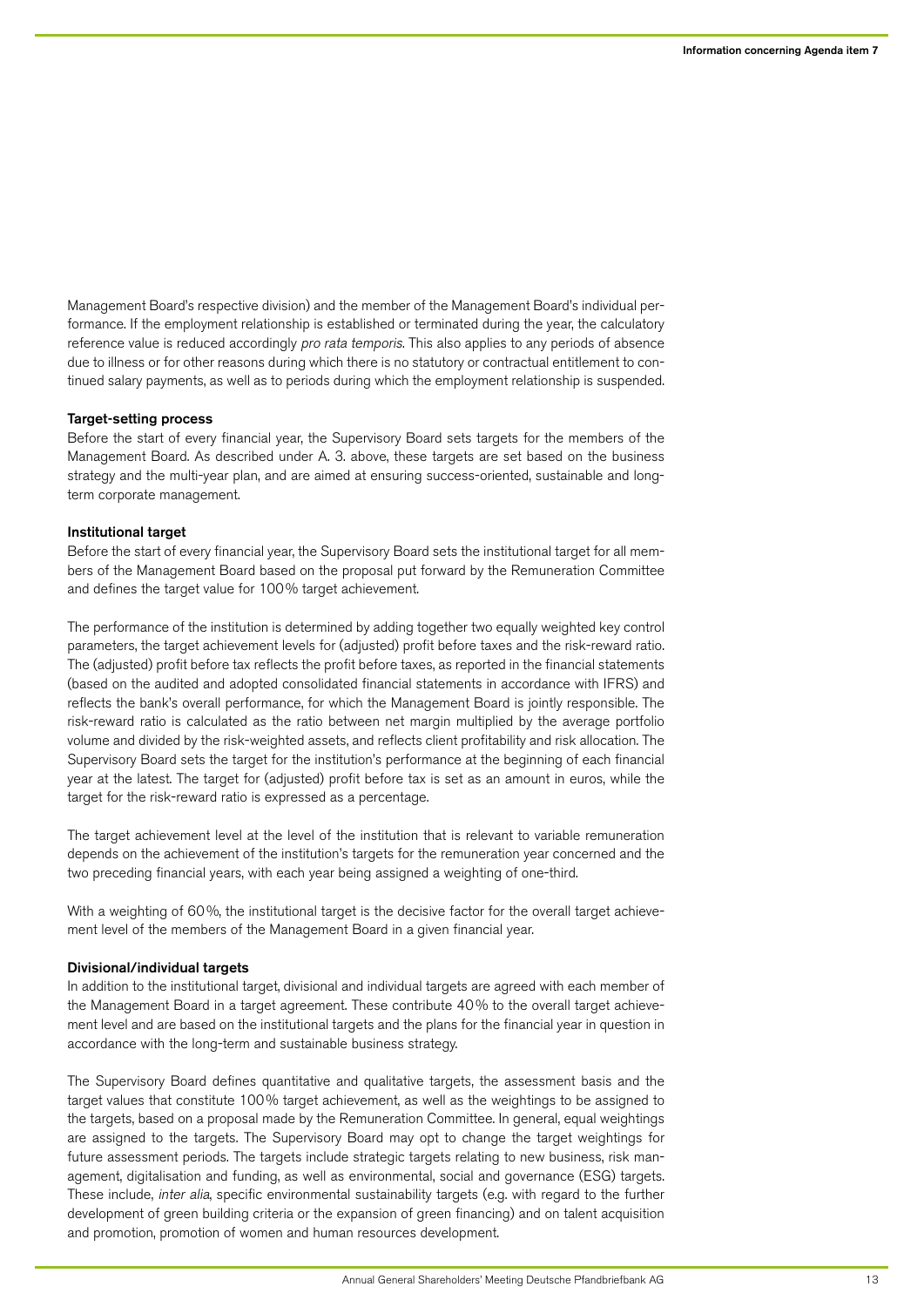If no target agreement is entered into between the Company and the member of the Management Board, the Supervisory Board will set the divisional and individual targets unilaterally.

#### **Target achievement**

After the end of every financial year, the Supervisory Board decides upon to which extent the targets have been achieved, based on a recommendation by the Remuneration Committee.

60% is allocated to the institution's performance, while 40% is allocated to the divisional and individual performance on a combined basis.

The target achievement level is calculated based on the calculation basis and the target values defined back when the targets were set.

The target achievement level at the level of the institution that is relevant to variable remuneration depends on the institution's performance for the remuneration year concerned and the two preceding financial years, with each year being assigned a weighting of one-third. The calculation is performed by comparing the planned target values against the actual values achieved for the financial year in question, based on the year-end results, and calculating the percentage target achievement level. An average percentage target achievement level is then calculated for the three relevant financial years.

In the event that extraordinary overall conditions arise that are beyond the Bank's control, the Supervisory Board may increase or reduce the target achievement level at the institutional level by up to 20 percentage points in order to neutralise positive as well as negative effects on the target achievement level as appropriate (so called "modifiers"). The list of modifiers, *inter alia*, includes: short-term changes of regulatory requirements considered material to pbb Group, short-term fundamental macroeconomic events, foreign trade limitations and one-off effects due to the acquisition or disposal of material business units, particularly in the case of M&A activities triggered externally.

The target achievement level at the divisional and individual level is determined separately for each target. For the quantitative targets, this is generally done by comparing the defined target value for 100% target achievement with the actual values achieved. For qualitative targets, the procedure involves the Supervisory Board evaluating the performance on the basis of the target value for 100% target achievement that was set in advance. The average percentage target achievement level for each member of the Management Board is calculated for each target at the divisional and individual level.

Target achievement ranges from 0% to 150% at both the institutional and the divisional and individual level. The total target achievement level calculated based on these two components, however, is capped at 150%.

On the basis of the target achievement level at institutional, divisional and individual level as described above, a share of the calculatory reference value is calculated and allocated to each member of the Management Board as a variable remuneration amount for the financial year as follows (the Envisaged Personal Reward value, "EPR value"):

The first step involves calculating the total variable remuneration amount for the members of the Management Board. This means adding up the calculatory reference values for the members of the Management Board and multiplying the amount by the target achievement level at institutional level, i.e. by the average percentage target achievement level for the three relevant financial years. The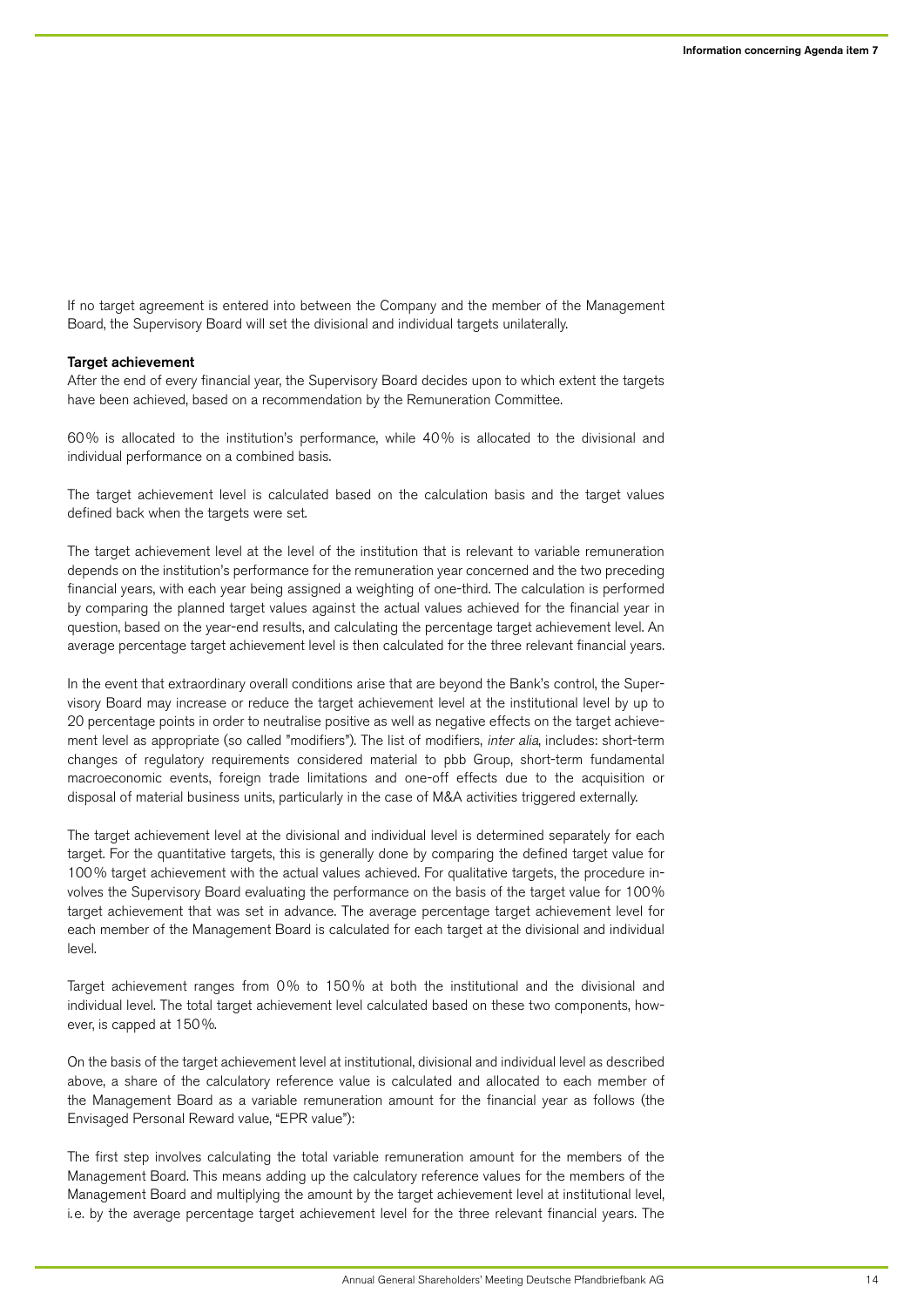total variable remuneration amount so calculated is then allocated to the two levels of performance measurement, namely 60% to the institutional level ("institution pool") and 40% to the divisional and individual level ("division and individual pool").

In a second step, at the institutional level, the institution pool (60%) is allocated to the members of the Management Board, weighted based on the amount of the relevant calculatory reference value. At the joint divisional and individual performance level, the division and individual pool (40%) is distributed among the members of the Management Board, weighted based on the amount of the relevant calculatory reference value, and is then multiplied by the average percentage target achievement level for the individual targets at the divisional and individual level. If the division and individual pool is insufficient to account for the target achievement level measured for all targets at the divisional and individual level, pro rata reductions are to be applied accordingly.

In a third step, the EPR value is calculated for each member of the Management Board as the sum of the value at institutional level and the value at the joint divisional and individual performance level. In principle, the calculatory EPR value allocated to the individual member of the Management Board ranges between a minimum of 0% and a maximum of 150% of the relevant calculatory reference value.

When calculating the EPR value, the Supervisory Board also takes into account whether the respective member of the Management Board could be accused of any unethical behaviour or a breach of duties during the relevant assessment period. This inevitably leads to a reduction in the EPR value and cannot be offset by positive performance contributions.

In addition, the Supervisory Board reviews any negative performance contributions within the meaning of section 18 (5) InstVergV (malus test) and, in particular in the event of serious misconduct on the part of a member of the Management Board, has the option of reducing the EPR value to an appropriate extent and even to zero if necessary (malus and clawback regulation) (for details on the malus and clawback regulation, please refer to the section below).

The Supervisory Board also reviews the financial conditions for disbursement in accordance with section 7 InstVergV. Based on this review, the Supervisory Board may reduce or cancel the variable remuneration due to a member of the Management Board.

If the calculation of the EPR value yields an exceptionally high value, the Company also checks its appropriateness on a case-by-case basis and is entitled to reduce the EPR value due to the respective member of the Management Board, taking into account the potential risk and in order to avoid reputational damage. The Supervisory Board may also limit the EPR value in the event of extraordinary developments (e.g. windfall profits).

According to section 25a (5) sentence 2 KWG, the variable remuneration may not exceed 100% of fixed remuneration. According to section 25a (5) sentence 5 KWG, pbb's Annual General Meeting may increase this threshold to 200% of fixed remuneration. However, no such resolution has been taken by pbb's Annual General Meeting to date.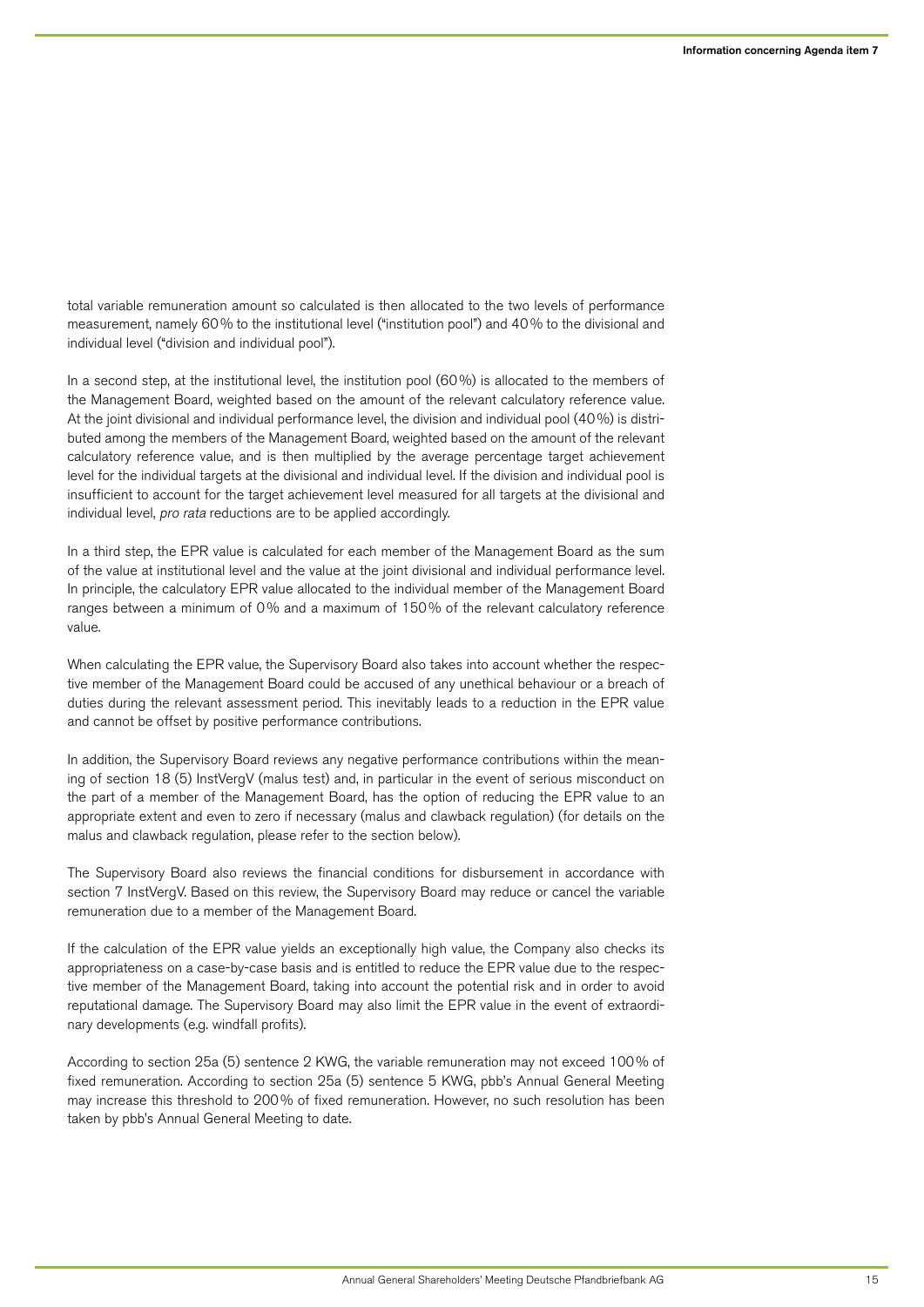# Figure 1: Calculation of the EPR value

(sample calculation based on 100% target achievement at all levels of performance measurement)



BM = Board Member

# Examination of requirements according to section 7 InstVergV

The granting and disbursement of variable remuneration to the members of the Management Board is subject to the prior determination of a total amount of variable remuneration by the Supervisory Board (taking into account the requirements of section 7 InstVergV). This amount is determined at the end of each financial year, within the framework of a formal and transparent process. pbb uses relevant recovery threshold values, as set out in the recovery plan, as indicators. If the requirements are met, a total amount is made available for variable remuneration. If the requirements are not met or are only met to a limited extent, the Supervisory Board has to reduce or cancel the variable remuneration.

#### Disbursement structure: short-term and long-term variable remuneration

As a significant institution in the meaning of section 17 InstVergV, pbb must in particular observe the requirements of section 20 InstVergV regarding variable remuneration of risk takers. Members of the Management Board are risk takers by definition.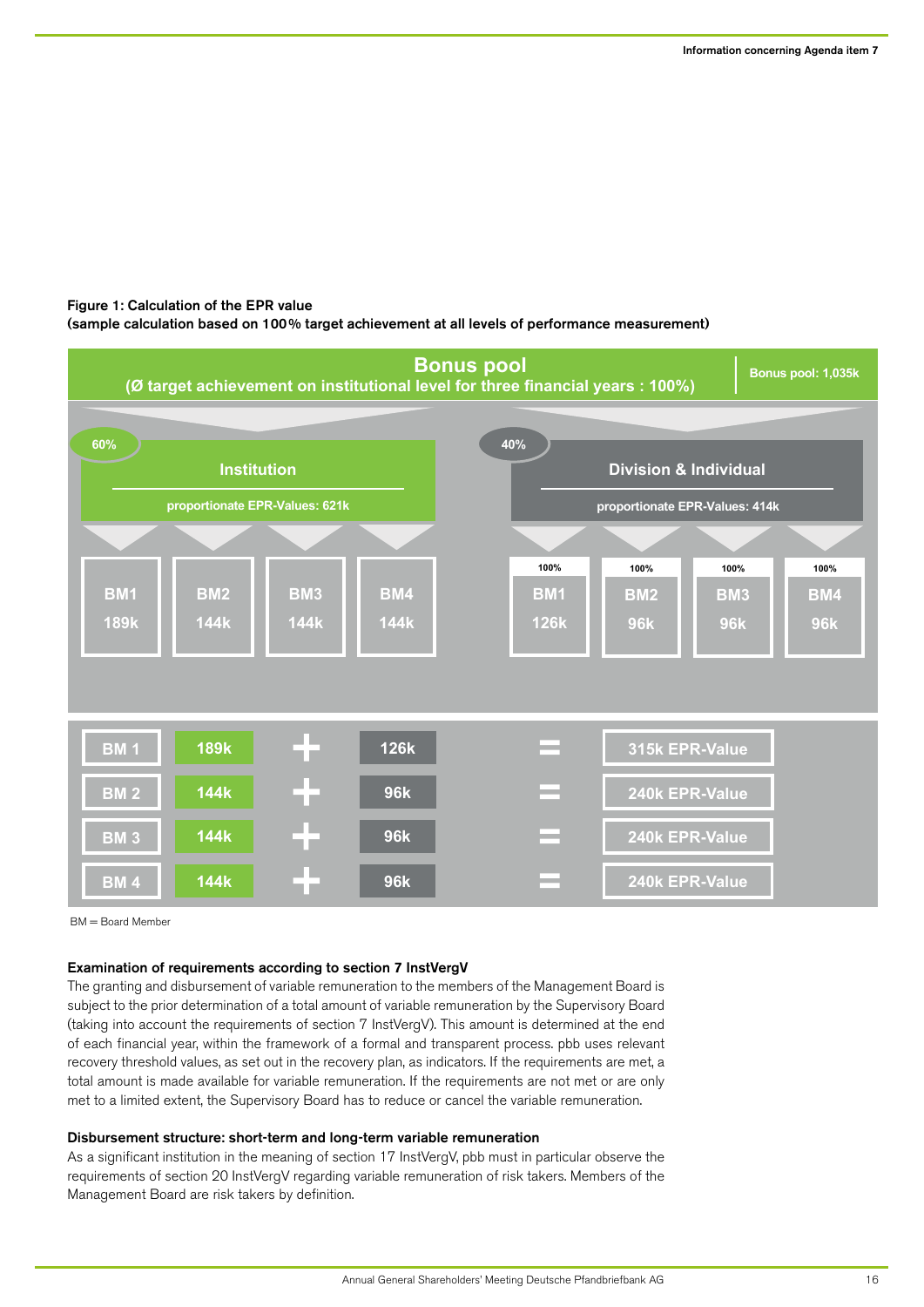The disbursement structure of the variable remuneration for members of the Management Board is therefore generally subject to the following conditions:

The EPR value is broken down into a disbursement portion and a deferral portion, whereby the purpose of the latter includes establishing a multi-year assessment basis and, thus, – just like the multi-year measurement of the institution's success – aligns the variable remuneration of the members of the Management Board with the Company's long-term and sustainable performance.

The disbursement for the members of the Management Board amounts to 40% of their personal EPR value, with the deferral portion amounting to 60%.

50% of the disbursement portion are generally paid out in cash at the end of the first half of the financial year following the remuneration year and in September of that year at the latest, provided that the disbursement conditions pursuant to section 7 InstVergV are met. The remaining 50% are disbursed after a holding period of one year, with the amount being adjusted in line with pbb's share price performance during the holding period (virtual shares; no physical share option programme). The respective amount is converted into the corresponding number of virtual shares at the start of the holding period. The calculation of the number of virtual shares is based on the average Xetra closing price of the pbb share in February of the year subsequent to the financial year for which the variable remuneration is granted (subscription price). The resulting number of virtual shares is automatically converted into a cash amount after a holding period of one year, and is paid out with the variable remuneration for the financial year following the remuneration year. The conversion is based on the average Xetra closing price of the pbb share in February of the disbursement year (disbursement price). The EPR value portions linked to the sustainability component are granted on the basis of the performance of the pbb share during the retention period.

The deferral period for the deferral portion due to the members of the Management Board is five years. In the five years following establishment of the EPR value, the Supervisory Board decides upon, every year, the granting of one fifth of the deferral portion. The beneficiary may not claim the relevant remuneration component until the end of each deferral period. As soon as the members of the Management Board have the right to claim a deferred remuneration component, half of the respective deferral portion is paid out in cash. Another retention period of one year applies to the other half of the respective deferral portion, during which it is subject to the sustainable performance of pbb's share according to the share-based sustainability component described earlier.

When granting or recalculating deferral portions at the end of the annual deferral period, the Supervisory Board takes the following aspects into account:

As part of a retrospective review of the variable remuneration (ex-post risk adjustment), the Supervisory Board checks any subsequent negative deviations affecting the performance of the institution, the organisational unit, or the individual member of the Management Board (back-testing). This retrospective performance evaluation allows the Supervisory Board to check whether the originally calculated target achievement level is still accurate in retrospect, e.g. whether risks have been underestimated or have not been identified or whether any unexpected losses have occurred. If the Supervisory Board finds that targets were missed in retrospect as part of the backtesting process, the deferral portion is to be reduced to the extent required to reduce the variable remuneration to the newly calculated level.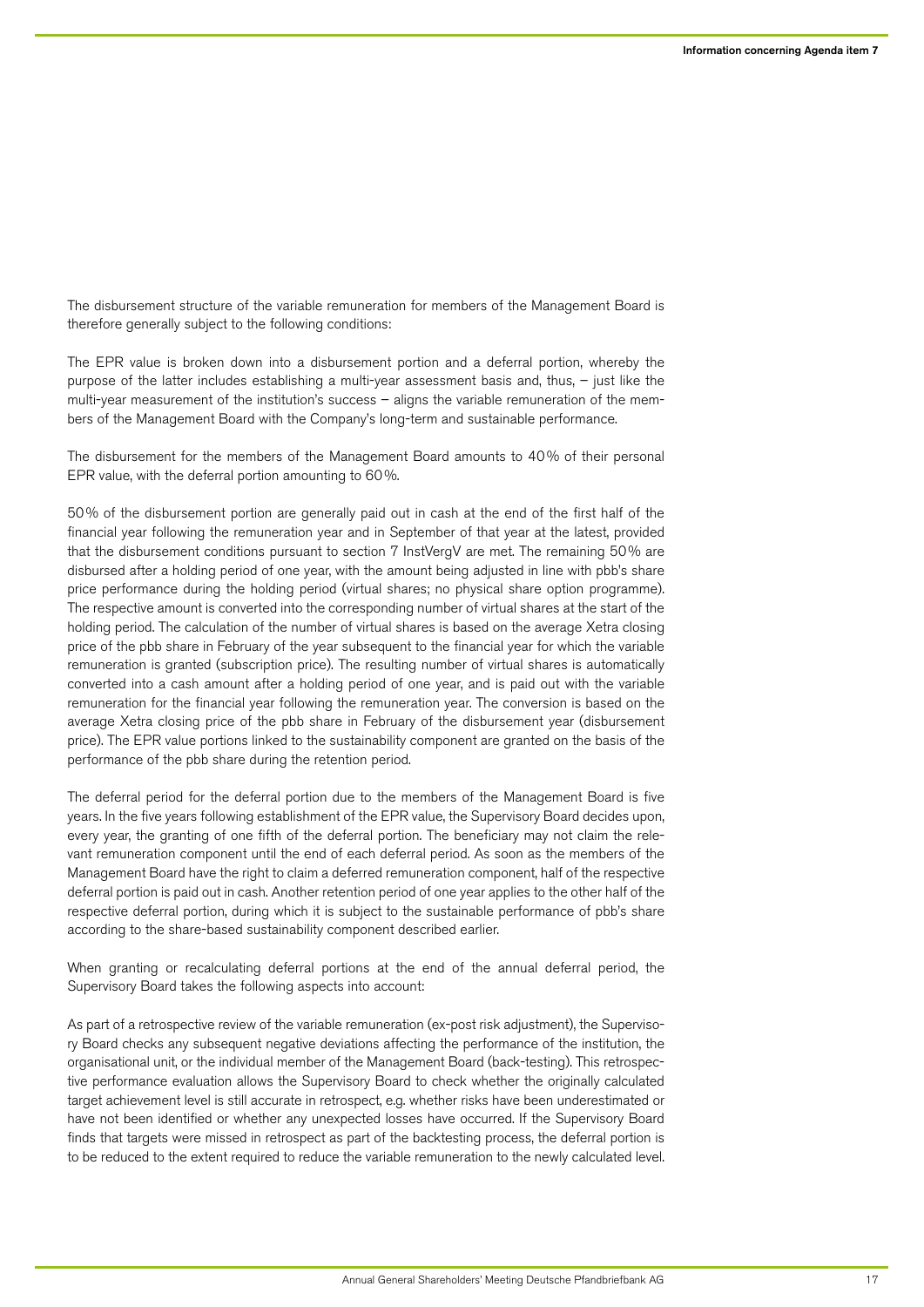The Supervisory Board also checks whether the member of the Management Board could be accused of any unethical behaviour or a breach of duties during the relevant assessment period. This inevitably leads to a reduction in the deferral portion and cannot be offset by positive performance contributions.

In addition, the Supervisory Board reviews any negative performance contributions within the meaning of section 18 (5) InstVergV (malus test) and, in particular in the event of serious misconduct on the part of a member of the Management Board, has the option to cancel variable remuneration components that have not yet been paid out, or to claw back paid-out variable remuneration components from the respective member of the Management Board (malus and clawback regulation) (for details on the malus and clawback regulation, please refer to the section below).

Finally, the Supervisory Board reviews the financial conditions for disbursement in accordance with section 7 InstVergV. Based on this review, the Supervisory Board may reduce or cancel the variable remuneration due to a member of the Management Board.

If a member of the Management Board ends his or her employment relationship as what is known as a "bad leaver", pbb decides at its reasonable discretion whether, and to what extent, those deferral portions that have not yet been re-calculated at the time the notice of termination is received will be forfeited. A member of the Management Board is considered to be a bad leaver if his or her employment relationship ends (also) due to a legally effective extraordinary termination by the Company or due to an unjustified extraordinary termination by the member of the Management Board. If the employment relationship ends before the deferral portion has been paid out in full, without the member of the Management Board being qualified as a bad leaver, the rules on the disbursement structure and the due dates for payment remain unaffected.

In individual cases and to the extent that is permissible under supervisory law, the Supervisory Board may also, for the purposes of attracting new members of the Management Board, enter into agreements to compensate new members of the Management Board for remuneration entitlements they have forfeited under their previous employment relationships and/or agree on sign-on bonuses and/ or an appropriate amount of guaranteed variable remuneration with the new member of the Management Board.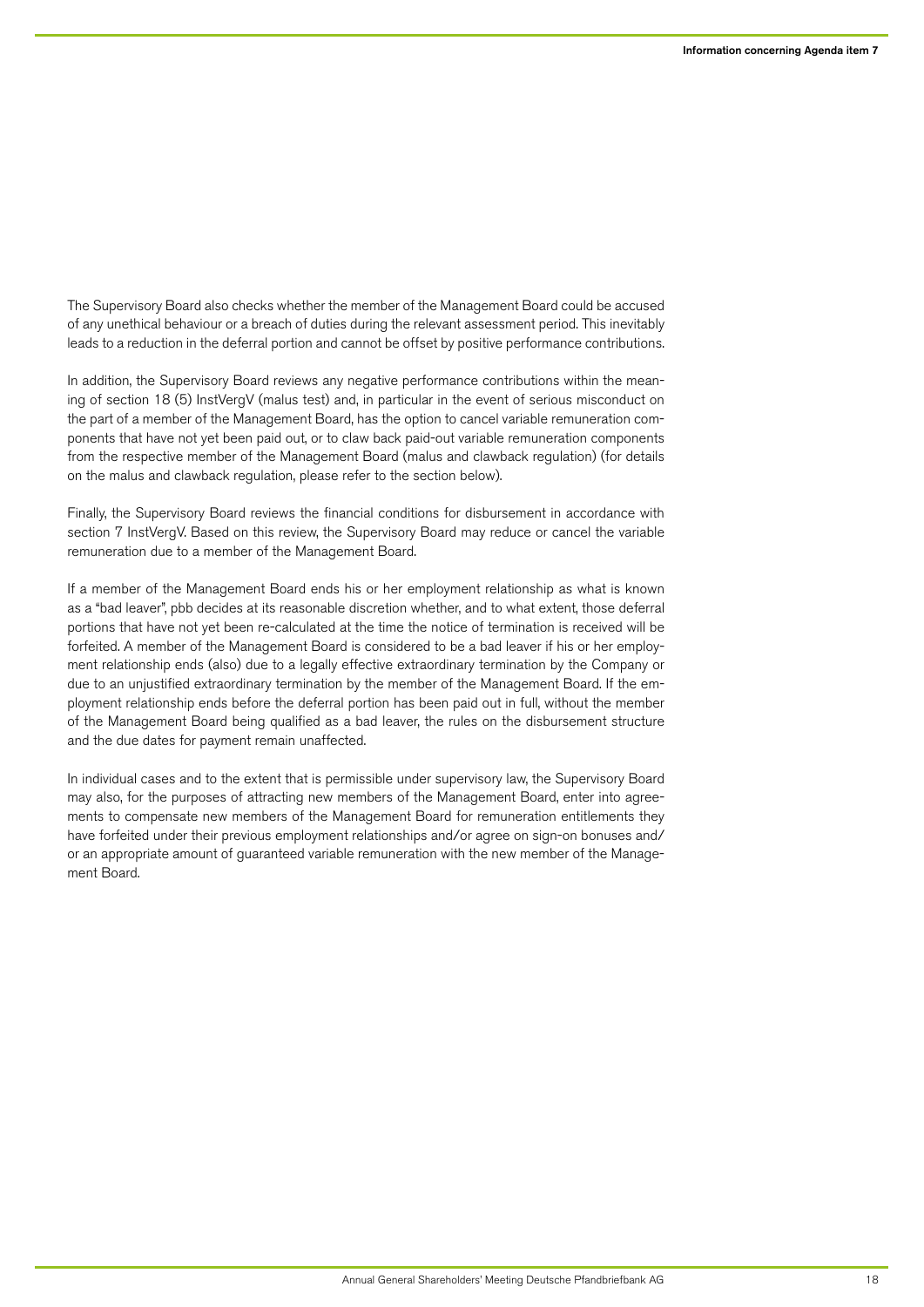

# Figure 2: Disbursement system for variable remuneration for members of the Management Board

\*Within the framework of the sustainability component, variable remuneration is adjusted in line with the share price performance, which may have developed positively or negatively. Both positive and negative developments were used for the purposes of the example shown.

# Malus and clawback

pbb has concluded an agreement with the members of the Management Board regarding clawbacks of variable remuneration ("Clawback Agreement"). Under this agreement, all entitlements to payment of variable remuneration for the relevant assessment period that have not yet been paid out lapse, or the member of the Management Board is obliged to pay back the variable remuneration already paid out for the relevant assessment period, if he or she was significantly involved in, or responsible for, any behaviour which led to considerable losses or material regulatory sanctions for the bank. The same applies if a member of the Management Board breached external or internal provisions related to suitability and conduct to a serious degree. pbb may claw back variable remuneration already paid out up to two years after the end of the retention period for the financial year concerned. In its specific implementation of the InstVergV criteria for clawback purposes, pbb Group considers and applies all regulatory requirements, taking the distinctive features of pbb Group's business model and risk profile into account, and reflecting the overall sustainability aspects of the Company's performance – as well as the synchronisation of Company performance and bonus payments.

# 3. Company's pension scheme

The Company's pension scheme for members of the Management Board includes an individual contractual defined benefit pension commitment for retirement benefits and covers cases of occupational and general disability, for members of the Management Board who had already been appointed as at 31 December 2015, i.e. for Andreas Arndt, Thomas Köntgen and Andreas Schenk. For members of the Management Board appointed for the first time from 1 January 2016 onwards, i.e. for Marcus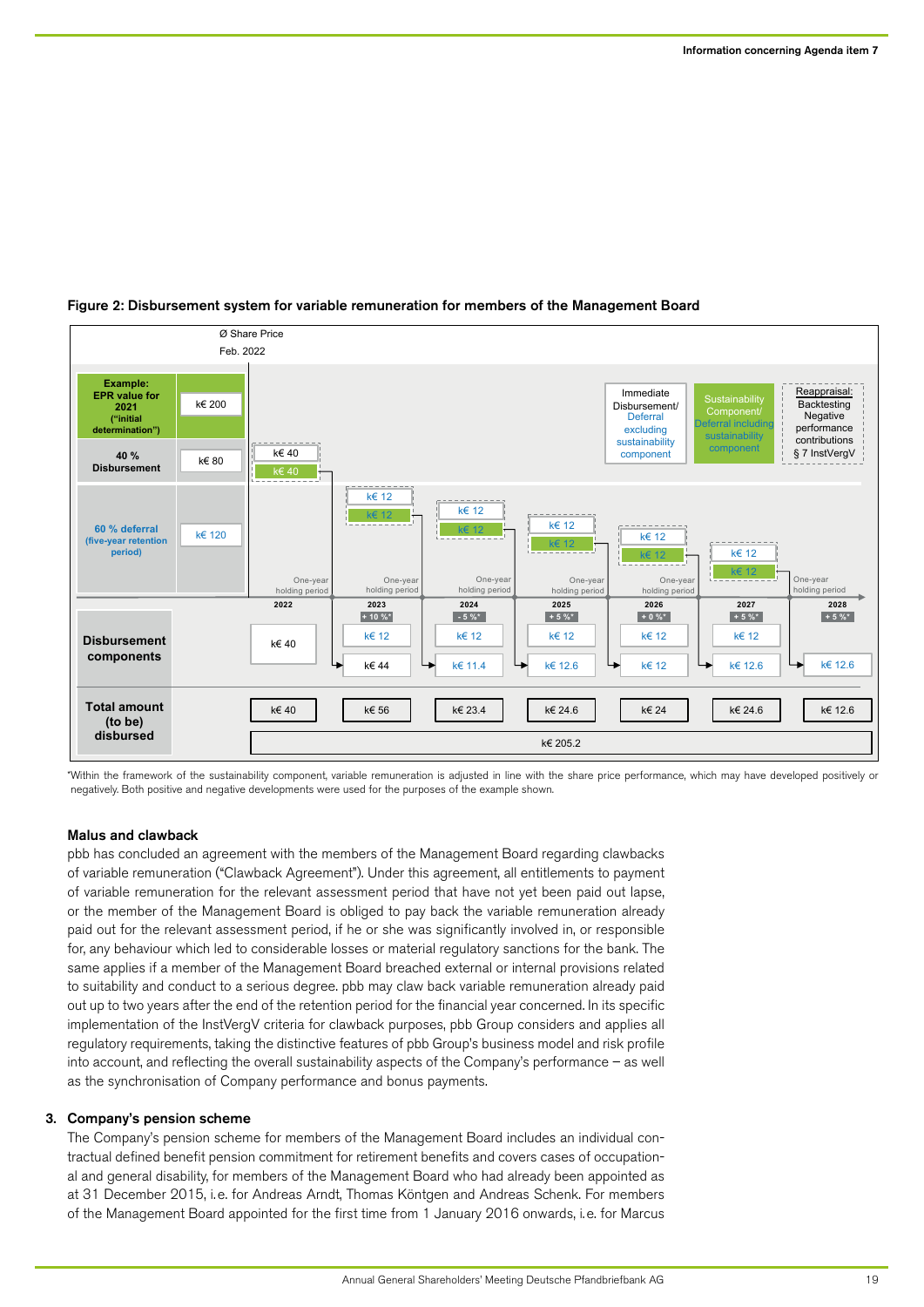Schulte, as well as for future new hires, individual contractual defined contribution pension commitments are granted for retirement benefits and covers cases of occupational and general disability.

The defined benefit commitments grant the members of the Management Board a pension for each completed year of service based on an individually agreed percentage of their basic annual remuneration. The pension is capped at an individually agreed maximum percentage of the basic annual remuneration. The pension entitlements are considered to be immediately vested. They may be drawn once the member has reached an individually agreed age. However, they shall be suspended as long as (and to the extent that) the service contract continues beyond this age.

For defined contribution plans, an annual pension contribution is agreed with the member of the Management Board in an individual agreement. The pension entitlements may be drawn upon once a certain age has been reached.

#### 4. Target total remuneration: relative remuneration shares

The Supervisory Board defines a target total remuneration amount for each member of the Management Board based on the requirements set out in the GCGC. This amount must be commensurate with the member of the Management Board's tasks and performance, as well as the Company's overall situation, and must not exceed the usual level of remuneration without specific reasons. The target total remuneration is the sum of all remuneration amounts paid in a financial year (including pension and fringe benefits). The performance-related variable remuneration is based on the target amount in the event of 100% target achievement, i.e. the calculatory reference value.

The relative shares attributable to the fixed and variable remuneration components are presented below in relation to the target total remuneration.

For the Chairman of the Management Board, the share of fixed remuneration (basic annual salary, company pension expenses and fringe benefits) amounts to approximately 74% to 83% of the target total remuneration, while the share of variable remuneration ranges from 17% to 26% of the target total remuneration.

For ordinary members of the Management Board, the share of fixed remuneration (fixed salary, company pension expenses and fringe benefits) amounts to approximately 71% to 87% of the target total remuneration, while the share of variable remuneration ranges from 13% to 29% of the target total remuneration.

The percentages shown above may differ slightly for future financial years depending on how the expenses for contractually promised fringe benefits develop, and for any new hires. In addition, the percentages shown may differ in the event that payments are made to new hires when they take up their positions (agreements to compensate for forfeited remuneration entitlements under a previous employment relationship and/or sign-on bonuses and/or guaranteed variable remuneration).

### 5. Maximum remuneration

The Supervisory Board has set a maximum remuneration amount for the members of the Management Board.

The maximum remuneration is the maximum total remuneration to be granted in a given financial year, i.e. the sum of all remuneration amounts paid for the financial year in question, including the basic annual salary, performance-related variable remuneration, company pension expenses and fringe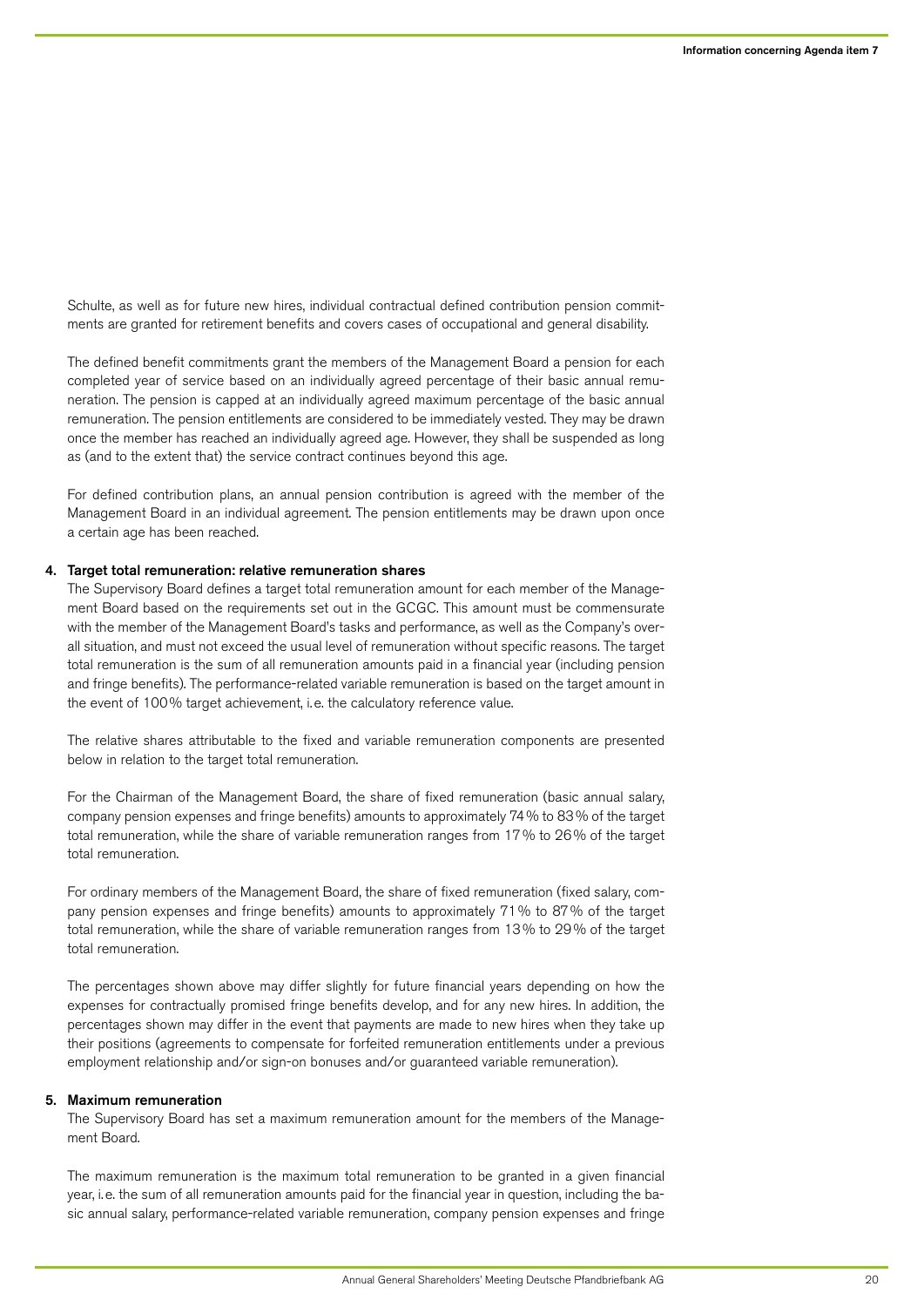benefits, regardless of whether the remuneration amounts are to be paid out in this financial year or at a later date. Consequently, the maximum remuneration limits the maximum actual amounts disbursed for all remuneration components in the financial year concerned ("actual disbursement cap").

The maximum remuneration does not represent the level of remuneration that the Supervisory Board is aiming for, or the level that is necessarily considered appropriate. It merely sets an absolute upper limit to avoid disproportionately high remuneration for members of the Management Board. Thus, it is to be clearly distinguished from the total target remuneration.

The maximum remuneration is EUR 2,200,000 for the Chairman of the Management Board and EUR 2,000,000 for ordinary members of the Management Board. Should the maximum remuneration for a financial year be exceeded, the disbursement amount of performance-related variable remuneration for the financial year in question will be reduced accordingly.

The maximum remuneration may deviate from the defined maximum remuneration in the first twelve months after a new member of the Management Board takes up his or her position if, in individual cases in the interests of attracting new members of the Management Board and to the extent that is permissible under supervisory law, the Supervisory Board enters into agreements to compensate new members of the Management Board for remuneration entitlements they have forfeited under previous employment relationships and/or agrees on sign-on bonuses and/or an appropriate amount of guaranteed variable remuneration with the new members of the Management Board.

Irrespective of the defined maximum remuneration, the disbursement amounts for performancerelated variable remuneration are also capped at 150% of the individually agreed calculatory reference value in any given calendar year.

Pursuant to section 25a (5) sentence 2 KWG, the variable remuneration must not exceed 100% of the fixed remuneration unless the threshold is increased by way of a resolution passed by the Annual General Meeting. Pursuant to section 5 (5) sentence 3 InstVergV, guaranteed variable remuneration (including sign-on bonuses) may be disregarded when calculating the ratio of variable to fixed annual remuneration pursuant to section 25a (5) sentence 2 KWG if this remuneration was promised before the individual took up his or her position.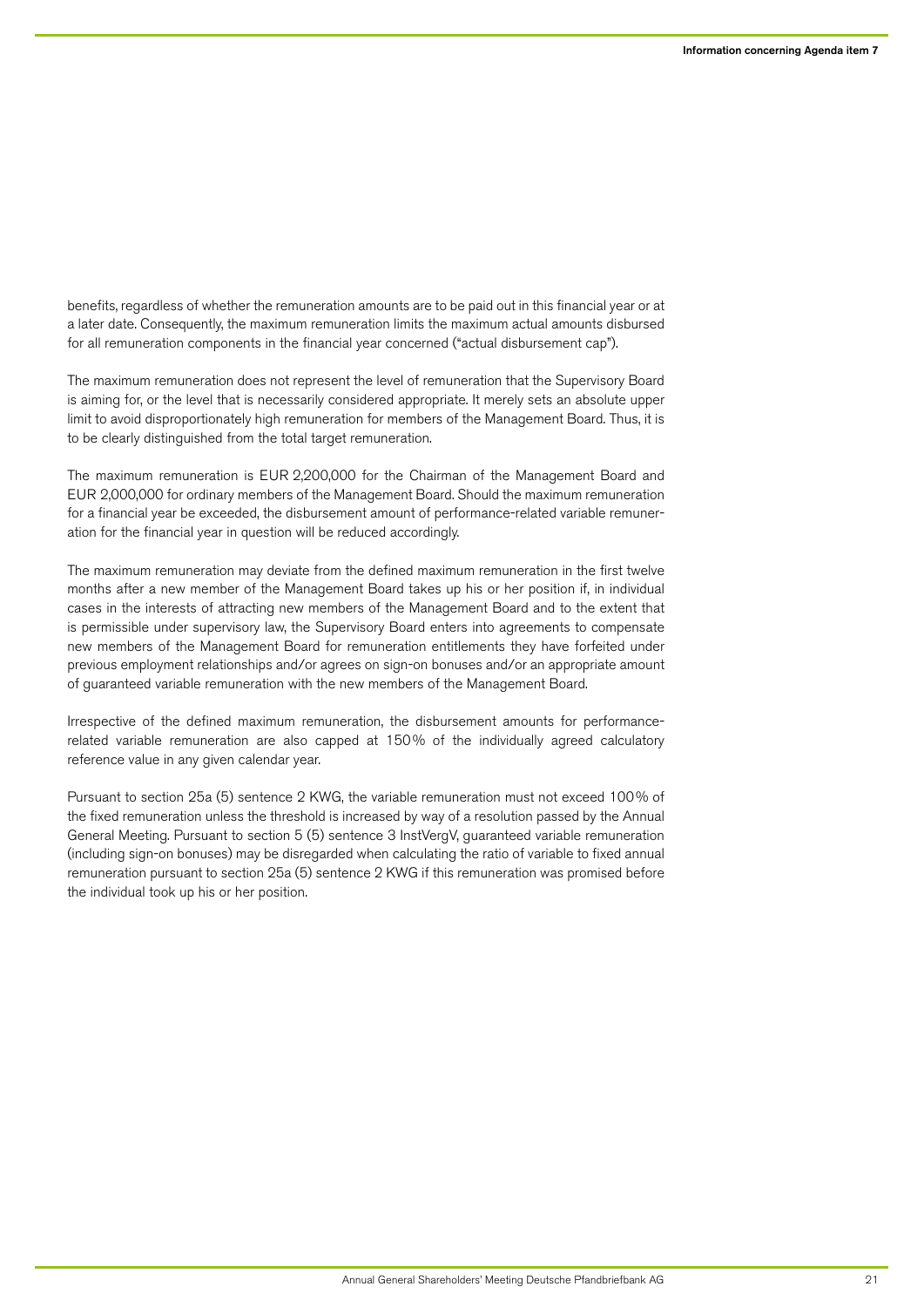# C. Remuneration-related legal transactions

#### 1. Terms of, and requirements for, terminating remuneration-related legal transactions

The service contracts of the members of the Management Board are valid for the duration of the current appointments. At the time of the resolution on the remuneration system, the service contracts had the following end dates:

> Service contract with Andreas Arndt: 14 April 2022 Service contract with Thomas Köntgen: 11 May 2026 Service contract with Andreas Schenk: 14 December 2025 Service contract with Marcus Schulte: 31 December 2026

The service contracts of the members of the Management Board neither contain a special right of termination in the event of a change of control nor a provision governing severance pay in such cases.

## 2. Severance payments

The service contracts entered into with the members of the Management Board do not include any clauses giving rise to severance payments. In the event that the appointment as a member of the Management Board is terminated prematurely without good cause, a cap of two years' remuneration (severance payment cap) applies to any severance payment agreed for members of the Management Board in such cases. Furthermore, the severance pay is limited to the extent that it must not exceed the remuneration due for the remaining term of the employment relationship.

The two years' remuneration is calculated as follows: The two years' remuneration represents twice the sum of the basic annual remuneration for the previous calendar year and the share of the calculatory variable remuneration (EPR value) attributable to the previous calendar year relating exclusively to the institution's performance (the "pro rata EPR value"). pbb may set the pro rata EPR value to be taken into account for a calendar year to a higher or lower level if, at the time the severance agreement is concluded or notice regarding the termination of the service contract is received, there are, in pbb's opinion, sufficient indications that the institution's performance in the current calendar year will be higher or lower than its performance in the previous calendar year.

## D. Procedure for establishing, implementing and reviewing the remuneration system for the Management Board

The Supervisory Board adopts a clear and comprehensible remuneration system for the Management Board. When deciding on an appropriate structure for the remuneration system, the Supervisory Board receives support from a Remuneration Committee established by the Supervisory Board.

The Remuneration Committee supports the Supervisory Board in ensuring that the remuneration system for the members of the Management Board has an appropriate structure, and prepares Supervisory Board resolutions on the remuneration of the members of the Management Board. This includes, in particular, the preparation of Supervisory Board resolutions regarding the determination of the total amount available for variable remuneration as well as the determination of appropriate performance criteria, performance contributions, performance and retention periods, together with the conditions for a partial reduction or full loss or the clawback of variable remuneration. In addition, the Remuneration Committee supports the Supervisory Board with a regular – at least annual – review considering the appropriateness of the regulations of the remuneration system established by the Supervisory Board. Within this context, the appropriateness of the remuneration system, the remuneration structure and the remuneration levels are reviewed every year, taking into account the development of the remuneration and employment conditions in accordance with section A. 2. The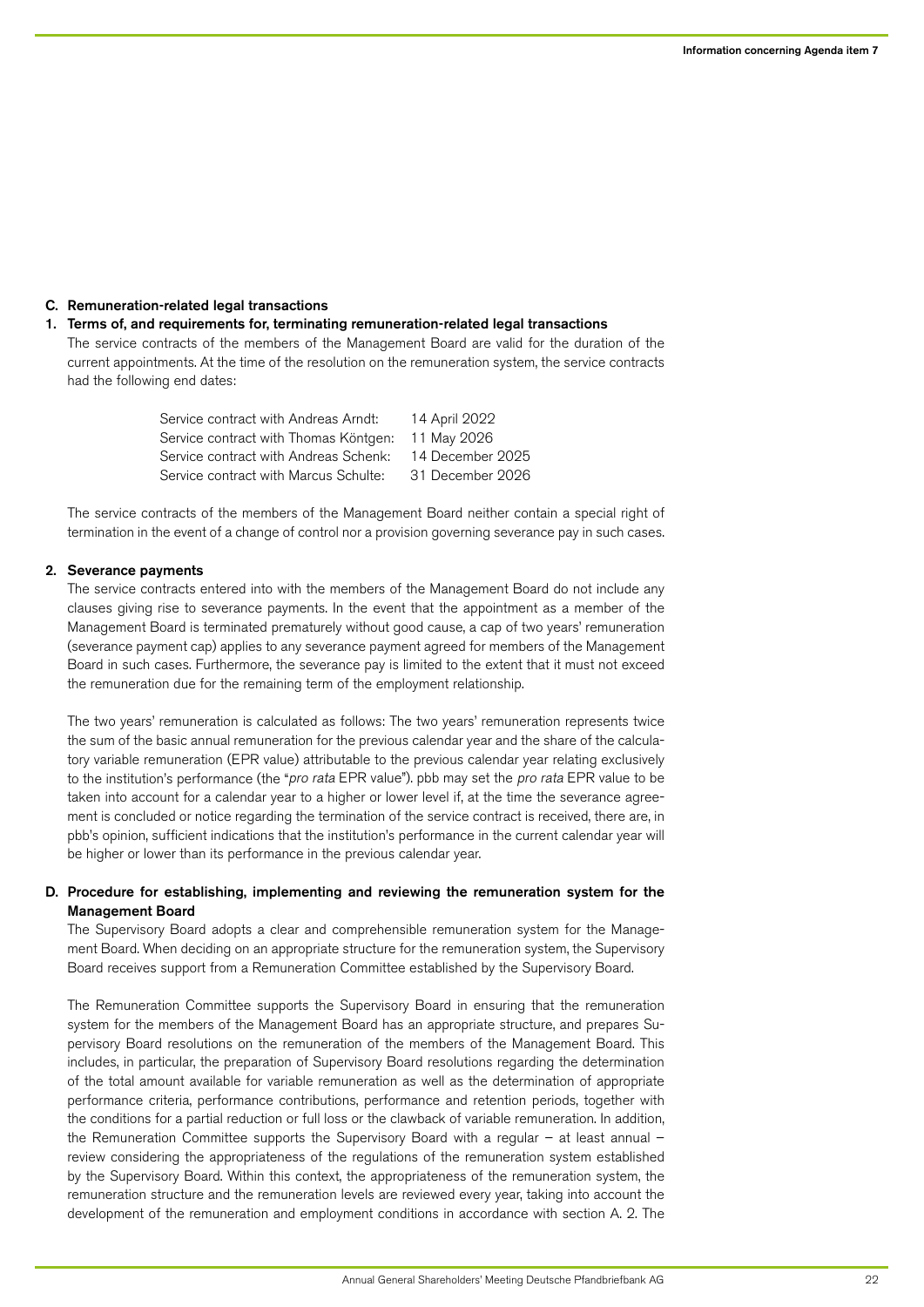Remuneration Committee also assesses the effects of the remuneration system on pbb Group's risk, capital, and liquidity management.

In addition, the Remuneration Committee supports the Supervisory Board in monitoring the proper inclusion of internal control instances and any other relevant areas in structuring of the remuneration systems. As part of its duties, the Remuneration Committee assesses the impact of remuneration systems on the bank's risk, capital and liquidity situation; it also ensures that remuneration systems are in line with (i) the bank's business strategy (which is aligned with the bank's sustainable and longterm development) and the risk strategies derived from such strategy, as well as (ii) the remuneration strategies at institutional and pbb Group level.

The recommendations made by the Remuneration Committee are discussed in detail by the Supervisory Board before a resolution is passed. If need be, the Supervisory Board may consult external advisors and an external remuneration expert. In such cases, the Supervisory Board takes care to ensure that the external remuneration experts and consultants are independent of the Management Board and takes precautions to avoid any conflicts of interest.

In the event of significant changes to the remuneration system, but at least every four years, the remuneration system is presented to the Annual General Meeting for approval. If the Annual General Meeting does not approve the remuneration system, a reviewed remuneration system is to be presented at the next ordinary Annual General Meeting at the latest.

The remuneration system applies to all members of the Management Board appointed at the time of the resolution, as well as to all new hires and reappointments. The Supervisory Board has agreed on corresponding amendments to the service contracts with the members of the Management Board.

The entire procedure for establishing, implementing and reviewing the remuneration system for the Management Board is governed by the Supervisory Board's rules on avoiding and dealing with conflicts of interest.

# E. Right to allow temporary deviations from the remuneration system

The Supervisory Board may deviate temporarily from the remuneration system for the members of the Management Board (procedures and regulations on remuneration structure) and its individual components, as well as from individual remuneration components, or may introduce new remuneration components if this is necessary in the Company's long-term interest. Such exceptional cases exist in particular if deviations are reasonable for the implementation of regulatory or legal requirements or for the fulfilment of legal obligations.

In addition, the maximum remuneration and/or the relative weighting assigned to the remuneration components for any new hires may deviate in particular if, within the framework of the applicable regulatory requirements, agreements are reached to compensate for remuneration entitlements members have forfeited under a previous employment relationship with a third-party company that does not belong to pbb Group, and/or agrees on sign-on bonuses and/or on an appropriate amount of guaranteed variable remuneration.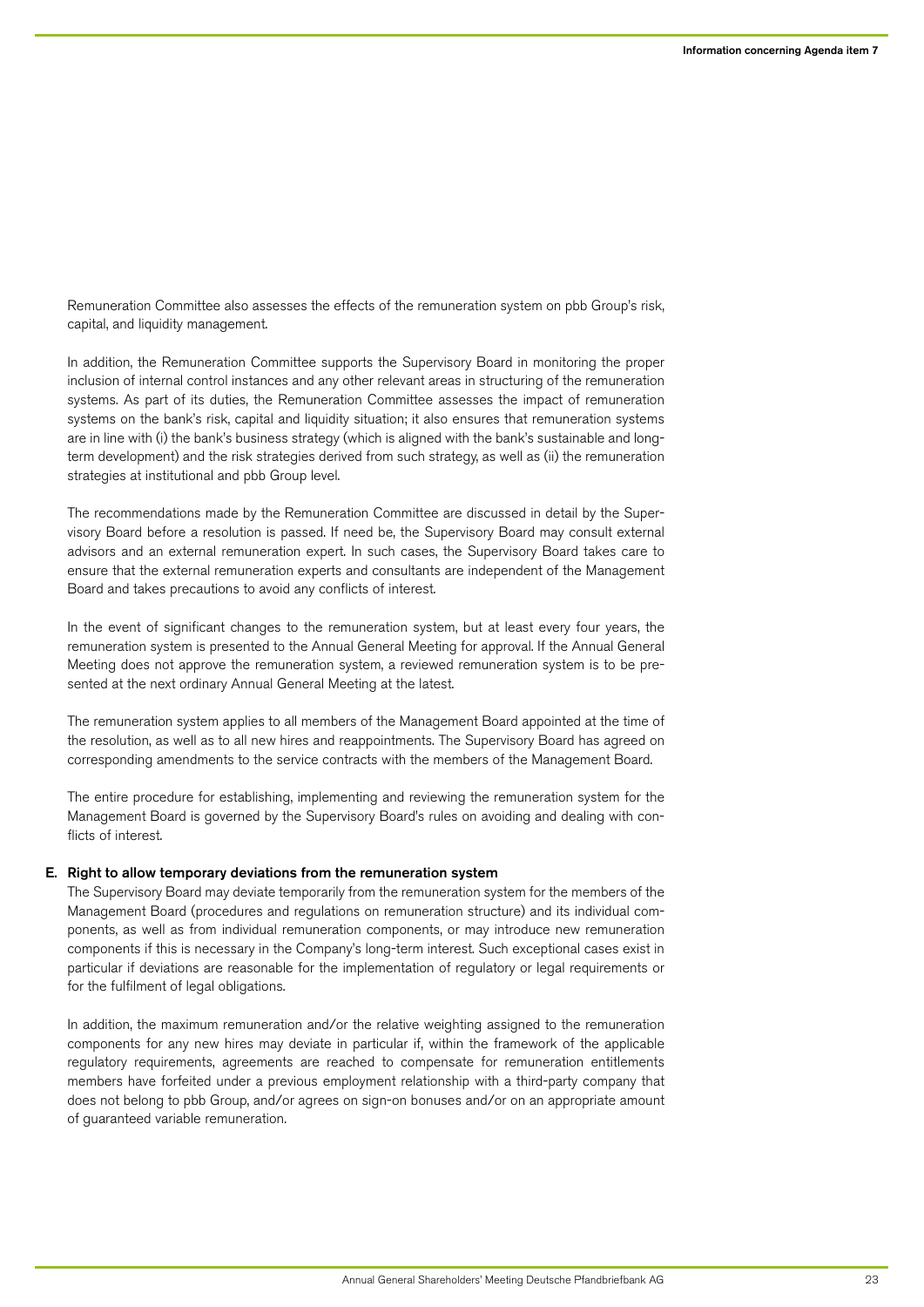# IV. Information concerning Agenda item 8

#### 1. Statutory regulations on remuneration

Section 11 of the Company's Articles of Association reads as follows, taking into account the amendments proposed under Agenda item 8:

## "Section 11: Remuneration for the Supervisory Board

(1) The members of the Supervisory Board receive a fixed compensation payable after the end of each financial year. The annual remuneration amounts to EUR 35,000.00 for the individual member, EUR 80,000.00 for the chairman of the Supervisory Board and EUR 50,000.00 for the deputy chairman.

For membership in the Supervisory Board's audit committee and the risk management and liquidity strategy committee, the individual member receives an additional remuneration of EUR 15,000.00 per committee membership per year and the respective chairperson of the committee receives additional compensation of EUR 30,000.00 per committee chair.

For membership in other committees of the Supervisory Board, the individual member receives an additional remuneration of EUR 10,000.00 per committee membership per year and the respective chairperson of the committee receives additional compensation of EUR 20,000.00 per committee chair.

In addition, at the end of each financial year, the members of the Supervisory Board receive a meeting fee of EUR 500.00 for each meeting of the Supervisory Board or a committee of the Supervisory Board in which the members of the Supervisory Board participate.

The members of the Supervisory Board receive their compensation and their attendance fees plus statutory sales tax. Furthermore, the members of the Supervisory Board receive compensation for their reasonable out-of-pocket expenses.

Supervisory Board members who only belong to the Supervisory Board and/or a Supervisory Board committee for part of the financial year receive a pro rata remuneration. The annual fee will be calculated on a daily basis, including the day on which the mandate begins or ends.

The regulation according to this paragraph 1, which was revised by resolution of the Annual General Meeting on 12 May 2021, applies for the first time to the remuneration to be paid for the 2021 financial year.

(2) The Company may take out a liability insurance in favour of the members of the Supervisory Board up to an amount covered of EUR 200 million of annual aggregate liability which shall cover the legal liability arising from their activity for the Supervisory Board (including activity in committees of the Supervisory Board) and any legal liability for executive functions of the Supervisory Board members in subordinate affiliates. The costs of this insurance shall be borne by the Company."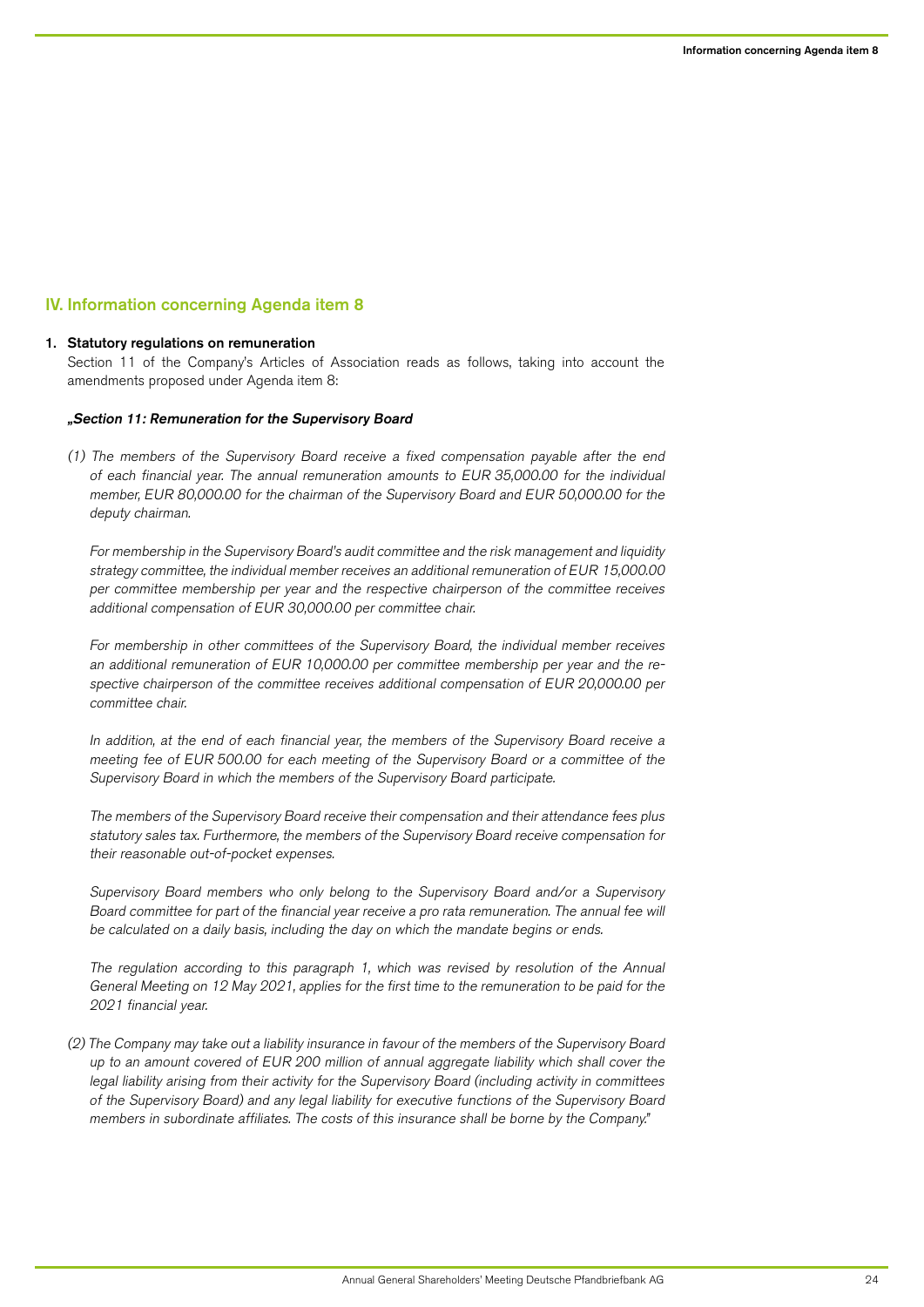2. Explanation of the underlying remuneration system including information pursuant to sections 113 (3) sentence 3, 87a (1) sentence 2 AktG

The remuneration system for the members of the Supervisory Board on which the provisions of the Articles of Association are based is detailed as follows (information in accordance with section 113 (3) sentence 3 in conjunction with section 87a (1) sentence 2 AktG):

#### a) Basics

The remuneration system for the members of the Supervisory Board provides for pure fixed remuneration. In addition to the basic remuneration, depending on the tasks assumed, there may be a fee for committee work and attendance fees. In addition, reimbursement of expenses is granted. Performance-based or share-based remuneration components are not provided.

Granting pure fixed remuneration corresponds to the prevailing practice in other listed companies and has proven itself. The Management Board and the Supervisory Board are of the opinion that a pure fixed remuneration of the Supervisory Board members is best suited to strengthen the independence of the Supervisory Board, to take into account the advisory and monitoring function of the Supervisory Board, which has to be fulfilled independently of the Company's success, and to avoid potential false incentives. A pure fixed remuneration of the members of the Supervisory Board is also provided for in the suggestion G.18 sentence 1 DCGK.

b) Compensation components in accordance with section 11 of the Articles of Association The annual remuneration for the individual member is EUR 35,000.00, for the chairman of the Supervisory Board EUR 80,000.00 and for his deputy EUR 50,000.00.

In accordance with recommendation G.17 DCGK, the time required for certain additional tasks is adequately taken into account. For membership in Committees, the following additional annual remuneration per Committee membership or chairmanship is granted, the amount of which is based on the experience of necessary preparation time and workload for the respective committee work:

- For membership in the Audit Committee and the Risk Management and Liquidity Strategy Committee of the Supervisory Board EUR 15,000.00 and for chairing the respective Committees EUR 30,000.00;
- **n** For membership in other Committees of the supervisory board EUR 10,000.00 and for the chairmanship EUR 20,000.00.

In addition, the members of the Supervisory Board receive an attendance fee of EUR 500.00 each for each meeting of the Supervisory Board or a Committee of the Supervisory Board in which the members of the Supervisory Board participate, regardless of the chosen format of the meeting.

The upper limit of the remuneration results for the respective Supervisory Board member from the total of the fixed remuneration, the individual tasks assumed in the Supervisory Board or its Committees, and the attendance fee.

#### c) Reimbursement of expenses, value added tax, D&O insurance

Expenses incurred by members of the Supervisory Board in the exercise of their office will be reimbursed by the Company to an appropriate extent. Furthermore, the Company may enter into a liability insurance in favor of the members of the Supervisory Board with a total insurance coverage amount of up to EUR 200 million p.a., which covers the statutory liability arising from Supervisory Board activities (including activities in Committees of the Supervisory Board) as well as, if applicable, the statutory liability for board functions of the Supervisory Board members in subordinated affiliated companies.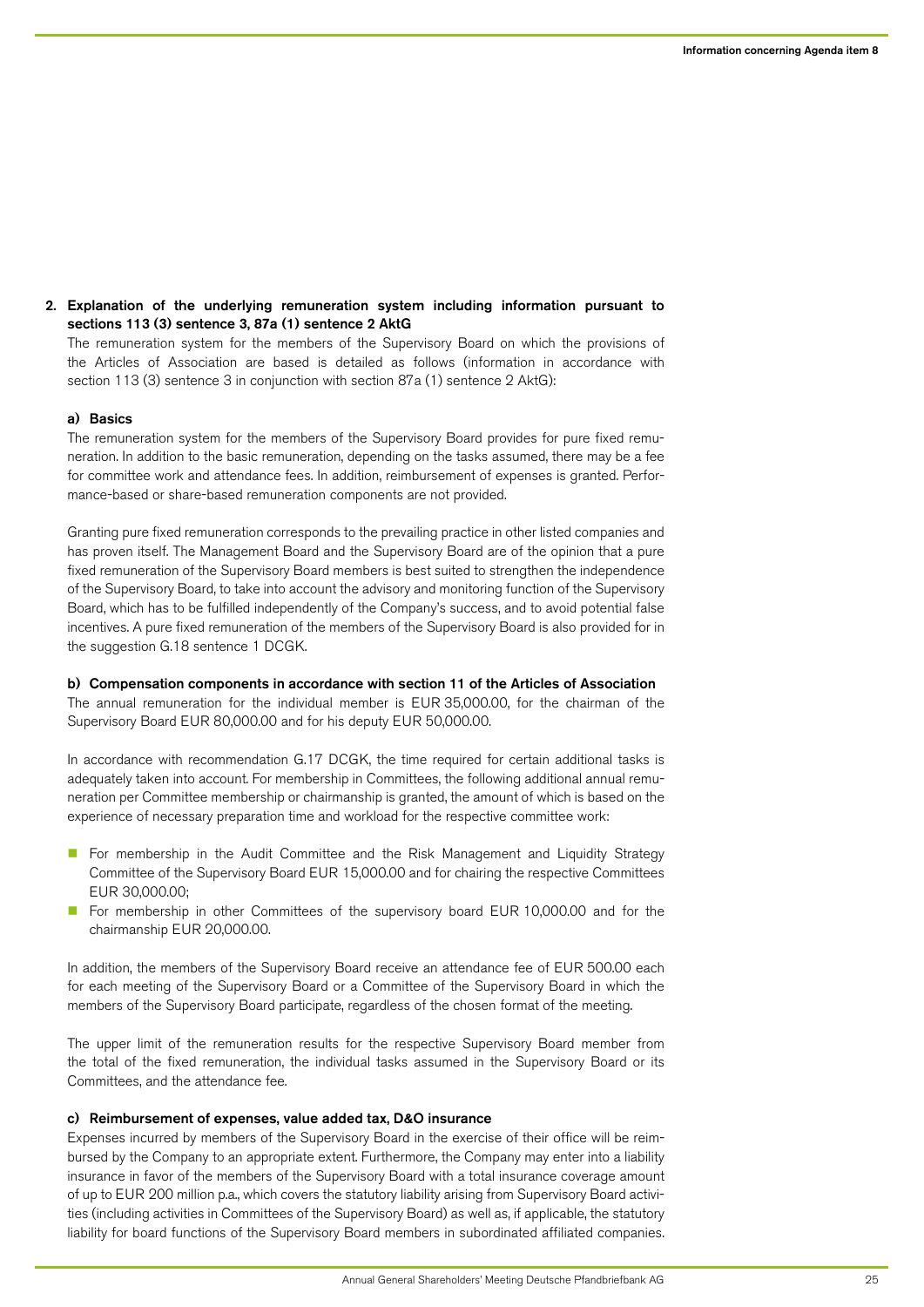The Company bears the costs of this insurance. The members of the Supervisory Board receive their remuneration and their attendance fees plus statutory value added tax.

#### d) Further remuneration-related regulations

Base remuneration and attendance fees are paid out after the end of the respective financial year. The granting of remuneration is based on the duration of the appointment of the members of the Supervisory Board. Members of the Supervisory Board who belong to the Supervisory Board and/or a Committee of the Supervisory Board for only part of the financial year receive pro-rata remuneration. In this case, the annual remuneration is calculated to the exact day, including the day on which the mandate begins or ends.

There are no compensation-related agreements between the Company and the members of the Supervisory Board that go beyond the provisions of the Articles of Association. A shareholding obligation for members of the Supervisory Board is not provided. Compensation agreements for taking office, dismissal payments, and retirement and early retirement arrangements are also not provided.

# 3. Procedure for establishing and implementing as well as reviewing the remuneration system and dealing with conflicts of interest

The Annual General Meeting resolves at least every four years on the remuneration of the members of the Supervisory Board and the remuneration system for the Supervisory Board. The corresponding resolution can also confirm the respective applicable remuneration. If the Annual General Meeting does not approve the proposed remuneration system, a revised remuneration system must be submitted at the latest at the following ordinary Annual General Meeting. The resolution and the remuneration system must be published immediately on the Company's website and must be kept publicly available free of charge for the duration of applicability of the remuneration system, but at least for ten years.

At regular intervals, but at least every four years, the Management Board and the Supervisory Board review whether the amount and structure of the remuneration are still in reasonable proportion to the tasks of the Supervisory Board and the situation of the Company. A comparison can be made with the remuneration regulations of comparable companies in order to ensure that the remuneration on the Company's Supervisory Board is in line with the market. Due to the specifics of the work of the Supervisory Board, a comparison with the remuneration of employees of the Company is not meaningful from the point of view of the Management Board and the Supervisory Board and is therefore generally not used. The Supervisory Board can, if necessary, seek advice from an external remuneration expert on this activity.

The statutory competency code counteracts any conflicts of interest when examining the remuneration system. The ultimate decision-making authority on the remuneration of the Supervisory Board is assigned to the Annual General Meeting. A resolution proposal is submitted by both the Management Board and the Supervisory Board, so that a system of mutual control is already provided for in the statutory regulations. In addition, the general rules for conflicts of interest in the Supervisory Board apply, according to which such conflicts must be disclosed and dealt with appropriately. If advice is sought from an external compensation expert, their independence shall be ensured.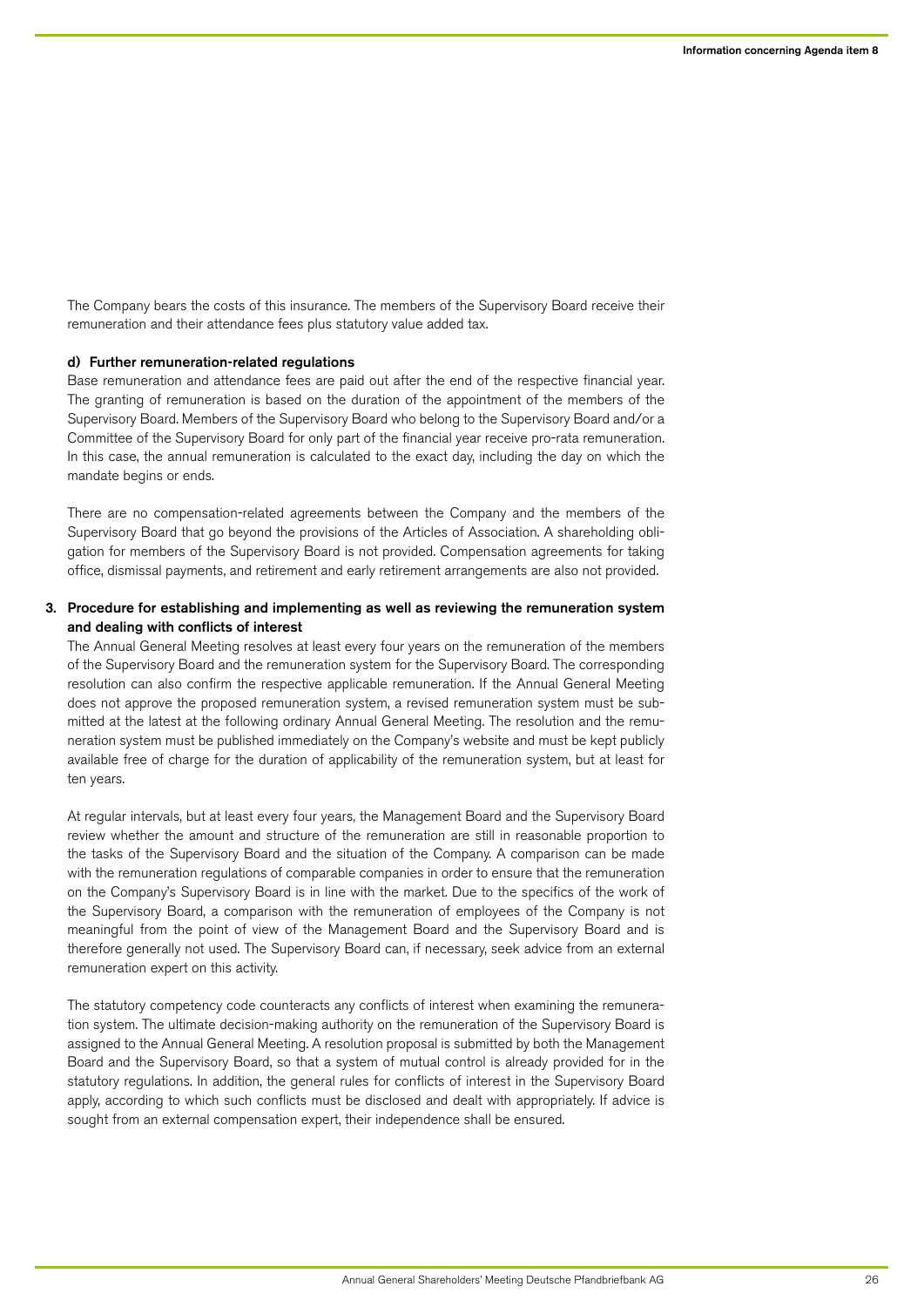# V. Additional information

## 1. Holding the Annual General Meeting as a virtual Annual General Meeting

The Company's Management Board, with the approval of the Supervisory Board, decided to hold the Annual General Meeting as a virtual Annual General Meeting without the physical presence of the shareholders or their authorized representatives ("Virtual Annual General Meeting"). The basis of the Virtual Annual General Meeting is the Act on Measures in Corporate, Cooperative, Association, Foundation and Residential Property Law to Combat the Effects of the COVID-19 Pandemic (article 2 of the Act on Mitigating the Consequences of the COVID-19 Pandemic in Civil, Insolvency and Criminal Procedure Law of 27 March 2020, Federal Law Gazette I 2020, p. 570), last changed by article 11 of the Act to Further Shorten the Residual Debt Discharge Procedure and to Adapt Pandemic-related Regulations in Company, Cooperative, Association and Foundation Law as well as in Tenancy and Patent Law of 22 December 2020 (Federal Law Gazette I 2020, p. 3328) ("Covid-19 Act").

A physical participation by shareholders or their proxies is therefore excluded.

The Annual General Meeting will be broadcasted for duly registered shareholders by audio-visual means live on the internet via the Online AGM Service [\(www.pfandbriefbank.com/investoren/](http://www.pfandbriefbank.com/investoren/hauptversammlung/) [hauptversammlung/\)](http://www.pfandbriefbank.com/investoren/hauptversammlung/) on 12 May 2021, starting at 10:00 hours (CEST). The live broadcasting does not allow for participation in the Annual General Meeting within the meaning of section 118 (1) sentence 2 AktG. The opening of the Annual General Meeting by the chairman of the meeting and the speech of the Chief Executive Officer can also be followed live by other interested parties on the internet at [www.pfandbriefbank.com/investoren/hauptversammlung/.](http://www.pfandbriefbank.com/investoren/hauptversammlung/)

Further shareholder rights, in particular voting rights, can also be exercised via the Online AGM Service in accordance with the following conditions. Duly registered shareholders will receive personal access data required for the Online AGM Service with their voting card together with further information on using the Online AGM Service.

Shareholders or their authorized representatives can exercise their voting rights by postal vote (by electronic means or in paper form) or by authorizing of the Company Proxies as specified below. The intended votes on Agenda items 2 to 6 as well as 8 and 9 are binding; the one on Agenda item 7 is of a recommendatory nature. There is always the option to vote with yes, no or abstention.

Questions to the Management Board may be submitted to the Management Board electronically as described in more detail below until 11 May 2021, 12:00 hours (CEST).

## 2. Preconditions for the participation in the Virtual Annual General Meeting and for the exercise of voting rights

All shareholders who have registered for the Annual General Meeting by no later than

# Wednesday, 5 May 2021, 24:00 hours (CEST)

while providing proof of their share ownership, are entitled, pursuant to section 14 (5) of the Articles of Association, to participate in the Virtual Annual General Meeting by electronic connection and to exercise their voting rights either in person or through authorized representatives. Proof of such share ownership is required by the final intermediary in text form in German or English. This proof must refer to the existence of share ownership as of 21 days prior to the Annual General Meeting (record date), i.e. Wednesday, 21 April 2021, 0:00 hours (CEST). The record date is the decisive cut-off date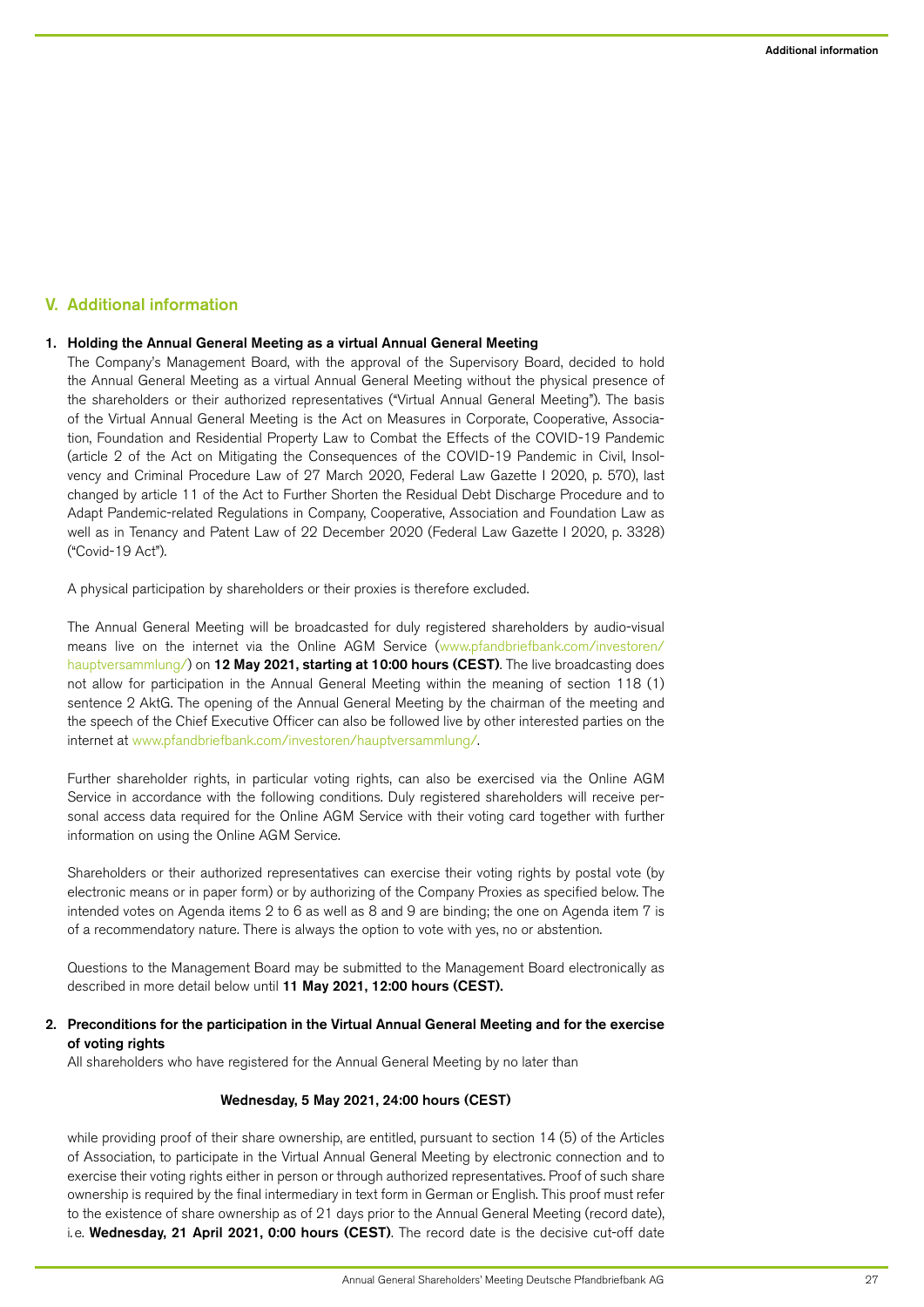for the determination of the shareholder status regarding the exercise of shareholder rights in the Annual General Meeting. According to section 123 (4) sentence 5 AktG, only those shareholders who have provided proof of their shareholder status will be deemed a shareholder vis-à-vis the Company for the purposes of attending the Annual General Meeting or exercising their voting rights. Both the registration and the proof of shareholding must be submitted in text form (Textform) in German or English language to the address of

■ Deutsche Pfandbriefbank AG, Annual General Meeting 2021, c/o Link Market Services GmbH, Landshuter Allee 10, 80637 Munich, Germany

or to the e-mail address

[inhaberaktien@linkmarketservices.de.](mailto:inhaberaktien%40linkmarketservices.de?subject=)

The time of receipt of the registration in the Company's mailroom is decisive for meeting the deadline.

We kindly ask shareholders wanting to participate in the Annual General Meeting or to exercise their voting rights to arrange for the required registration as well as proof of shareholding with their custodian bank in a timely manner.

Shares will not be barred or blocked due to the registration for the Annual General Meeting. Thus, shareholders can continue to freely dispose of their shares even after registration.

## 3. Voting procedure

#### a) General

Once duly registered, you may exercise your voting rights by way of a postal vote, through Company Proxies or an authorized representative. In all of these cases, a timely and formal registration is required.

#### b) Postal vote

Shareholders who wish to exercise their voting rights by way of postal vote (also through electronic communication) must consider the following:

The Company offers an access restricted Online AGM Service at

#### [www.pfandbriefbank.com/investoren/hauptversammlung/](http://www.pfandbriefbank.com/investoren/hauptversammlung/)

for voting by (electronic) postal vote. You will receive the required personal access data with your voting card. Postal votes, including their changes and revocations, can be exercised via the Online AGM Service until the beginning of voting in the Annual General Meeting.

In addition, postal votes may be sent in, changed or revoked in text form until Tuesday, 11 May 2021, 18:00 hours (CEST) at the latest to the address

n Deutsche Pfandbriefbank AG, Annual General Meeting 2021, c/o Link Market Services GmbH, Landshuter Allee 10, 80637 Munich, Germany,

or under the e-mail address

[inhaberaktien@linkmarketservices.de.](mailto:inhaberaktien%40linkmarketservices.de?subject=)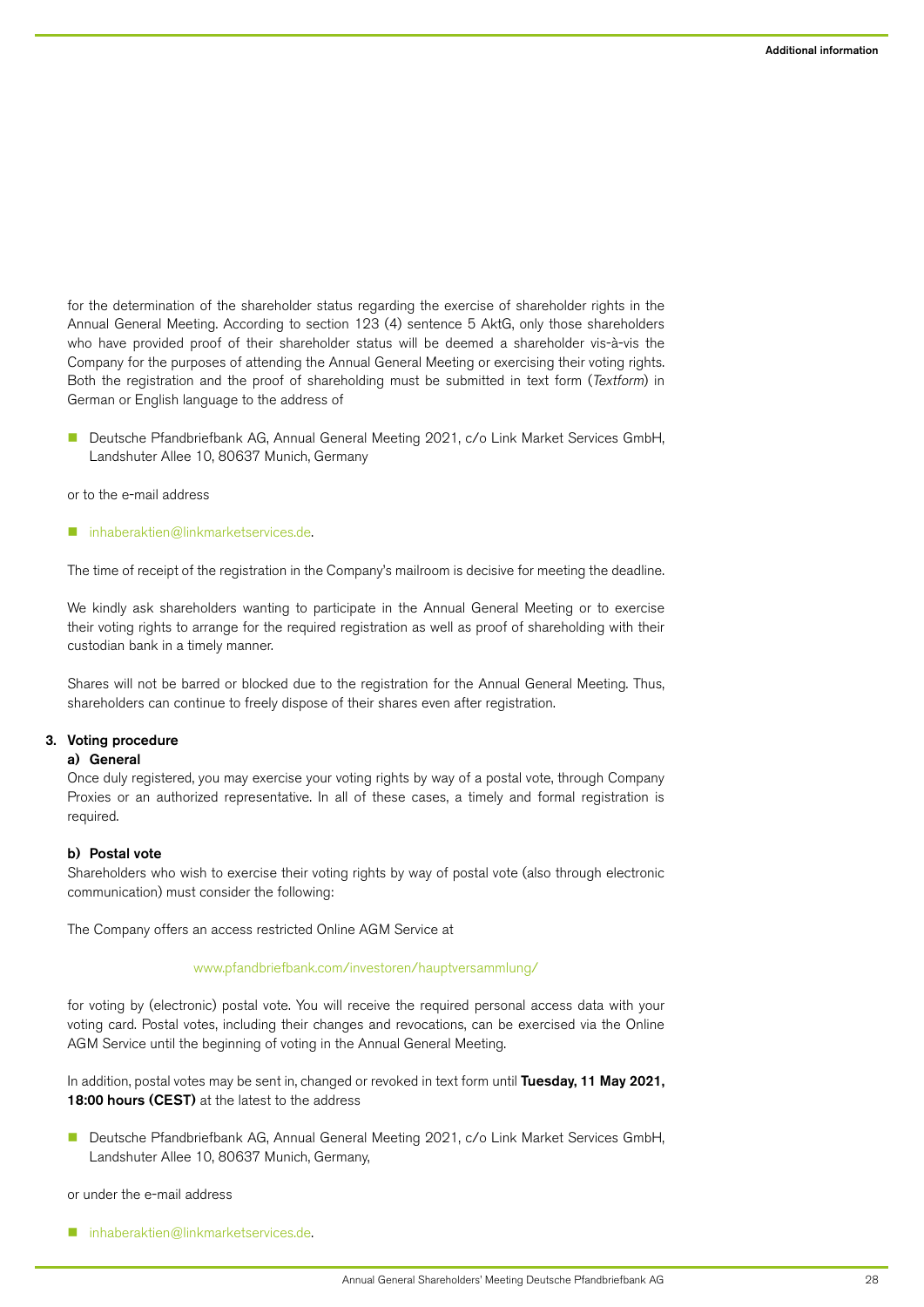You will receive a form for this purpose with the voting card. In addition, a universal postal vote form is available on the Company's website at [www.pfandbriefbank.com/investoren/hauptversammlung/.](http://www.pfandbriefbank.com/investoren/hauptversammlung/) It will also be sent to you free of charge on request.

In all these cases, the time of receipt of the postal vote, its change or revocation in the Company's mailroom is decisive for meeting the deadline.

#### c) Voting by Company Proxies

Shareholders may also opt to be represented by Company-appointed proxies bound by instructions ("Company Proxies"). In this case, shareholders must consider the following:

Company Proxies may only vote on Agenda items for which they have received explicit instructions regarding the exercise of the voting right. Said Company Proxies are under an obligation to cast their votes in line with the instructions given. Company Proxies will not exercise voting rights for which they have not received instructions. Please note that the Company Proxies will not accept any instructions to raise objections against Annual General Meeting resolutions or to ask questions or submit motions as well as to submit statements.

Powers of attorney and instructions for Company Proxies may be issued, amended or revoked in text form until Tuesday, 11 May 2021, 18:00 hours (CEST) at the latest to the address of

■ Deutsche Pfandbriefbank AG, Annual General Meeting 2021, c/o Link Market Services GmbH, Landshuter Allee 10, 80637 Munich, Germany,

or under the e-mail address

[inhaberaktien@linkmarketservices.de.](mailto:inhaberaktien%40linkmarketservices.de?subject=)

In addition, it is also possible to grant power of attorney and to issue instructions to the Company Proxies via the access restricted Online AGM Service at

#### [www.pfandbriefbank.com/investoren/hauptversammlung/](http://www.pfandbriefbank.com/investoren/hauptversammlung/)

before and during the Annual General Meeting, but they must be received by the beginning of the voting at the latest. You will receive the access data required for the Online AGM Service with your voting card.

The time of receipt of the power of attorney, instruction, amendment, or revocation in the Company's mailroom is decisive for meeting the deadline.

#### d) Ranking of votes and other information on voting

Please note that voting by way of postal vote, or when power of attorney and instructions are given to the proxies nominated by the Company, is only possible on those motions and election nominations in respect of which proposals by the Management Board and/or the Supervisory Board pursuant to section 124 (3) AktG, or of shareholders pursuant to section 124 (1) AktG were either included in this invitation to the Annual General Meeting or announced subsequently, or which are made available in accordance with sections 126 and 127 AktG. If separate votes are held on an Agenda item instead of collective voting, the declaration made on this Agenda item applies accordingly to each item of the individual vote. Postal votes or power of attorney and instructions that cannot be clearly assigned to a proper registration will not be taken into account.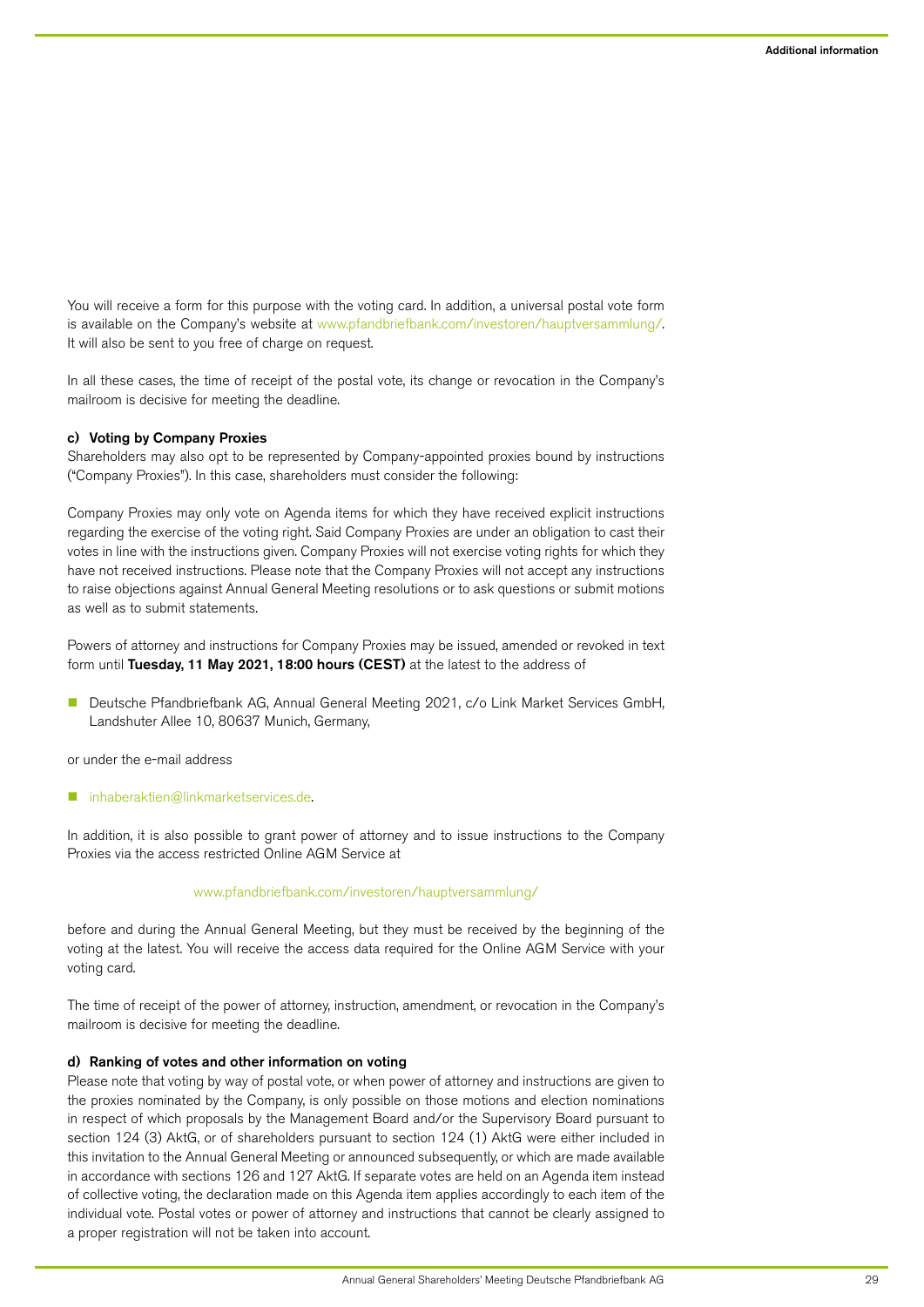If divergent, formally valid declarations are received via different transmission channels and it is not possible to determine which was submitted last, these declarations will be considered in the following order, with the first-mentioned transmission channel having priority in each case: (1) via Online AGM Service, (2) via e-mail, (3) in paper form. If postal votes and power of attorney/instructions to the Company Proxies are received, postal votes will always be given priority.

## e) Voting through an authorized representative

Shareholders may also exercise their voting rights through other representatives to whom they have duly granted power of attorney. In this case, shareholders must consider the following:

If the power of attorney is not granted pursuant to section 135 AktG, the power of attorney must be issued either in text form vis-à-vis the Company at any of the addresses set forth above under section V. 3. b) of this invitation for registration purposes or directly to the authorized representative (in which case, proof of such authorization is required to be provided to the Company in text form). The same applies if a shareholder wishes to revoke a power of attorney.

Shareholders and their authorized representatives must submit the proof of authorization or of the revocation of the power of attorney no later than Tuesday, 11 May 2021, 18:00 hours (CEST) to the Company at any of the addresses set forth above under section V. 3. b) of this invitation for registration purposes.

If the power of attorney is granted pursuant to section 135 AktG (granting of power of attorney to intermediaries (in particular credit institutions), proxy advisors, shareholders' associations or commercial proxy services), it is required to keep verifiable records of the power of attorney. Furthermore, the declaration of the power of attorney must be complete, and may contain only statements relating to the exercise of the voting rights. In these cases, shareholders should consult with the person to be authorized as to the formal requirements of such power of attorney.

Authorized representatives (except for the Company Proxies) may not physically participate in the Annual General Meeting. They may only exercise the voting rights of the shareholders they represent by way of postal vote or by granting (sub-) authorization to the Company Proxies. The exercise of rights by authorized representatives by means of electronic communication via the Online AGM Service requires that the authorized representative receives the personal access data sent with the voting card from the person granting the power of attorney. The use of the personal access data by the authorized representative is also deemed to be proof of authorization.

In the event that a shareholder appoints more than one person as authorized representative, section 134 (3) sentence 2 AktG entitles the Company to reject one or several of these persons.

#### 4. Shareholders' rights

Shareholders' rights, before and during the Annual General Meeting, include – among others – the following rights. More information regarding such rights is available on our website [www.pfandbriefbank.com/investoren/hauptversammlung](http://www.pfandbriefbank.com/investoren/hauptversammlung/)/.

### a) Additions to the Agenda pursuant to section 122 (2) AktG

Pursuant to section 122 (2) AktG, shareholders whose combined shareholdings add up to a twentieth of the share capital, or reach the nominal amount of EUR 500,000.00 of the Company's share capital (the latter corresponding to 176,767 shares), may request that certain items be included in the Agenda and communicated. Each new Agenda item must be accompanied by an explanation or a proposal. Such a request must be addressed, in writing or in electronic form according to section 126a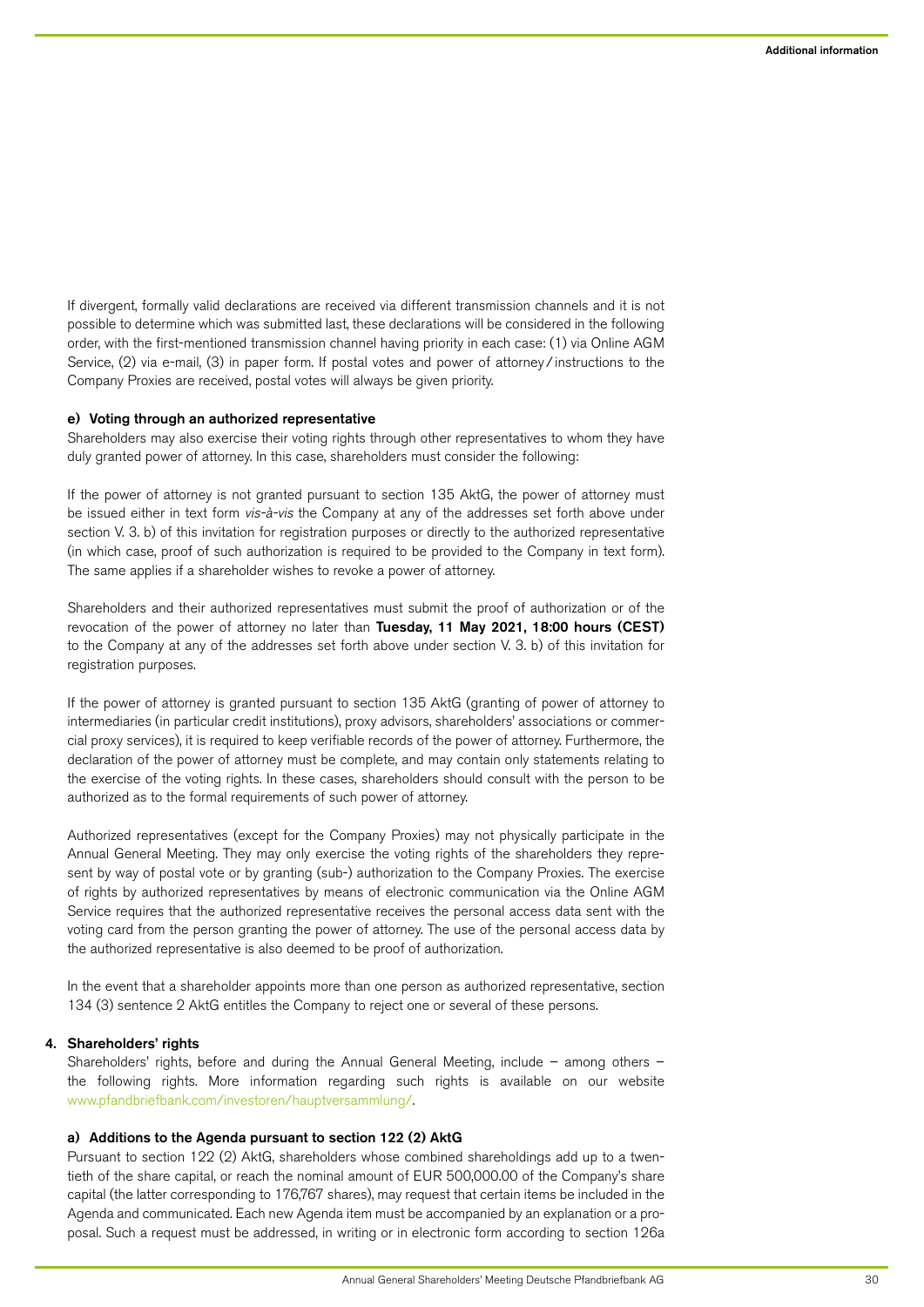of the German Civil Code (Bürgerliches Gesetzbuch, "BGB") (i.e. with qualified electronic signature), to the Management Board of

Deutsche Pfandbriefbank AG, Parkring 28, 85748 Garching, Germany,

or by e-mail (with qualified electronic signature) to

[inhaberaktien@linkmarketservices.de.](mailto:inhaberaktien%40linkmarketservices.de?subject=)

The Company must receive such a request no later than Sunday, 11 April 2021, 24:00 hours (CEST). Applicants must prove that they have held the shares for at least 90 days before the request is received, and that they will hold the shares until the Management Board decides on the request. For the calculation of the shareholding period, section 70 AktG applies. Furthermore, section 121 (7) AktG shall apply mutatis mutandis. As such, the day of receipt of the request shall not be included in the calculation of the deadline. Postponing to or bringing forward from a Sunday, Saturday or a public holiday to a preceding or following business day is not permissible. Sections 187 to 193 BGB shall not apply analogously.

Amendments to the Agenda that require communication (unless they were already communicated with the convocation) will be published, without undue delay following receipt of the request, in the German Federal Gazette and will be forwarded to such other media for publication that can be assumed to distribute information throughout the entire European Union. In addition, they will also be published on our website [www.pfandbriefbank.com/investoren/hauptversammlung/,](http://www.pfandbriefbank.com/investoren/hauptversammlung/) and communicated to the shareholders in accordance with section 125 (1) sentence 3 AktG.

If requests for an addition to the Agenda are to be announced in accordance with the above explanations, the attached resolution proposals made by duly registered and legitimized shareholders are deemed to have been submitted at the Annual General Meeting.

#### b) Counter-proposals and nominations pursuant to sections 126, 127 AktG

Each shareholder is entitled to lodge counter-proposals in response to resolutions proposed on the items on the Agenda. If the counter-proposals are to be made available by the Company prior to the Annual General Meeting, they must be sent to the Company no later than 14 days prior to the Annual General Meeting, i.e. by Tuesday, 27 April 2021, 24:00 hours (CEST), to the address of

**n** Deutsche Pfandbriefbank AG, Investor Relations, attn. Mr. Michael Heuber, Parkring 28, 85748 Garching, Germany,

stating the reasons for them. Counter-proposals sent to other addresses need not be made available. The time of receipt of a counter-proposal in the Company's mailroom is decisive for meeting the deadline. If one of the exclusions in accordance with section 126 (2) AktG applies, a counter-proposal need not be made available. Substantiations of a counter-proposal do not need to be made accessible where they exceed 5,000 characters in total. Subject to section 126 (2) and (3) AktG, shareholders' counter-proposals that are to be made available will be published at [www.pfandbriefbank.com/investoren/hauptversammlung/](http://www.pfandbriefbank.com/investoren/hauptversammlung/) together with the shareholder's name and an explanatory remark as well as any related statements by the management.

According to section 127 AktG, these rules also apply, mutatis mutandis, to shareholder nominations for the election of members of the Supervisory Board and for the appointment of auditors. Shareholder nominations must also be sent exclusively to the addresses specified above under section V. 3. b)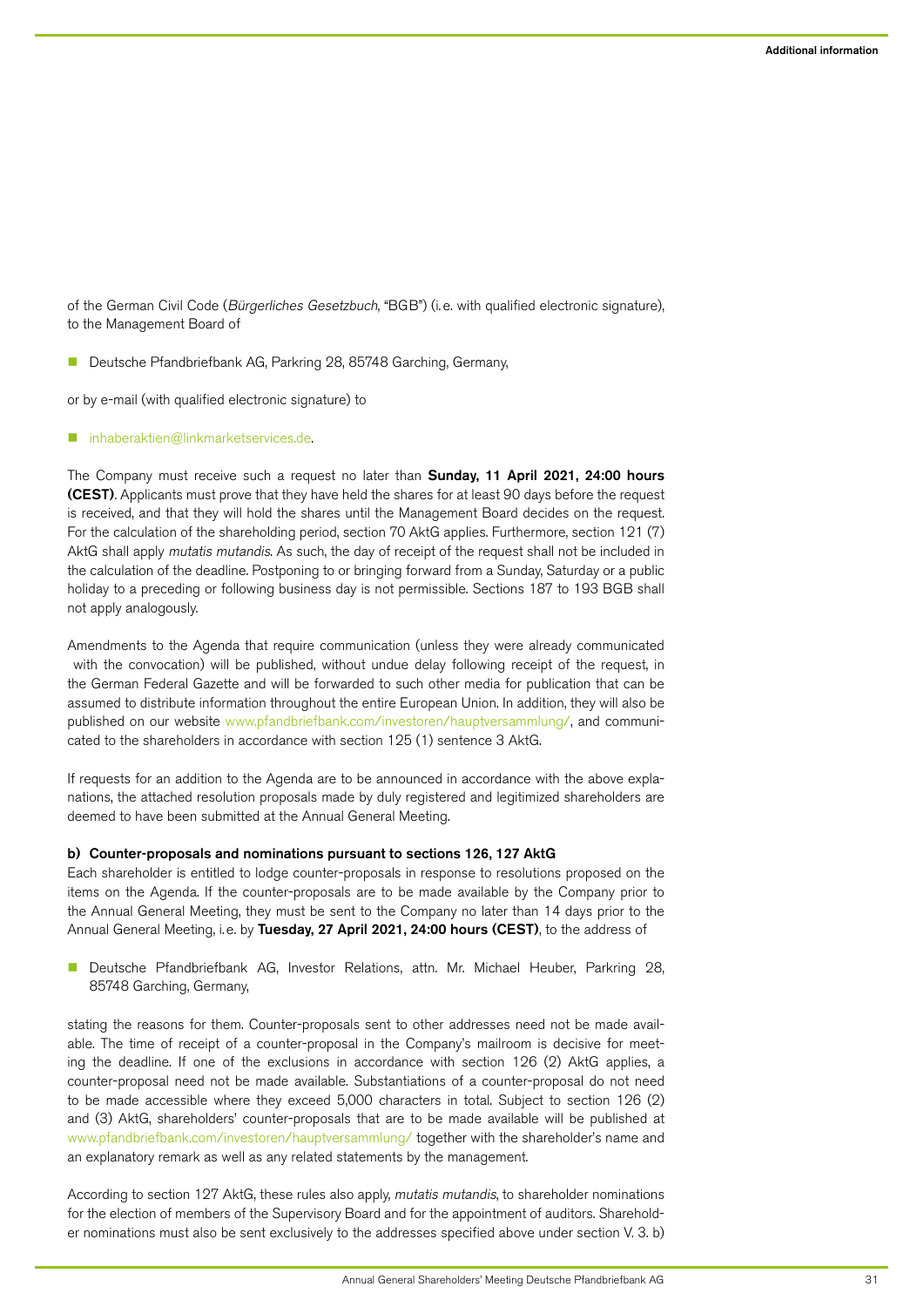by no later than 14 days prior to the Annual General Meeting, i.e. by Tuesday, 27 April 2021, 24:00 hours (CEST). Such nominations need not be justified. In addition to the grounds defined in section 126 (2) AktG, a nomination need not be made available by the Management Board, inter alia, if the nomination does not contain name, executed profession and residence of the candidate. Proposals for the election of members of the Supervisory Board also do not need to be made available if they are not accompanied by information on the membership of the proposed Supervisory Board candidates in other statutory supervisory boards within the meaning of section 125 (1) sentence 5 AktG.

Counter-proposals and nominations to be made accessible are deemed to have been made in the General Meeting in accordance with section 1 (2) sentence 3 of the Covid-19 Act if the shareholder submitting the application or the nominee is properly legitimized and registered for the Annual General Meeting.

#### c) Possibility to submit statements

Due to the concept of the Virtual Annual General Meeting based on the Covid-19 Act, shareholders will not be able to comment on the Agenda at the Annual General Meeting. The Company therefore provides duly registered shareholders the possibility of submitting statements with reference to the Agenda for publication by the Company at the Online AGM Service prior to the Annual General Meeting. Shareholders who wish to submit a statement are requested to send it, including the name and the number of the voting card, to the Company in text form in German or English language, by 11 May 2021, 12:00 hours (CEST) at the latest to the address of

■ Deutsche Pfandbriefbank AG, Investor Relations, attn. Mr. Michael Heuber, Parkring 28, 85748 Garching, Germany,

or by e-mail to

#### n [inhaberaktien@linkmarketservices.de.](mailto:inhaberaktien%40linkmarketservices.de?subject=)

The length of a statement should not exceed 10,000 characters. The name of the submitting shareholder will be disclosed in the publication only if the shareholder has expressly agreed to such disclosure when submitting the statement.

This does not imply a right to have a submitted statement published. In particular, the Company reserves the right to refrain from publishing statements with offensive content, content that could qualify as a criminal offence, obviously false or misleading content or content without any reference to the Agenda of the Annual General Meeting. This also applies to statements the length of which exceed 10,000 characters or which have not been received by the Company in text form in German or English language by 11 May 2021, 12:00 hours (CEST). Furthermore, the Company reserves the right to publish only one statement per shareholder. The Company will decide whether published statements will remain accessible on the Company's website after the Annual General Meeting.

If shareholders wish to address questions to the Management Board of the Company, this is only possible by way of electronic communication via the Online AGM Service at [www.pfandbriefbank.com/investoren/hauptversammlung/](http://www.pfandbriefbank.com/investoren/hauptversammlung/) as described below under section V. 4. d) of this invitation.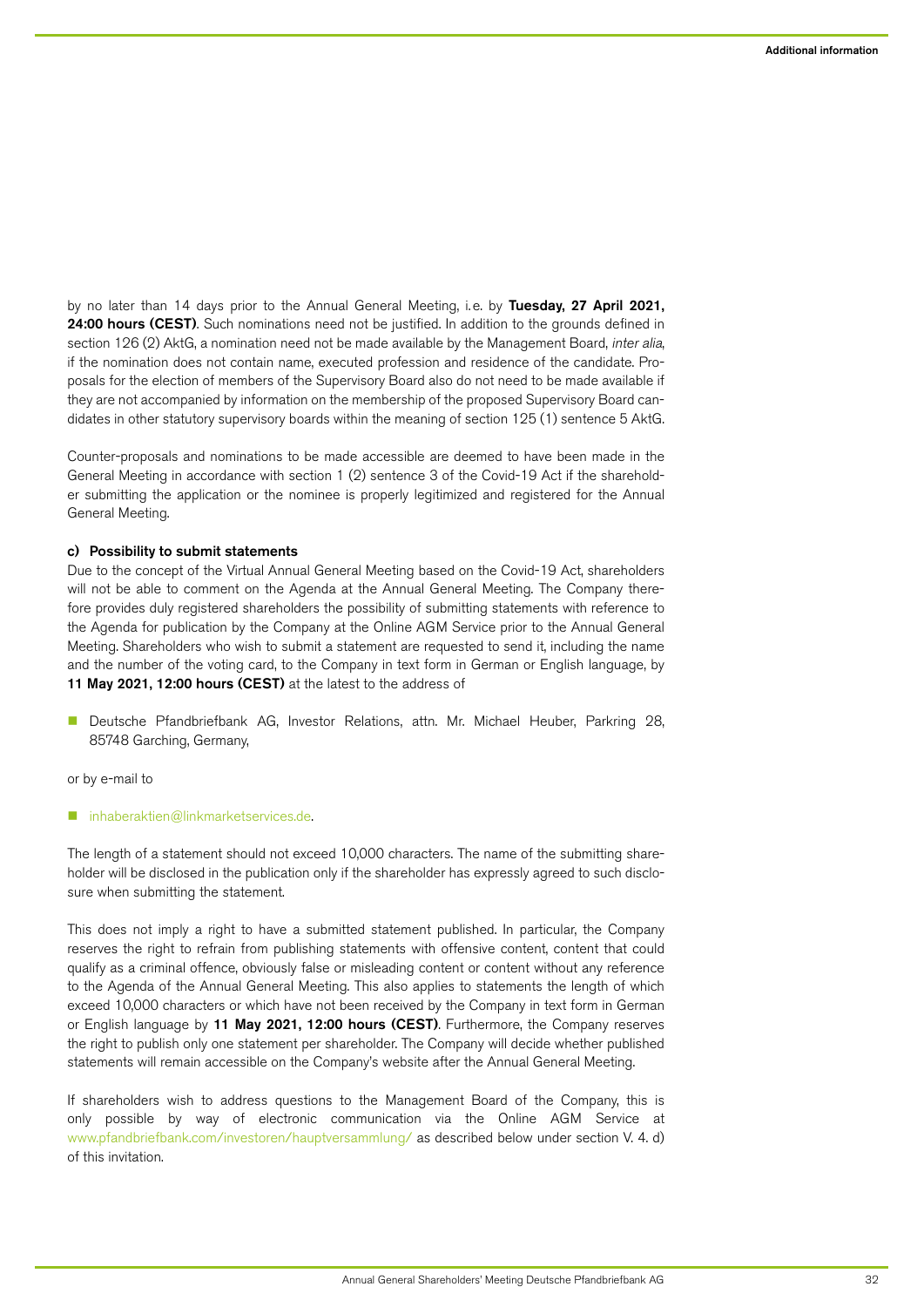# d) Right to disclosure/Right to ask questions pursuant to section 1 (2) sentence 1 no. 3, sentence 2 Covid-19 Act

According to the Covid-19 Act, the shareholders are not entitled to disclosure within the meaning of section 131 AktG, but they are given the right to ask questions at the Annual General Meeting by means of electronic communication (section 1 (2) sentence 1 no. 3 Covid-19 Act).

With the approval of the Supervisory Board, the Management Board has decided that questions from shareholders duly registered can be addressed to the Management Board via the Online AGM Service at [www.pfandbriefbank.com/investoren/hauptversammlung/](http://www.pfandbriefbank.com/investoren/hauptversammlung/). Any other form of transmission is excluded.

Questions from shareholders must be received by the Company via the Online AGM Service by 11 May 2021, 12:00 hours (CEST) at the latest. The Management Board decides at its due and free discretion how to answer those questions (section 1 (2) sentence 2 half-sentence 1 Covid-19 Act). In particular, it may summarize questions and their answers if this makes sense. Questions in foreign languages will not be considered. The Management Board reserves the right to answer recurring questions in general form in advance via the Online AGM Service. Furthermore, the Management Board intends to answer those questions from shareholders in advance, at the latest in the course of 10 May 2021, which the Company receives by 6 May 2021, 24:00 hours (CEST) via the Online AGM Service. If and to the extent that the shareholder asking the question does not explicitly object to an advance answer, such answer will be provided via the Online AGM Service by naming the respective shareholder. Even in the case of an advance answer via the Online AGM Service, the Management Board will answer these questions (again) during the Annual General Meeting.

## e) Objection to the minutes according to sections 245 no. 1 AktG, 1 (2) sentence 1 no. 4 Covid-19-Act

Shareholders duly registered for the Annual General Meeting may declare objections to resolutions of the Annual General Meeting via the Online AGM Service at [www.pfandbriefbank.com/](http://www.pfandbriefbank.com/investoren/hauptversammlung/) [investoren/hauptversammlung/](http://www.pfandbriefbank.com/investoren/hauptversammlung/) for recording in the minutes in accordance with sections 245 no. 1 AktG, 1 (2) sentence 1 no. 4 Covid-19 Act. The declaration can be made via the Online AGM Service from the beginning of the Annual General Meeting until the end of the meeting. The notary has authorized the Company to accept objections via the Online AGM Service and will himself have access to the objections received.

# 5. Information and documents on the Annual General Meeting; public broadcast and audiovisual recording; disclosure of the speechs by the Chairman of the Management Board and the Chairman of the Supervisory Board

This convocation of the Annual General Meeting, including the legally required information and explanations, as well as the documents to be made available (pursuant to section 124a AktG), can be accessed at and downloaded from our website, at [www.pfandbriefbank.com/investoren/](http://www.pfandbriefbank.com/investoren/hauptversammlung/) [hauptversammlung/.](http://www.pfandbriefbank.com/investoren/hauptversammlung/) All documents required to be made available to the Annual General Meeting by law will also be available on the Company's website during the Annual General Meeting. The voting results will be published on the same website following the Annual General Meeting.

The main content of the speechs by the Chairman of the Management Board and the Chairman of the Supervisory Board will be made available at the Online AGM Service by Wednesday, 5 May 2021 at the latest. The right to adapt to current developments is reserved. The opening of the Annual General Meeting by the chairman of the meeting and the speech of the Chief Executive Officer can also be followed live by other interested parties on the internet at [www.pfandbriefbank.com/](http://www.pfandbriefbank.com/investoren/hauptversammlung/) [investoren/hauptversammlung/.](http://www.pfandbriefbank.com/investoren/hauptversammlung/) The speech of the Management Board will be recorded and made available on the same website after the Annual General Meeting.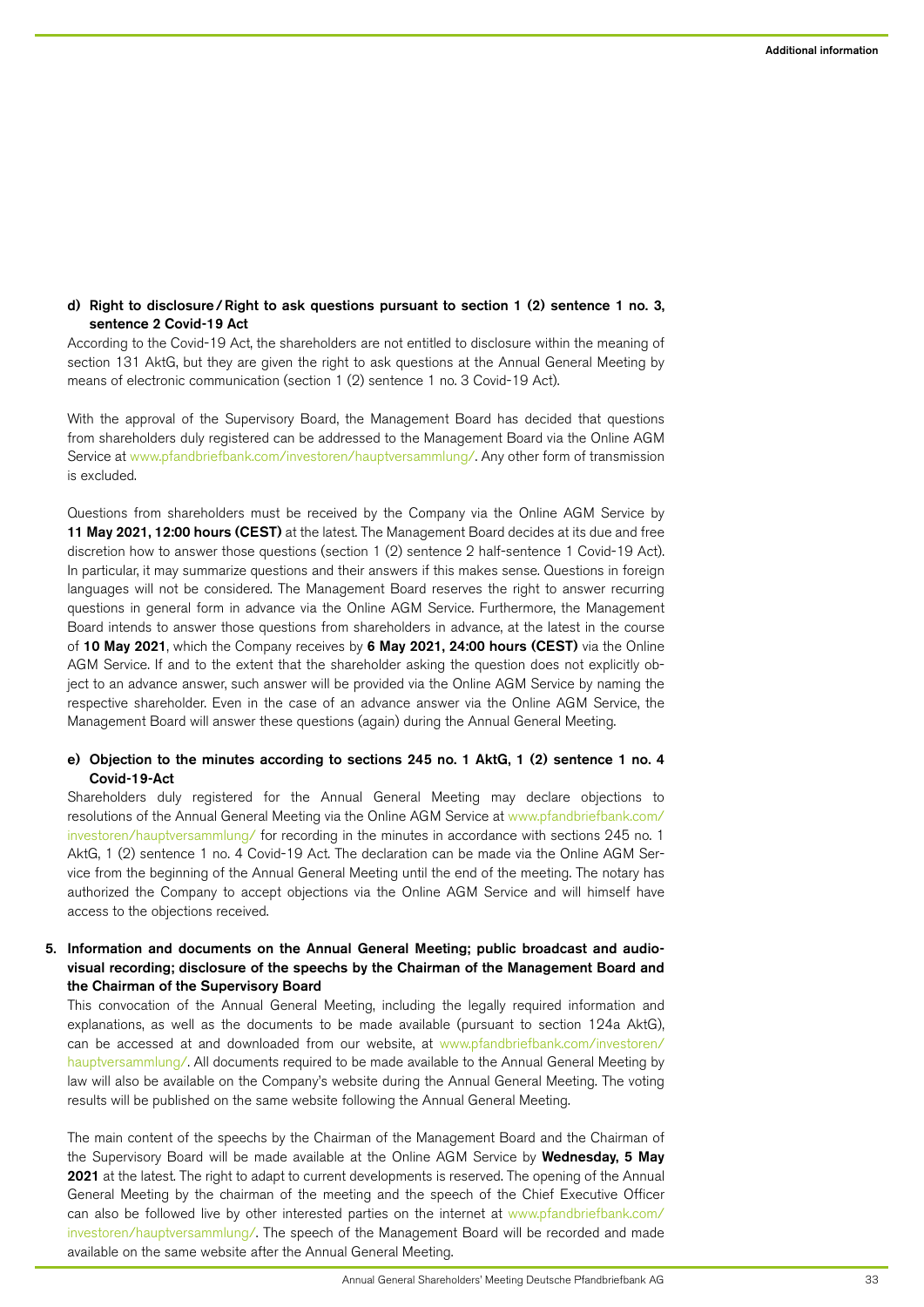After the Annual General Meeting, a confirmation of the counting of votes in accordance with section 129 (5) AktG will be automatically provided via the Online AGM portal, which can be downloaded within one month of the day of the Annual General Meeting.

#### 6. Total number of shares and voting rights

At the time the Annual General Meeting was convened, the Company's share capital of EUR 380,376,059.67 was divided into 134,475,308 no-par value shares, each of which grants one vote. If the Company holds own shares directly or indirectly within the meaning of section 71d AktG, the Company has no rights arising from these shares pursuant to section 71b AktG. Treasury shares would therefore be neither entitled to vote at the Company's Annual General Meeting nor would they be entitled to dividends. At the time the Annual General Meeting is convened, the Company does not hold any own shares, either directly or indirectly, and does not intend to acquire own shares, either directly or indirectly, until the Annual General Meeting.

## 7. Information on data protection

The following is intended to provide you with information on processing of your personal data by the Company and your rights under data protection law. You can obtain more information on data protection in the Privacy Notice at [www.pfandbriefbank.com/en/privacy](http://www.pfandbriefbank.com/en/privacy).

The responsible data controller is Deutsche Pfandbriefbank AG, Parkring 28, 85748 Garching, Germany.

You can contact the data privacy officer of the Company by regular mail under the aforementioned address or by e-mail to [group.dataprotection@pfandbriefbank.com](mailto:group.dataprotection%40pfandbriefbank.com?subject=).

With regard to the Virtual Annual General Meeting, the Company processes your personal data (repository data of the shareholder, the name, address and e-mail address of his/her representative, if applicable, the type of ownership of the shares, absentee votes/voting instructions, and the number of the voting card) on the basis of prevailing data protection legislation.

Processing of your personal data is mandatory in order to enable you as a Shareholder to participate at the Virtual Annual General Meeting, in particular to exercise voting rights and to follow the complete audio-visual broadcast of the Virtual Annual General Meeting, and to conduct the Virtual Annual General Meeting. Legal Basis for the processing is article 6 (1) sentence 1 letter c) of the EU General Data Protection Regulation in conjunction with sections 118 et segg., 67e AktG, section 1 Covid-19 Act and section 14 of the Articles of Association. In addition, data processing that is necessary for the organization of the Annual General Meeting (e.g. publication of pre-submitted comments on the agenda on the Online AGM portal) may be carried out on the basis of overriding legitimate interests (article 6 (1) sentence 1 letter f) of the EU General Data Protection Regulation). In general, the Company receives the Shareholder's personal data from the credit institution which the Shareholder has instructed to hold its shares in safe custody (so-called custodian bank). Insofar as the processing of personal data is necessary for organisational reasons in order to conduct the Virtual Annual General Meeting, the legal basis for this is article 6 (1) sentence 1 letter f) of the EU General Data Protection Regulation.

The Company uses the services of external service providers and their subcontractors based in the European Union for the conduction of the Virtual Annual General Meeting. The service providers commissioned for the conduction of the Virtual Annual General Meeting process your personal data exclusively in member states of the European Union or the European Economic Area and in accordance with the instructions of the Company and only to the extent that this is required for the execution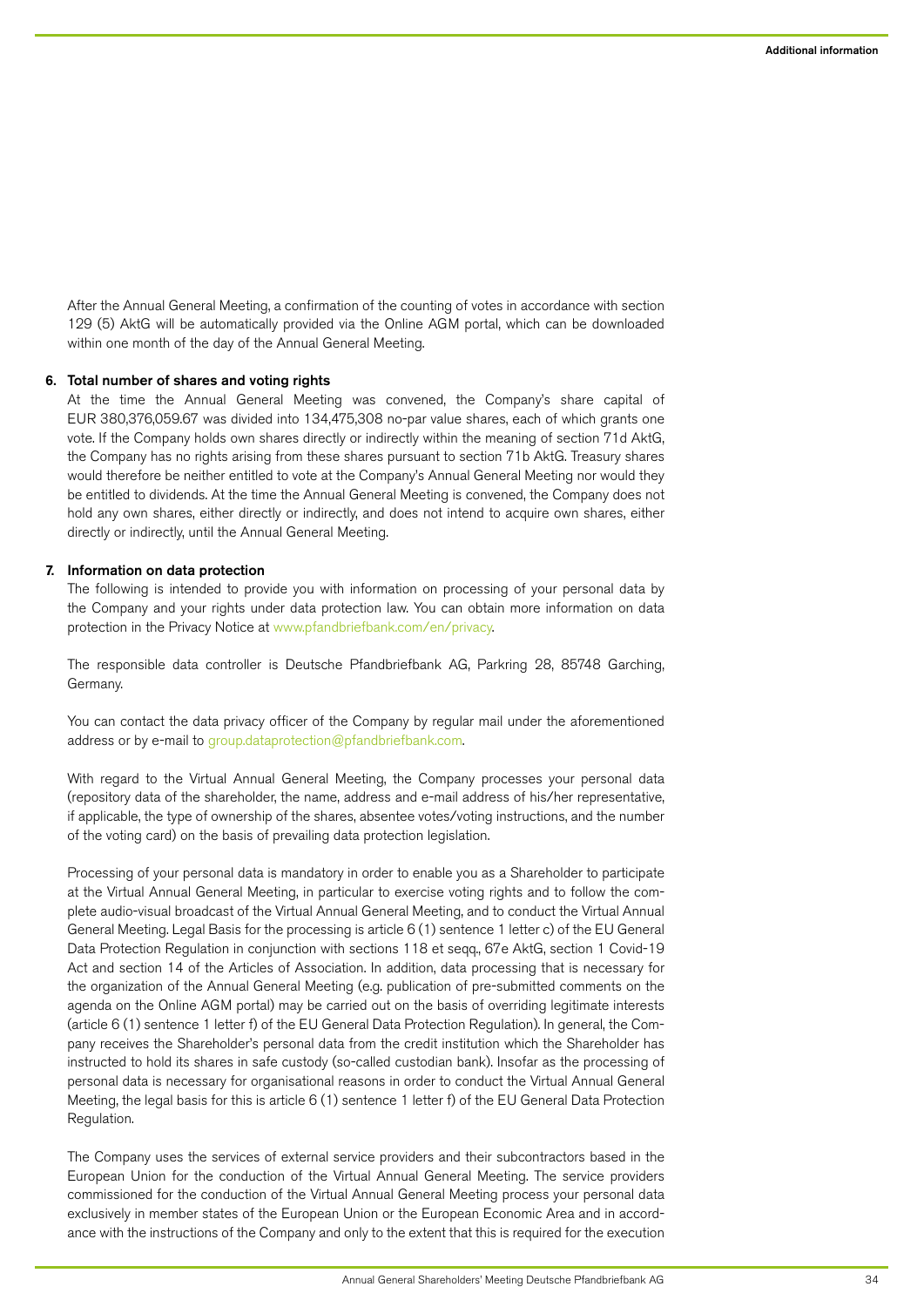of the commissioned service. All employees of the Company and the employees of the commissioned service providers who have access to and/or process personal data of shareholders and shareholder representatives are obliged to treat this data confidentially. Moreover, the publication and/or transfer of your personal data to third parties, in particular to other Shareholders and their representatives, may also be required, e.g. as a result of the legal notification obligations under sections 126, 129 AktG.

The Company will delete your personal data in accordance with the statutory regulations, in particular if your personal data is no longer necessary for the original purposes of processing, the data is no longer required in connection with any administrative or court proceedings and there are no statutory storage obligations.

At the aforementioned address, you can obtain information on, and access to, the data about you that the Company has stored. If the legal requirements are met, you also have the right to demand that your data be rectified or erased or that processing of it is restricted.

If the legal basis for the processing of personal data is article 6 (1) sentence 1 letter f) of the EU General Data Protection Regulation, shareholders also have a right of objection under the statutory conditions.

In case you wish to lodge a complaint about how your data is being used you can contact the aforementioned data privacy officer or a data protection supervisory authority.

Garching, March 2021

Deutsche Pfandbriefbank AG

The Management Board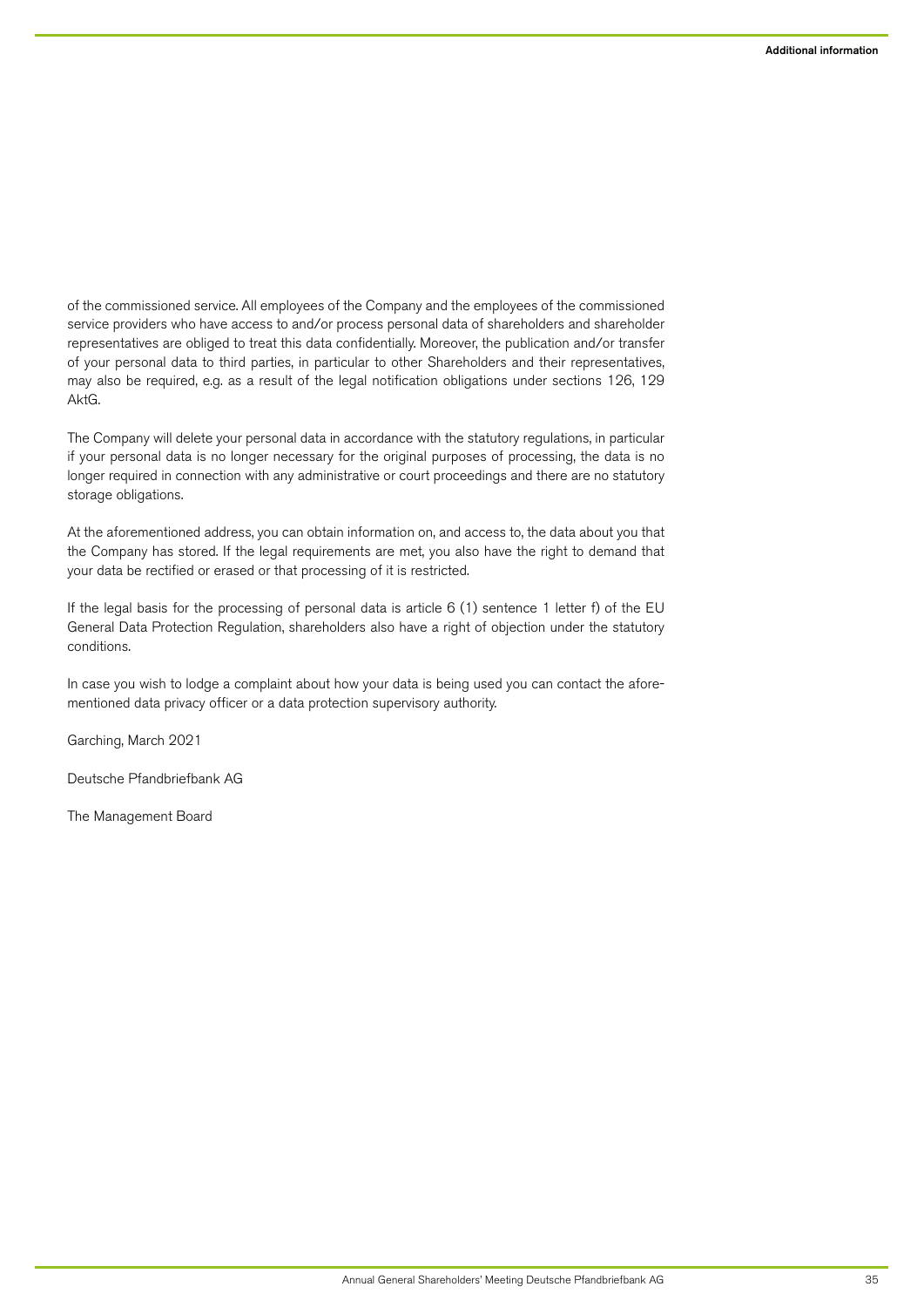# Annex Résumés of the persons proposed to be elected to the Supervisory Board under Agenda item 5

# a) Mr. Dr. Günther Bräunig

| Date and place of birth:          | 10 October 1955 / Wiesbaden |
|-----------------------------------|-----------------------------|
| <b>Nationality:</b>               | German                      |
| First appointment effective from: | 14 August 2009              |

## Professional career:

| 1980 - 1982         | Doctorate in Law, University of Mainz                                  |
|---------------------|------------------------------------------------------------------------|
| 1981 - 1983         | Trainee lawyer at Wiesbaden district court                             |
| 1984 - 1986         | <b>Commerzbank AG, Frankfurt am Main</b>                               |
|                     | Investment Banking Division, later Group Head                          |
| 1986 - 1987         | Airbus Industrie, Toulouse/France                                      |
|                     | Sales Finance Manager                                                  |
| 1988 - 1989         | Airbus Industrie North America, Washington, D.C./USA                   |
|                     | Sales Finance Director                                                 |
| since 1989          | <b>KfW, Frankfurt am Main</b>                                          |
| $1989 - 1993$       | Head of International Capital Markets Division                         |
| 1993 - 1995         | Head of Business Policy Division                                       |
| $1995 - 1996$       | Head of Strategic Planning Division                                    |
| $1996 - 2000$       | Head of Secretariat of Management Affairs                              |
| $2000 - 2006$       | Executive Vice President, Head of Secretariat of Management<br>Affairs |
| since 10/2006       | Member of the Management Board                                         |
| 08/2007 - 10/2008   | IKB AG, Düsseldorf                                                     |
|                     | Chairman of the Management Board / assignment to the                   |
|                     | Management Board of KfW remained dormant during this time              |
|                     | KfW, Frankfurt am Main                                                 |
| $09/2017 - 12/2017$ | Deputy CEO                                                             |
| $01/2018 - 06/2021$ | CEO                                                                    |
|                     |                                                                        |
| <b>Education:</b>   | studied Law at the Universities of Mainz and Dijon                     |
|                     |                                                                        |

# Supervisory Board memberships and equivalent positions:

Stock exchange listed companies: Deutsche Post AG, Bonn Member of the Supervisory Board Deutsche Telekom AG, Bonn Member of the Supervisory Board Other companies: The companies of the companies of the contract of the contract of the contract of the contract of the contract of the contract of the contract of the contract of the contract of the contract of the contrac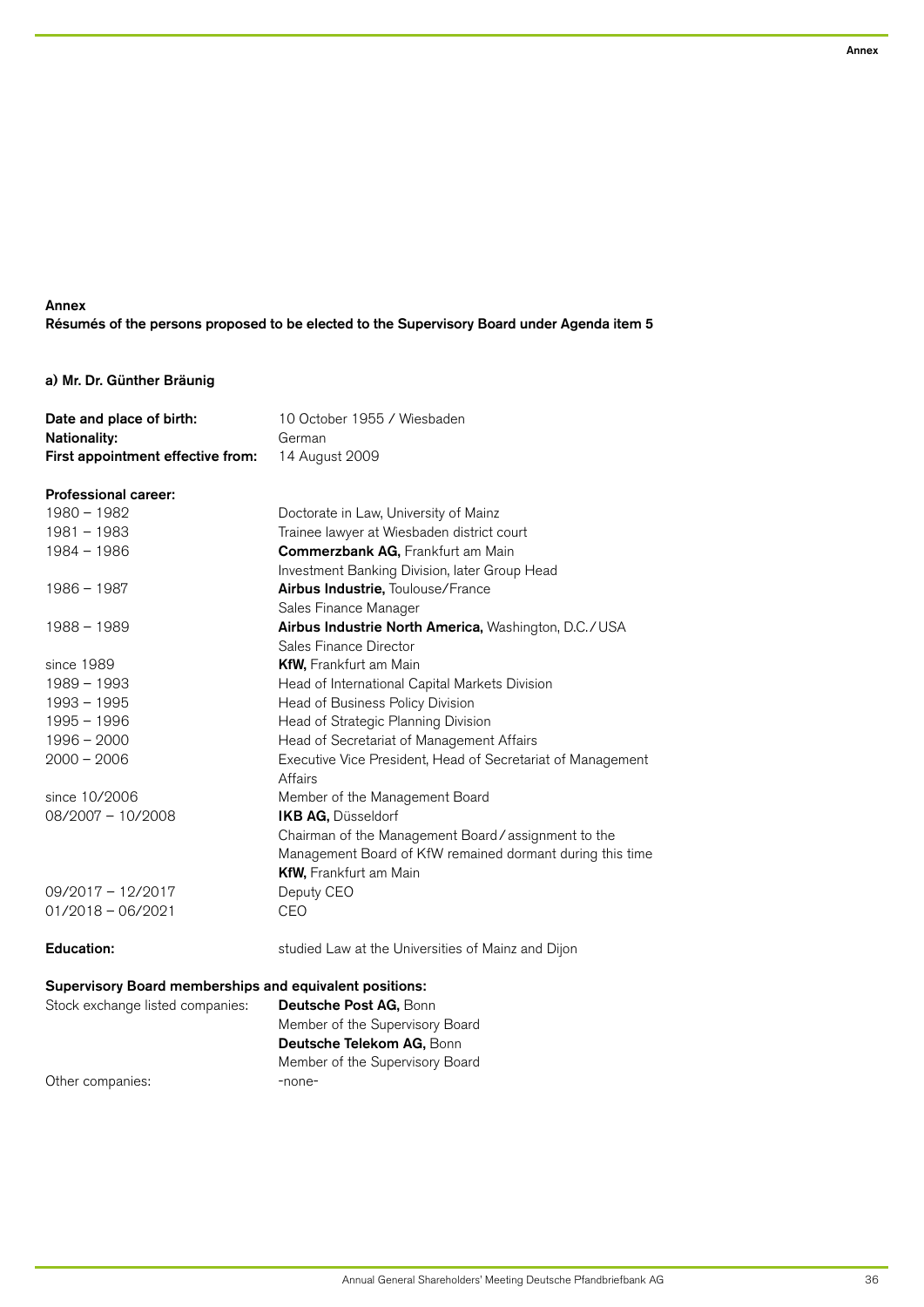# b) Mrs. Dagmar P. Kollmann

| Date and place of birth:                                 | 9 July 1964 / Vienna / Austria                                                            |
|----------------------------------------------------------|-------------------------------------------------------------------------------------------|
| <b>Nationality:</b><br>First appointment effective from: | Austrian<br>14 August 2009                                                                |
| <b>Professional career:</b>                              |                                                                                           |
| $1989 - 1994$                                            | <b>UBS Phillips and Drew, London/United Kingdom</b>                                       |
| $1994 - 2001$                                            | Morgan Stanley International Ltd., London / United Kingdom                                |
|                                                          | Managing Director                                                                         |
| $2001 - 2008$                                            | Morgan Stanley Bank AG, Frankfurt am Main                                                 |
|                                                          | since 2002 Member of the Management Board                                                 |
|                                                          | since 2006 Chairman of the Management Board                                               |
| $2006 - 2008$                                            | Morgan Stanley International Ltd., London/United Kingdom                                  |
|                                                          | Member of the Board of Directors                                                          |
| $2006 - 2008$                                            | Morgan Stanley & Co. International Ltd., London/United Kingdom                            |
|                                                          | Member of the Board of Directors                                                          |
| 2009 - 2015                                              | Hypo Real Estate Holding AG, Munich                                                       |
|                                                          | Deputy Chair of the Supervisory Board                                                     |
|                                                          | Chair of the Audit Committee                                                              |
| since 2009                                               | Deutsche Pfandbriefbank AG, Munich                                                        |
|                                                          | Deputy Chair of the Supervisory Board                                                     |
|                                                          | Chair of the Audit Committee                                                              |
| $2010 - 2019$                                            | Bank Gutmann AG, Vienna / Austria                                                         |
|                                                          | Member of the Supervisory Board                                                           |
| since 2012                                               | Member of the Monopolies Commission, Bonn                                                 |
| $2012 - 2021$                                            | KfW IPEX Bank AG, Frankfurt am Main                                                       |
|                                                          | Member of the Supervisory Board                                                           |
| since 2012                                               | Deutsche Telekom AG, Bonn                                                                 |
|                                                          | Member of the Supervisory Board                                                           |
| since 2014                                               | since 2014 Chair of the Audit Committee                                                   |
|                                                          | Unibail-Rodamco-Westfield SE, Paris / France                                              |
| since 2019                                               | Member of the Supervisory Board                                                           |
|                                                          | Coca-Cola European Partners plc, London/United Kingdom<br>Member of the Supervisory Board |
| since 2021                                               | Paysafe Limited, Hamilton / Bermuda (in the future: London /                              |
|                                                          | United Kingdom)                                                                           |
|                                                          | Non-Executive Director                                                                    |
|                                                          |                                                                                           |
| <b>Education:</b>                                        | Masters degree in Law, University of Vienna/Austria                                       |
| Supervisory Board memberships and equivalent positions:  |                                                                                           |
| Stock exchange listed companies:                         | Deutsche Telekom AG, Bonn                                                                 |
|                                                          | Member of the Supervisory Board                                                           |
|                                                          | Unibail-Rodamco-Westfield SE, Paris / France                                              |
|                                                          | Member of the Supervisory Board                                                           |
|                                                          | Coca-Cola European Partners plc, London / United Kingdom                                  |
|                                                          | Member of the Supervisory Board                                                           |
|                                                          | Paysafe Limited, Hamilton / Bermuda (in the future: London /                              |
|                                                          | United Kingdom)                                                                           |
|                                                          | Non-Executive Director                                                                    |
| Other companies:                                         | -none-                                                                                    |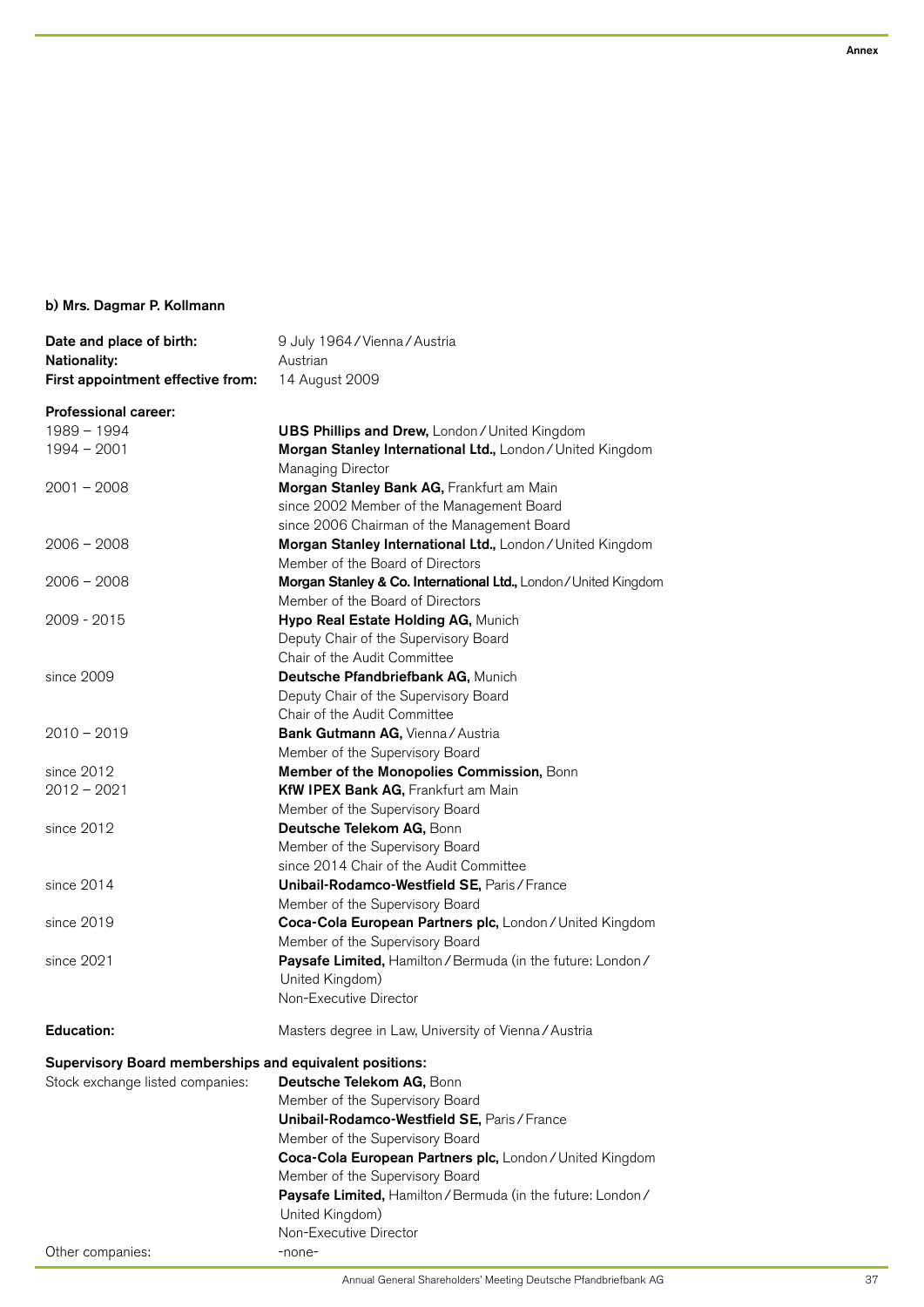# c) Mr. Dr. Thomas Duhnkrack

| Date and place of birth:          | 12 June 1954/Hamburg |
|-----------------------------------|----------------------|
| <b>Nationality:</b>               | German               |
| First appointment effective from: | 21 July 2015         |

# Professional career:

| $01/1984 - 12/2002$                                     | <b>Deutsche Bank Group</b>                                   |  |
|---------------------------------------------------------|--------------------------------------------------------------|--|
| $1984 - 1985$                                           | Management Trainee                                           |  |
| $1985 - 1988$                                           | Deutsche Bank AG, Hamburg                                    |  |
|                                                         | Deputy Branch Manager Altona                                 |  |
| $1988 - 1995$                                           | Deutsche Bank AG, Japan                                      |  |
| $1988 - 1989$                                           | Manager Corporate Banking, Tokyo / Japan                     |  |
| 1990 - 1992                                             | General Manager, Osaka and Member of the Japan               |  |
|                                                         | Management Committee                                         |  |
| $1993 - 1995$                                           | General Manager Japan, Tokyo / Japan and Member              |  |
|                                                         | of the Asia/Pacific Board, Singapore                         |  |
| $1996 - 1998$                                           | Deutsche Bank AG, Hamburg                                    |  |
|                                                         | Regional Head Corporate Banking Northern Germany             |  |
| 1998 - 2002                                             | Member of the Divisional Board Corporate and Real Estate     |  |
|                                                         | Finance, Frankfurt am Main and Member of the Corporate and   |  |
|                                                         | Investment Banking Board (CIB), London / United Kingdom      |  |
| $01/2003 - 06/2009$                                     | DZ BANK AG Deutsche Zentralgenossenschaftsbank,              |  |
|                                                         | Frankfurt am Main                                            |  |
|                                                         | Member of the Management Board: Corporate & Structured       |  |
|                                                         | Finance, Corporate Banking and Foreign Branches and Chairman |  |
|                                                         | of the Supervisory Boards of VR Leasing, Deutsche Genossen-  |  |
|                                                         | schafts-Hypothekenbank, DVB Bank, DZ Equity Partner          |  |
| $2010 - 2013$                                           | Advent International, Frankfurt am Main and                  |  |
|                                                         | London / United Kingdom                                      |  |
|                                                         | <b>Operating Partner</b>                                     |  |
| since 2011                                              | PREMIUM Equity Partners GmbH, Frankfurt am Main              |  |
|                                                         | Founding Partner                                             |  |
| <b>Education:</b>                                       | Master of Business Administration (Diplom-Kaufmann),         |  |
|                                                         | University of Hamburg                                        |  |
|                                                         | Doctorate in Business Administration, University of Hamburg  |  |
| Supervisory Board memberships and equivalent positions: |                                                              |  |

# Stock exchange listed companies: -none-<br>Other companies: - Hauck Hauck & Aufhäuser Privatbankiers AG, Frankfurt am Main Member of the Supervisory Board

Annex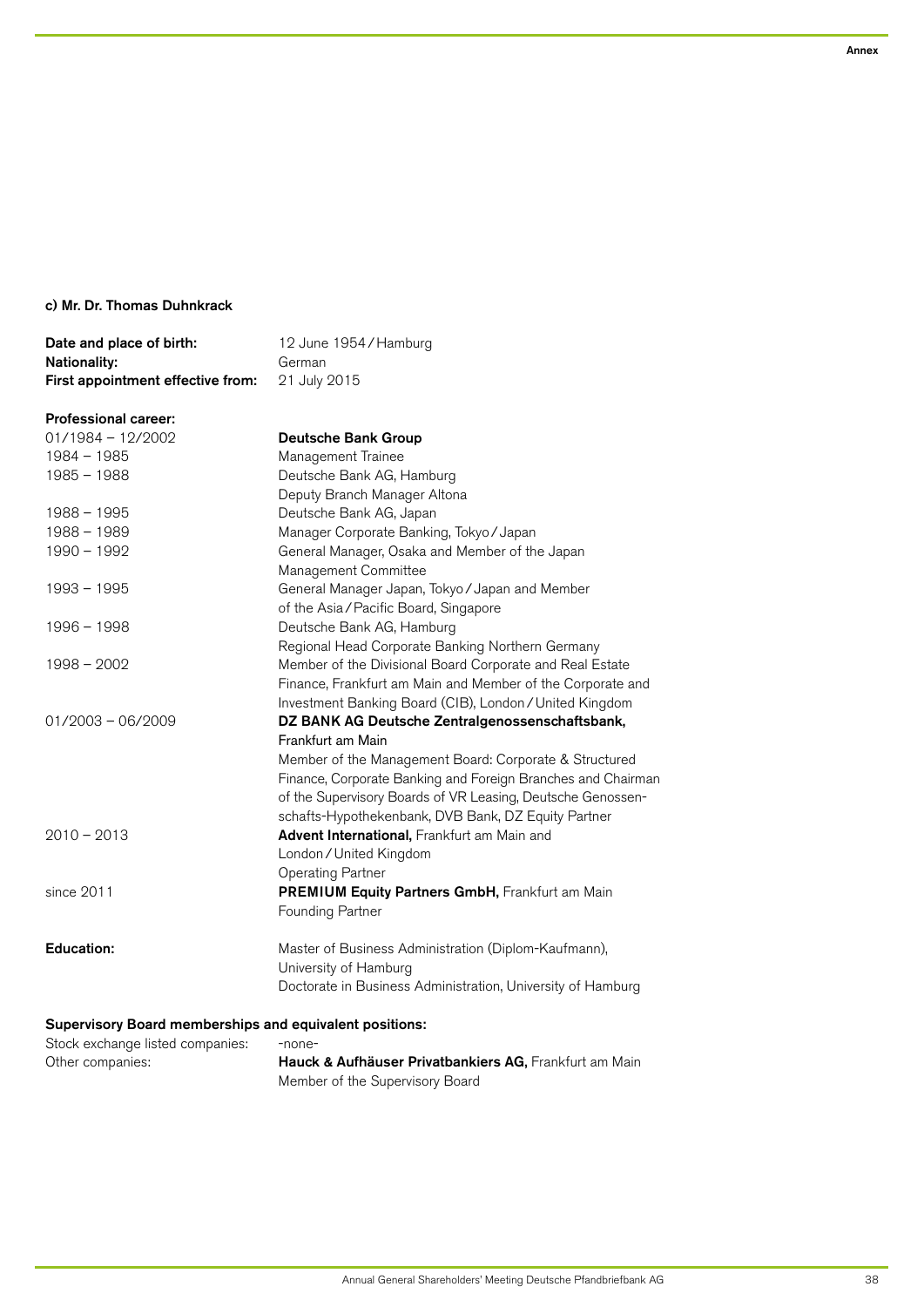# d) Mr. Oliver Puhl

| Date and place of birth:                                | 27 October 1964 / Marburg                                                      |
|---------------------------------------------------------|--------------------------------------------------------------------------------|
| Nationality:                                            | German                                                                         |
| First appointment effective from:                       | 13 May 2016                                                                    |
| <b>Professional career:</b>                             |                                                                                |
| $1991 - 1996$                                           | Drueker & Co. GmbH, Frankfurt am Main                                          |
|                                                         | Vice President                                                                 |
|                                                         | Mergers & Acquisitions in engineering, facility management,                    |
|                                                         | food additives, laser, and clean room technology                               |
| 1997 - 1998                                             | Huss Maschinenfabrik GmbH & Co. KG, Bremen                                     |
|                                                         | Chief Financial Officer                                                        |
|                                                         | Restructuring of private equity-owned engineering company                      |
| $1998 - 2000$                                           | Kinderwelt GmbH, Frankfurt am Main                                             |
|                                                         | Co-Founder, Managing Director                                                  |
| $2000 - 2014$                                           | Childcare start-up                                                             |
|                                                         | Morgan Stanley Bank AG, Frankfurt am Main<br>Managing Director, Senior Advisor |
|                                                         | Real estate investment banking in Germany, Austria, Northern                   |
|                                                         | Europe, CEE, SEE, Russia, and Israel                                           |
| since 2014                                              | Puhl GmbH & Co. KG, Frankfurt am Main                                          |
|                                                         | Founder, Managing Director                                                     |
|                                                         | Real estate capital markets, M&A, and restructuring advice                     |
| since 2019                                              | westpol proptech investments GmbH & Co. KG, Berlin                             |
|                                                         | Co-Founder                                                                     |
| <b>Education:</b>                                       | Master of Business Administration (lic. oec. HSG), Hochschule                  |
|                                                         | St. Gallen (HSG), St. Gallen                                                   |
|                                                         | Master of Real Estate Economics ("Immobilienökonom ebs"),                      |
|                                                         | European Business School (ebs), Schloss Reichartshausen                        |
| Supervisory Board memberships and equivalent positions: |                                                                                |
| Stock exchange listed companies:                        | -none-                                                                         |
| Other companies:                                        | <b>AVENTOS Capital Markets GmbH &amp; Co. KG, Berlin</b>                       |

AVENTOS Capital Markets GmbH & Co. KG, Berlin Limited Partner, Member of the Investment Committee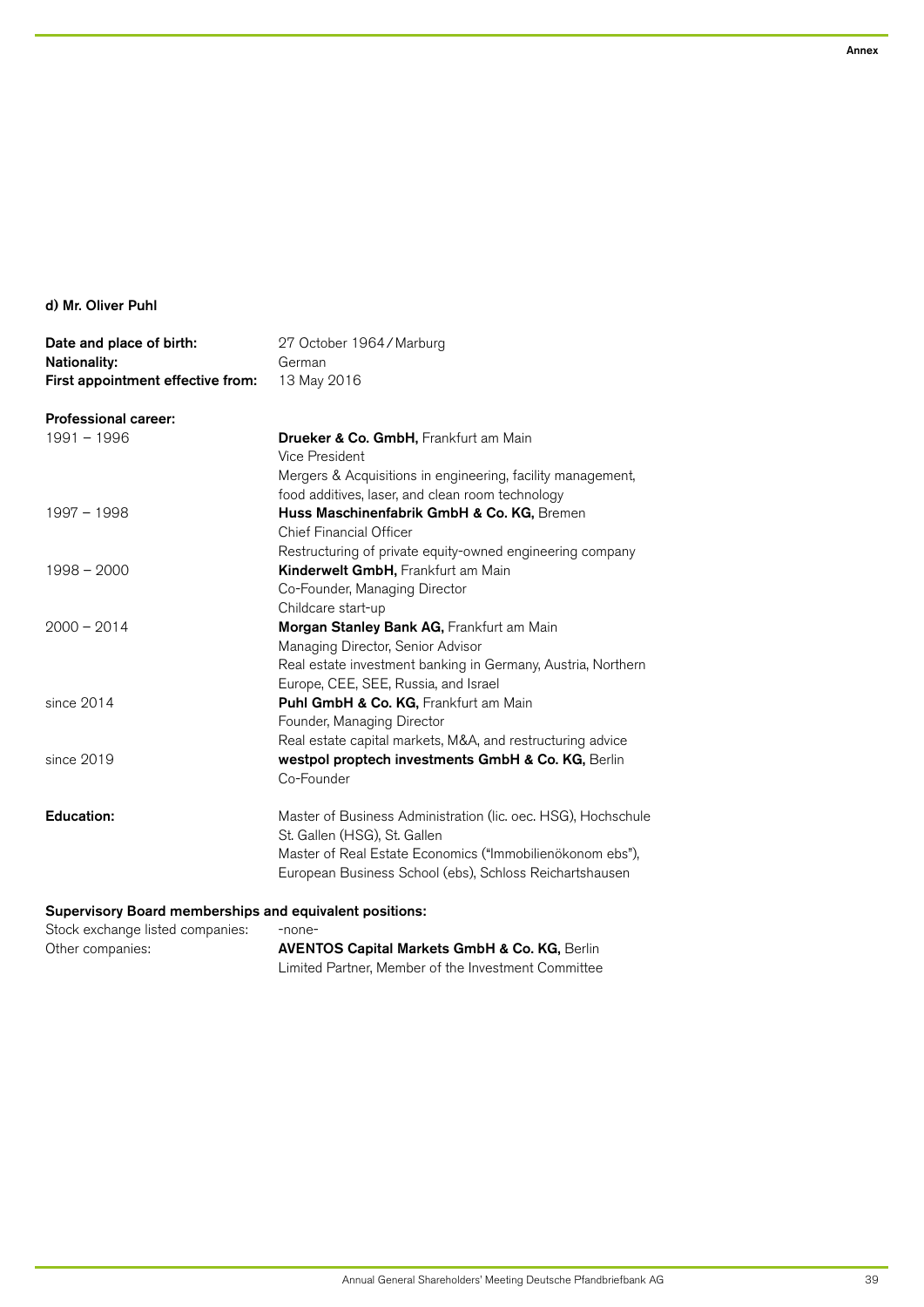# e) Mr. Hanns-Peter Storr

| 12 May 2021 (designated)<br>Deutsche Bank AG, Stuttgart<br>Trainee, thereafter Executive Assistant<br>Credit Management, last position Director and<br>Head of department for distressed companies<br>Deutsche Bank AG, London / United Kingdom |
|-------------------------------------------------------------------------------------------------------------------------------------------------------------------------------------------------------------------------------------------------|
|                                                                                                                                                                                                                                                 |
|                                                                                                                                                                                                                                                 |
|                                                                                                                                                                                                                                                 |
|                                                                                                                                                                                                                                                 |
|                                                                                                                                                                                                                                                 |
|                                                                                                                                                                                                                                                 |
|                                                                                                                                                                                                                                                 |
|                                                                                                                                                                                                                                                 |
| Credit Risk Management                                                                                                                                                                                                                          |
| Deutsche Bank AG, Hamburg                                                                                                                                                                                                                       |
| Deputy Head of Credit Analysis Region North                                                                                                                                                                                                     |
| Deutsche Bank AG, Stuttgart                                                                                                                                                                                                                     |
| since 02/2000 Member of the Management Board                                                                                                                                                                                                    |
| Region Southwest                                                                                                                                                                                                                                |
| Deutsche Bank AG, Frankfurt am Main                                                                                                                                                                                                             |
| Head of Workout Germany                                                                                                                                                                                                                         |
| Deutsche Bank Privat- und Geschäftskunden AG,                                                                                                                                                                                                   |
| Frankfurt am Main                                                                                                                                                                                                                               |
| Member of the Management Board - Global Head of Credit for                                                                                                                                                                                      |
| Private & Business Clients and for Private Wealth Management                                                                                                                                                                                    |
| Deutsche Postbank AG, Bonn                                                                                                                                                                                                                      |
| Member of the Management Board - Chief Risk Officer                                                                                                                                                                                             |
| Deutsche Bank Privat- und Geschäftskunden AG,                                                                                                                                                                                                   |
| Frankfurt am Main                                                                                                                                                                                                                               |
| Member of the Management Board - Chief Risk Officer                                                                                                                                                                                             |
| Deutsche Bank AG, Frankfurt am Main                                                                                                                                                                                                             |
|                                                                                                                                                                                                                                                 |
| Chief Risk Officer Private and Commercial Clients (PCB)                                                                                                                                                                                         |
|                                                                                                                                                                                                                                                 |
| Master of Business Administration (Diplom-Ökonom),                                                                                                                                                                                              |
|                                                                                                                                                                                                                                                 |

| Stock exchange listed companies: | -none-                                   |
|----------------------------------|------------------------------------------|
| Other companies:                 | <b>BHW Bausparkasse AG, Hameln</b>       |
|                                  | Member of the Supervisory Board          |
|                                  | Chairman of the Risk and Audit Committee |
|                                  |                                          |

Annex